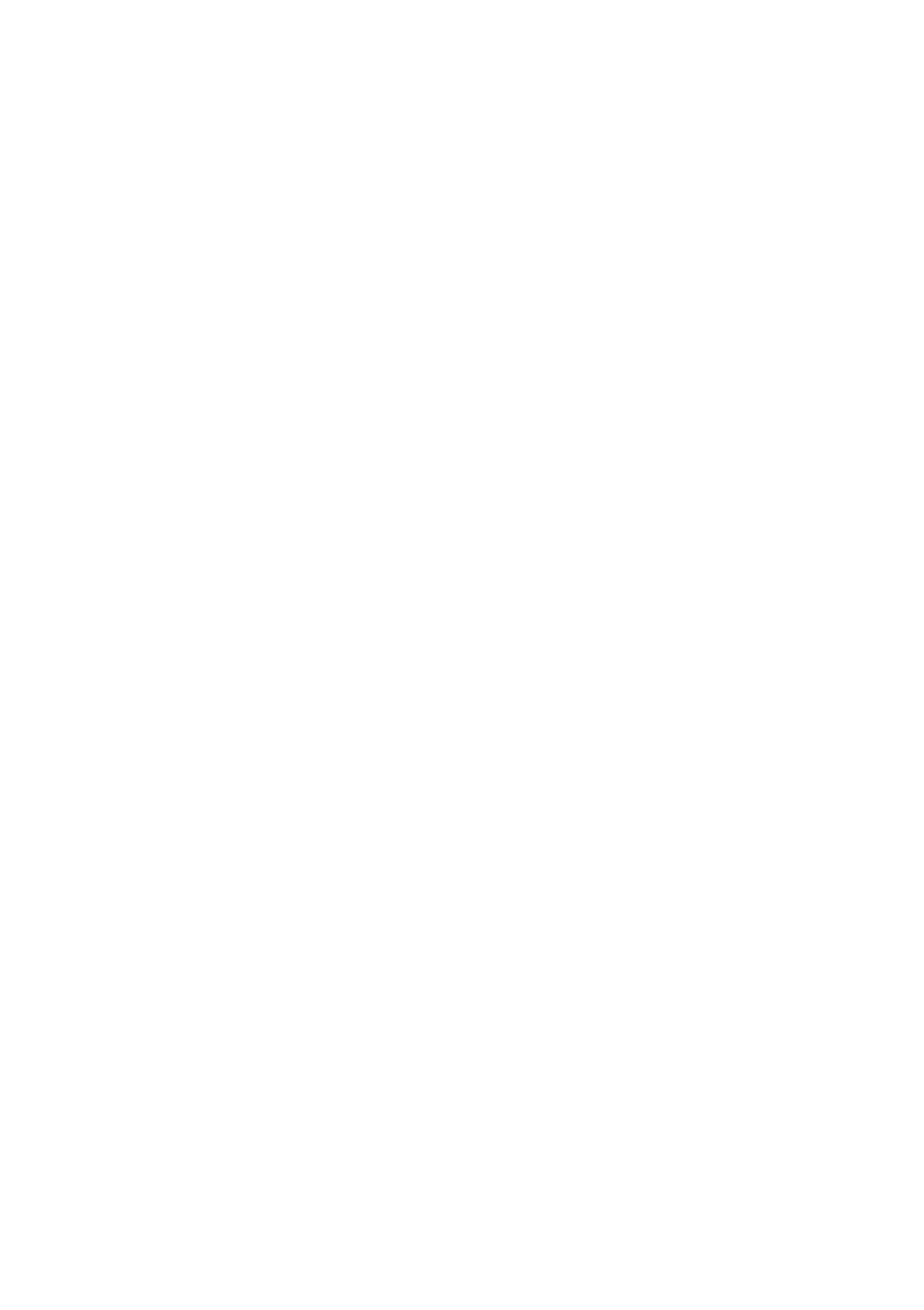

MELVILLE ROAR

Home of the Melville Athletic Club & the Melville Little Athletics Centre

Dear Members.

Welcome to the 2019/2020 season with Melville Roar

Dedicated parents and athletes make the world of athletics rotate with a common goal of family fun and fitness. Melville Roar has a strong community spirit and we request that you actively participate by getting involved and assist in making Melville the premier athletics Centre within WA. As parents we are all aware of the behind the scenes efforts to make our Centre and competition run efficiently. This enables our children to simply participate and eniov themselves then return home at the end of competition with a sense of total satisfaction.

The reality of running a Centre is a big commitment and there needs to be a balance and our committee has once again worked extremely hard to maintain the Centre in good shape for the future of Melville Roar. Several of our long serving members of the Executive Committee have reached the next phase in their athletics journey and we encourage all members to consider nominating for our vacant positions as a way to support your children, involve vourselves and learn more. There will be ample care and support for those willing to assist and have a go.

Our attendance at events like the State Relays, Combined Events, Zones and State Championships continues to provide opportunities to showcase our most talented athletes and Centre and to promote ourselves and our Melville Roar spirit. It is always a pleasure to witness firsthand the conduct of our athletes at these events particularly their sportsmanship, levels of encouragement and the resulting friendships that form.

We are in a privileged position to watch our athletes develop in the domains of physical, emotional, social and individual performance and become better for the experience. Let's continue to support our athletes and assist where we can to support the competition, committees and most of all the wellbeing of our athletes, ensuring they enjoy and learn from their experiences.

We sincerely thank everyone for their contribution which they are about to make. and remember we do it for the athletes, one smile and your day is made. Enjoy the season and remember if you have any questions please don't hesitate to ask.

Kind regards - MAC Executive Committee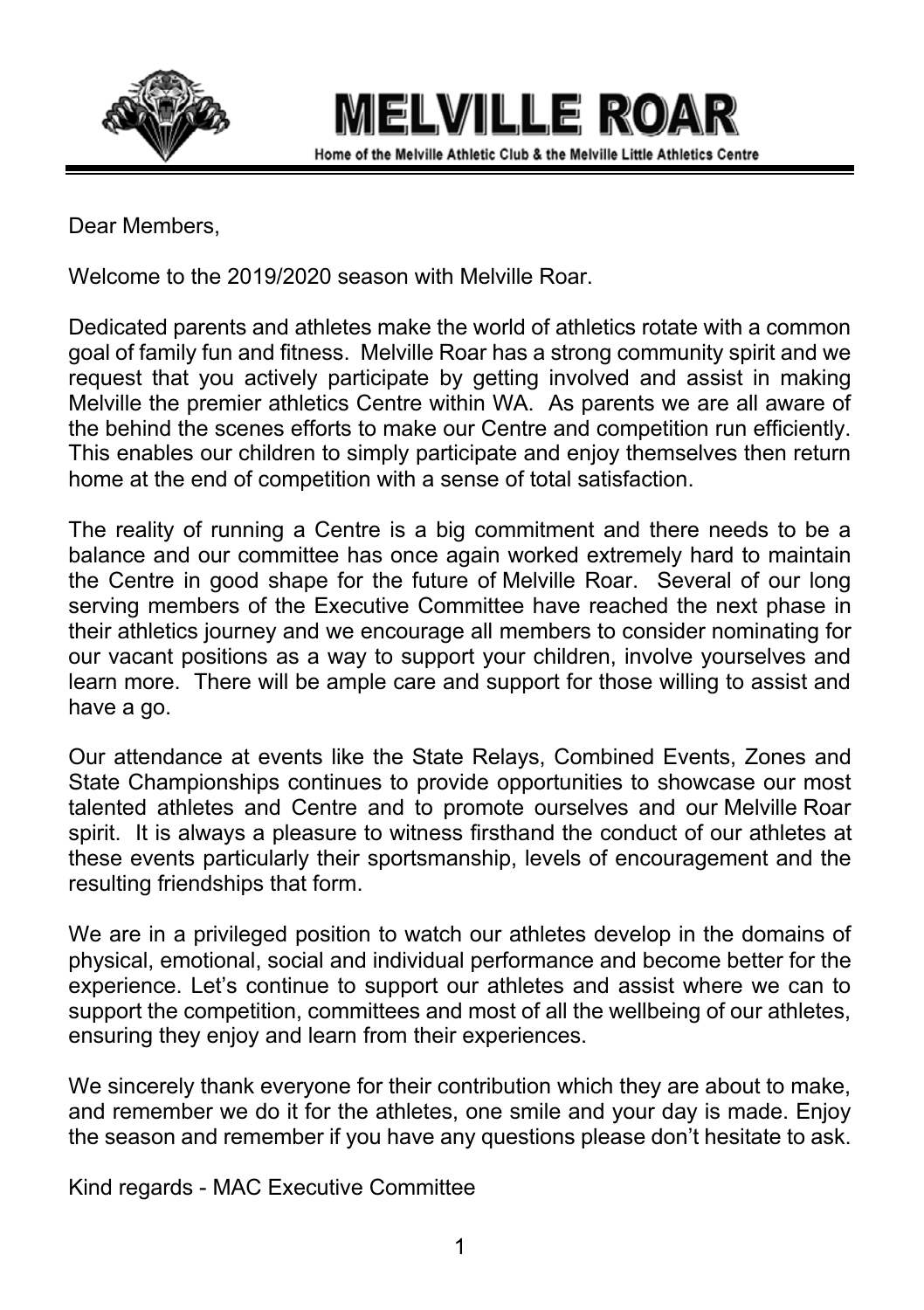# **Table of Contents**

| MELVILLE LITTLE ATHLETICS COMPETITION PROGRAM3                |  |
|---------------------------------------------------------------|--|
| MELVILLE LITTLE ATHLETICS CENTRE LIFE MEMBERS5                |  |
|                                                               |  |
|                                                               |  |
|                                                               |  |
|                                                               |  |
|                                                               |  |
|                                                               |  |
|                                                               |  |
|                                                               |  |
|                                                               |  |
|                                                               |  |
|                                                               |  |
|                                                               |  |
|                                                               |  |
| 2018-19 STATE COMBINED EVENTS CHAMPIONSHIPS31                 |  |
| <b>INTERSTATE TEAMS CHAMPIONSHIPS - U13 AUSTRALIAN LITTLE</b> |  |
|                                                               |  |
| INTERNATIONAL STATE TEAM - FRIENDLY GAMES                     |  |
|                                                               |  |
| 2018-19 ZONE CHAMPIONSHIPS / MEDAL WINNERS U7 & U8 32         |  |
| 2018-19 STATE TRACK & FIELD CHAMPIONSHIPS / MEDAL WINNERS  32 |  |
| 2018-19 MAC AGE GROUP CHAMPION / RUNNER UP ATHLETES 33        |  |
| 2018-19 GOLD ACHIEVEMENT AWARD RECIPIENTS35                   |  |
|                                                               |  |
|                                                               |  |
| 2019 STATE CHAMPIONSHIPS WINTER MEDALISTS 40                  |  |
|                                                               |  |
|                                                               |  |
|                                                               |  |
|                                                               |  |
| ACHIEVEMENT RIBBON PERFORMANCE LEVELS - GIRLS55               |  |
| ACHIEVEMENT RIBBON PERFORMANCE LEVELS - BOYS56                |  |
|                                                               |  |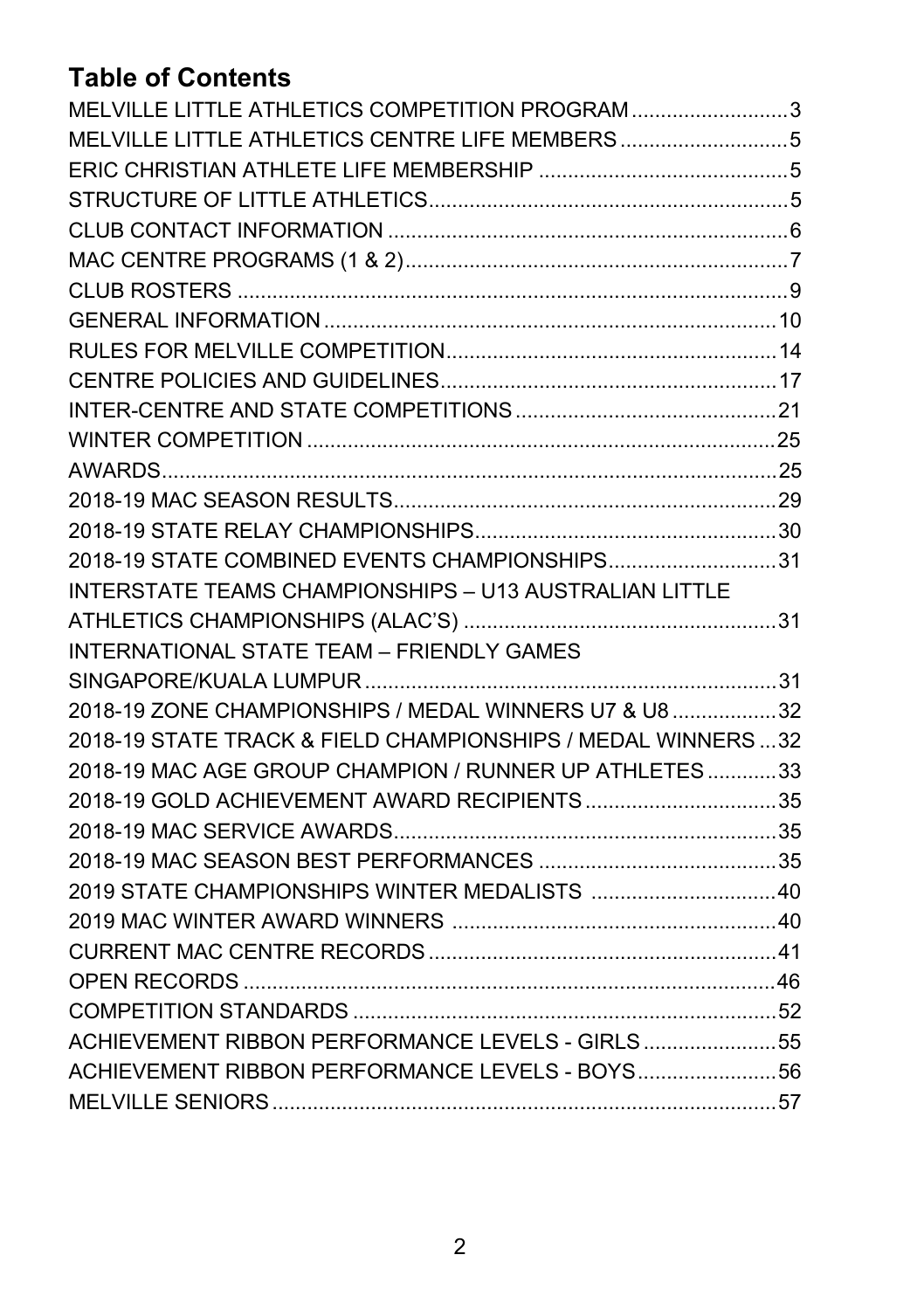# **Melville Little Athletics Competition Program**

| <b>Day</b>     | Date            | <b>Time</b> | <b>Event</b>                                                     | <b>BBQ</b> | Venue                      |
|----------------|-----------------|-------------|------------------------------------------------------------------|------------|----------------------------|
| 2019           |                 |             |                                                                  |            |                            |
|                | 12 Oct          |             | Program 1                                                        | <b>MAC</b> |                            |
|                | 19 Oct          |             | Program 2                                                        | <b>BW</b>  |                            |
|                | 26 Oct          | $7:30$ am   | Program 1                                                        | LM         |                            |
| Saturday       | 2 Nov           |             | Program 2 (PCH dress-up H'ween)                                  | <b>OL</b>  | Len Shearer Reserve        |
|                | 9 Nov           |             | Program 1                                                        | <b>PB</b>  |                            |
|                | 16 Nov          |             | Program 2                                                        | <b>MAC</b> |                            |
| Sunday         | 17 Nov          | <b>TBC</b>  | <b>Junior Athletics Carnival</b><br>(Tiny Tots, U6, U7, U8 & U9) |            | Ern Clarke                 |
|                | 23 Nov          |             | Program 1                                                        | <b>BW</b>  |                            |
|                | 30 Nov          | $7:30$ am   | Program 2                                                        | <b>PB</b>  | Len Shearer Reserve        |
| Saturday       | 7 Dec           |             | Program 1                                                        | <b>OL</b>  |                            |
| Friday         | 13 Dec          | 4:30pm      | Program 2                                                        | <b>MAC</b> |                            |
| Saturday       | 14 Dec          | <b>TBC</b>  | <b>State Relay Championships</b>                                 |            | <b>WA Athletic Stadium</b> |
|                |                 |             | <b>CHRISTMAS BREAK</b>                                           |            |                            |
| 2020           |                 |             |                                                                  |            |                            |
| Saturday       | 18 Jan          |             | Program 1 (and Pro-Races)                                        | <b>MAC</b> |                            |
| Wednesday      | 22 Jan          | $4:30$ pm   | Program 2                                                        | LM         |                            |
| Saturday       | 1 Feb           | $7:30$ am   | Program 1                                                        | PB         | Len Shearer Reserve        |
| Friday         | 7 Feb           | 4:30pm      | Program 2                                                        | OL         |                            |
| Sat/Sun        | 8/9 Feb         | <b>TBC</b>  | <b>State Combined Event Champs</b>                               |            | <b>WA Athletic Stadium</b> |
| Sat/Sun        | 15/16 Feb       | <b>TBC</b>  | Zones Championships                                              |            | <b>TBC</b>                 |
| Saturday       | 22 Feb          | $7:30$ am   | Centre Champs - Program 1                                        | <b>MAC</b> | Len Shearer                |
| Saturday       | 7 Mar           | $7:30$ am   | Centre Champs - Program 2                                        | <b>MAC</b> | Len Shearer                |
| Sunday         | 8 Mar           | TBC         | Centre Wind-up                                                   |            | Len Shearer                |
| Fri, Sat & Sun | 13,14&15<br>Mar | <b>TBC</b>  | State T & F Championships                                        |            | <b>WA Athletic Stadium</b> |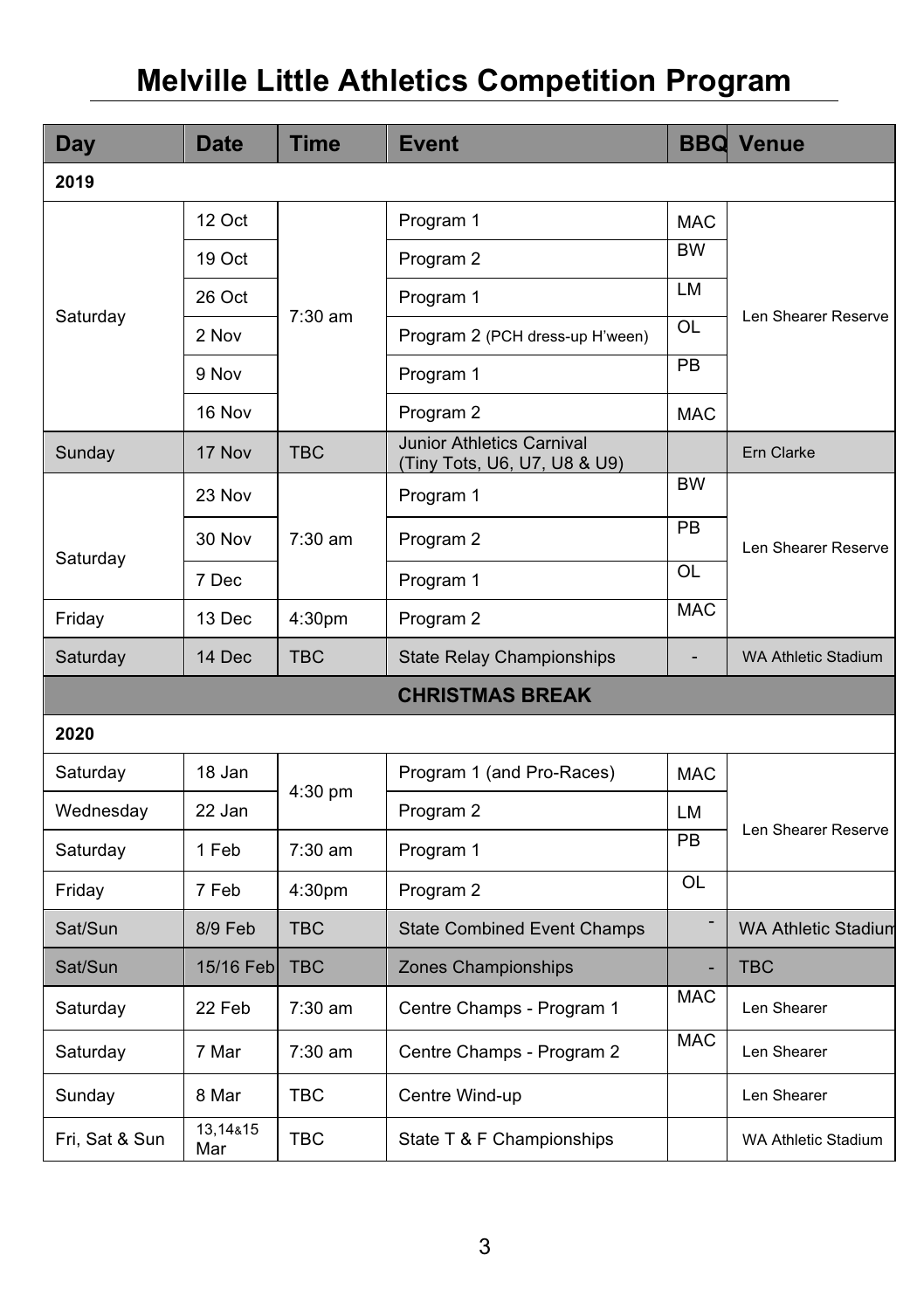# Melville Athletics Centre Executive - 2019/20

| <b>PRESIDENT</b>                                         | <b>TREASURER</b>                       |
|----------------------------------------------------------|----------------------------------------|
| Carole Adams                                             | Clayton Sharp                          |
| melvilleroarpresident@gmail.com                          |                                        |
|                                                          |                                        |
| <b>ARENA MANAGER</b>                                     | <b>CHAMPIONSHIPS/OFFICIALS MANAGER</b> |
| Graham Cowin                                             | Vacant                                 |
|                                                          |                                        |
| <b>TECHNICAL MANAGER</b>                                 | <b>SENIORS MANAGER</b>                 |
| Mark Ainsworth                                           | Mark Blackman                          |
|                                                          |                                        |
| <b>WINTER COMPETITION MANAGER</b>                        | <b>CANTEEN MANAGER</b>                 |
| Jodie McArthur                                           | Marie Ainsworth                        |
| melvillewinter@gmail.com                                 |                                        |
|                                                          |                                        |
| <b>COACHING &amp; DEVELOPMENT MGR</b>                    | <b>EXECUTIVE OFFICER</b>               |
| Vacant                                                   | <b>Brett Stokes</b>                    |
|                                                          | macexecutiveofficer@gmail.com          |
|                                                          |                                        |
|                                                          |                                        |
| Any queries to committee members should be addressed to: |                                        |
| committee@melvilleroar.com                               |                                        |
|                                                          |                                        |
|                                                          | <b>ADDITIONAL KEY ROLES</b>            |
|                                                          |                                        |
| Assistant Arena Manager                                  | <b>First Aid Officer</b>               |
| Vacant                                                   | Natasha Clutterbuck                    |
|                                                          |                                        |
| <b>Website Manager</b>                                   |                                        |
| Steven Kempson                                           |                                        |
| website@melvilleroar.com                                 |                                        |
|                                                          |                                        |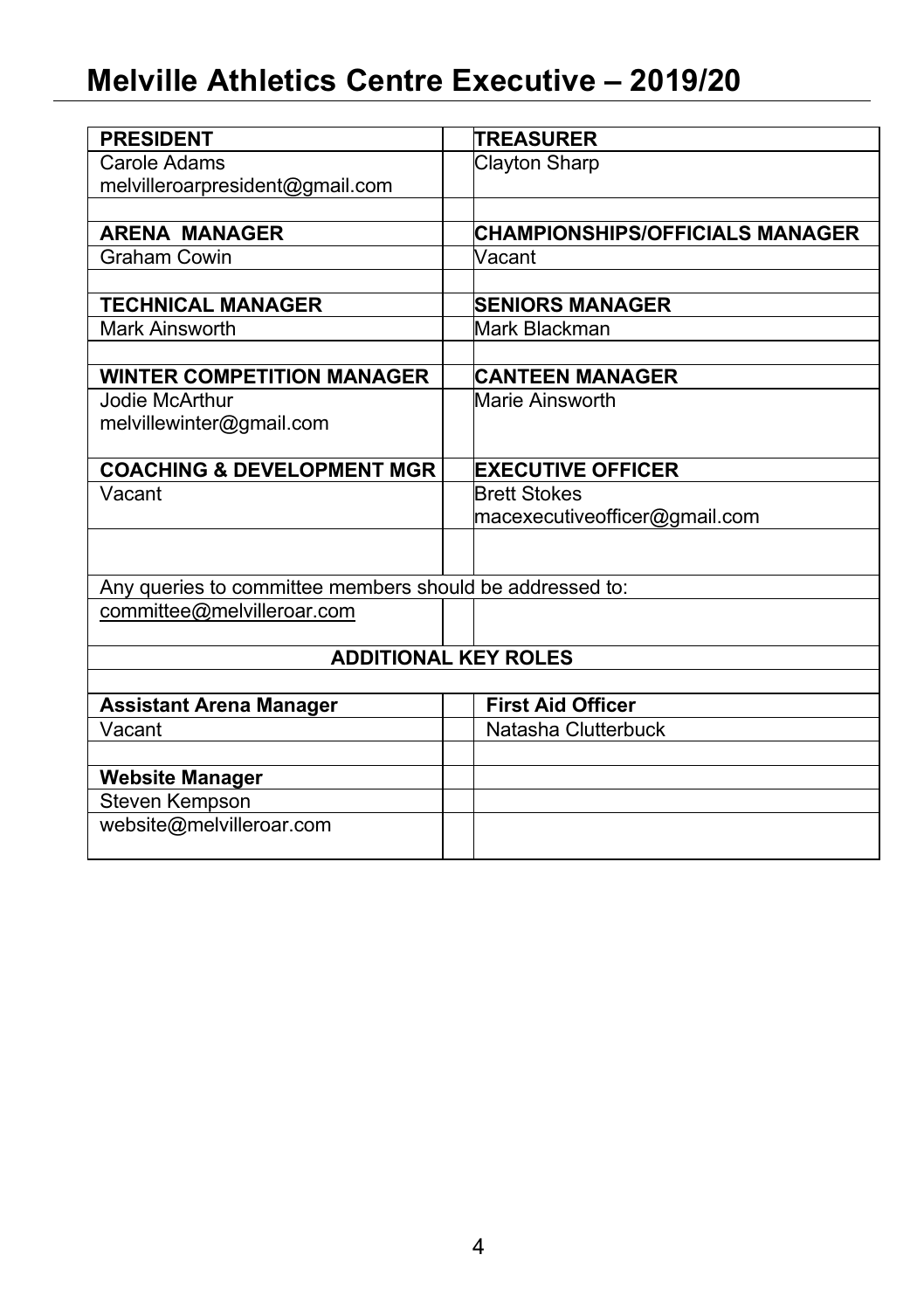# **Melville Little Athletics Centre Life Members**

We wish to recognise and extend our appreciation for exceptional service to our life members

| <b>Chris Chequer</b> | Eric Christian (dec) | Chris Craggs      | Lorraine Feddema       |
|----------------------|----------------------|-------------------|------------------------|
| Doug Hancy (dec)     | Kaye Hair (dec)      | Jenny Hazell      | Milan Klauz            |
| Diane Lowe           | Tracev Robinson      | Merrill Straughan | Trevor Straughan (dec) |
| Jim Turnbull         | Darren Wright        | Teresa Blackman   | Julie Pearman-Johns    |
| Brett Johns          | Mark Blackman        |                   |                        |

# Eric Christian Athlete Life Membership

From the commencement of the 2014/15 Season, this award was named after life member. Mr. Eric Christian. Established in 2012-13 we wish to recognise the dedication and contribution of athletes who have been registered and competed with Melville from U7-U17.

- 2013 Alyx Robinson (PB).
- 2014 Nicole (Bobbi) Clark (LM) & Kate Holt (OL).
- 2016 Andrew Gill (PB), Reid Hinton (OL) & John Craggs (BB).
- 2017 Mikavla Johns (PB) & Jizelle Kenworthy-Groen (BB).
- 2018 Caitlin Blackman (OL), Isabella Reeves (PB) & Raynor Keane (BW).
- 2019 Laura Hegedus (LM), Lyndon Kenworthy-Groen (LM) & Courtney Johns (PB).

# **Structure of Little Athletics**

**Clubs** – Each Club is managed by a Committee of volunteers and is associated with a particular Centre. Melville has four Clubs each identified by different coloured uniforms. Each member belongs to one of the clubs and competes as a member of that Club at the Centre weekly competitions.

**Centre** – the Centre is the body that organises and conducts the weekly competitions for all athletes. At State and Winter Competitions, athletes wear their Centre, Melville Roar uniform. Melville holds their monthly Executive Committee Meetings on the first Tuesday of each month. The AGM shall be held at the completion of the Summer season.

**Zone – A Zone is a group of Centres in an area responsible for conducting the local** heats / quarter finals of the LAWA State Track and Field Championship. For U7-U8's this is the final competition of the season and medals are awarded for the first three in each event.

Little Athletics Western Australia Inc (LAWA) - LAWA is the State body for Little Athletics. LAWA is the governing body in WA. For more information see: www.walittleathletics.com.au

**Little Athletics Australia (LAA)** – LAA is the national organisation for Little Athletics in Australia. For more information see: www.littleathletics.com.au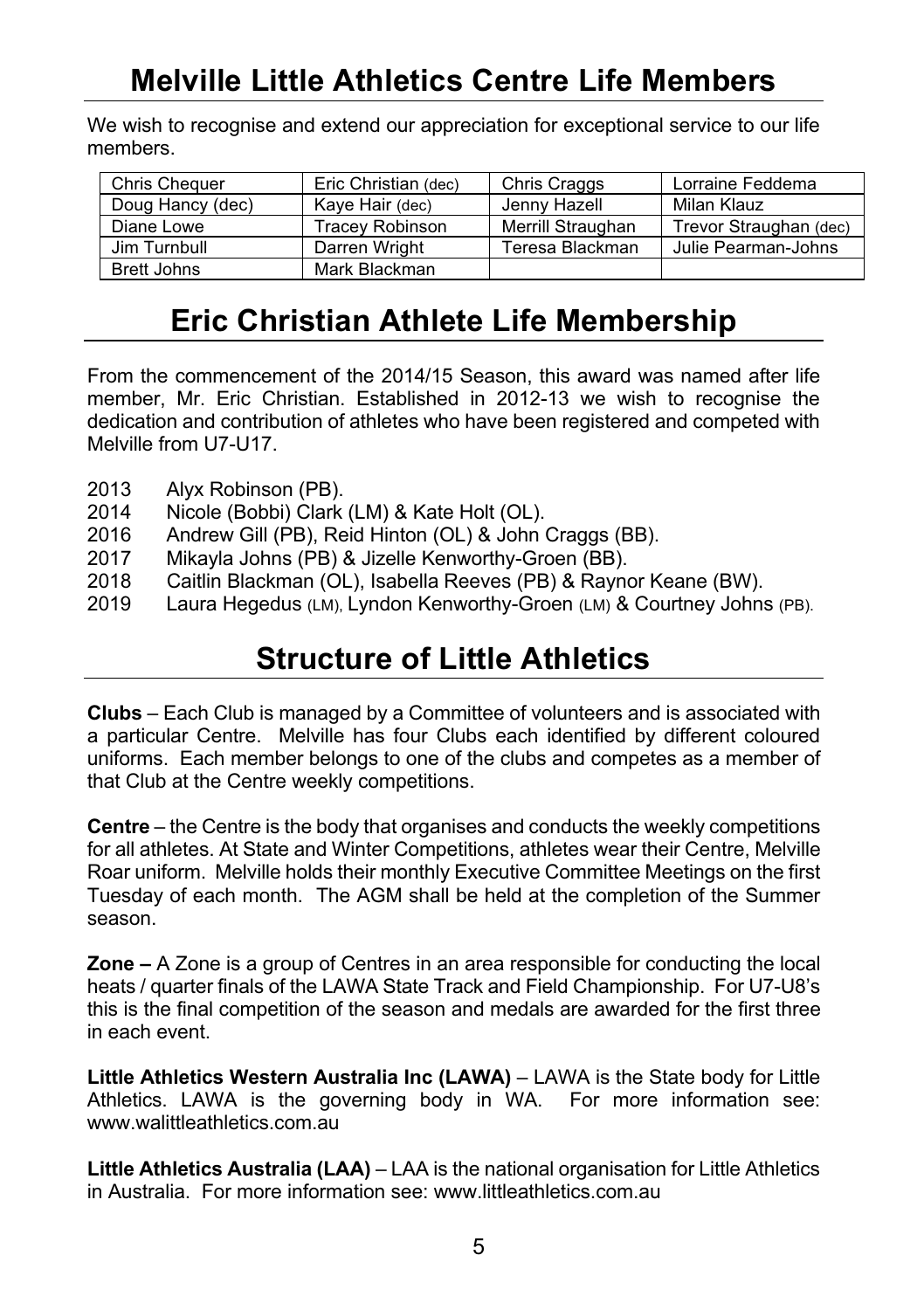| <b>BRENTWOOD</b>                    |                                                                                |
|-------------------------------------|--------------------------------------------------------------------------------|
| Contact:                            | Registrar - Tara Pike                                                          |
| Uniform:                            | littleathleticsbrentwood@gmail.com<br>Brentwood club singlet with black shorts |
| Training Night:<br>Training Ground: | Wednesday 4:30-6pm<br><b>Brentwood Primary School</b>                          |
|                                     |                                                                                |
| <b>LEEMING</b>                      |                                                                                |
| Contact:                            | Registrar - Libby Garrigan<br>leemingstars@gmail.com                           |
| Uniform:                            | Leeming club singlet & black shorts                                            |
| Training Night:                     | Wednesday 4:45-6:15pm<br>Beasley Oval, Cnr Karel Ave and Beasley Road          |
| Training Ground:                    |                                                                                |
|                                     |                                                                                |
| <b>OLYMPIA</b>                      |                                                                                |
| Contact:                            | Registrar – Suzy Kitson                                                        |
| Uniform:                            | olympiaregistrar@gmail.com<br>Olympia club singlet & black shorts              |
| Training Nights:                    | Wednesday 4:45-6pm                                                             |
| Training Ground:                    | Marmion Reserve, Melville                                                      |
| <b>PALMYRA/BICTON</b>               |                                                                                |
| Contact:                            | Registrar - Ginetta Bernard                                                    |
| Uniform:                            | palbiclacregistrar@gmail.com<br>Palmyra/Bicton club singlet & black shorts     |
| Training Night:<br>Training Ground: | Wednesday 4:30 - 6pm<br>Palmyra Primary School                                 |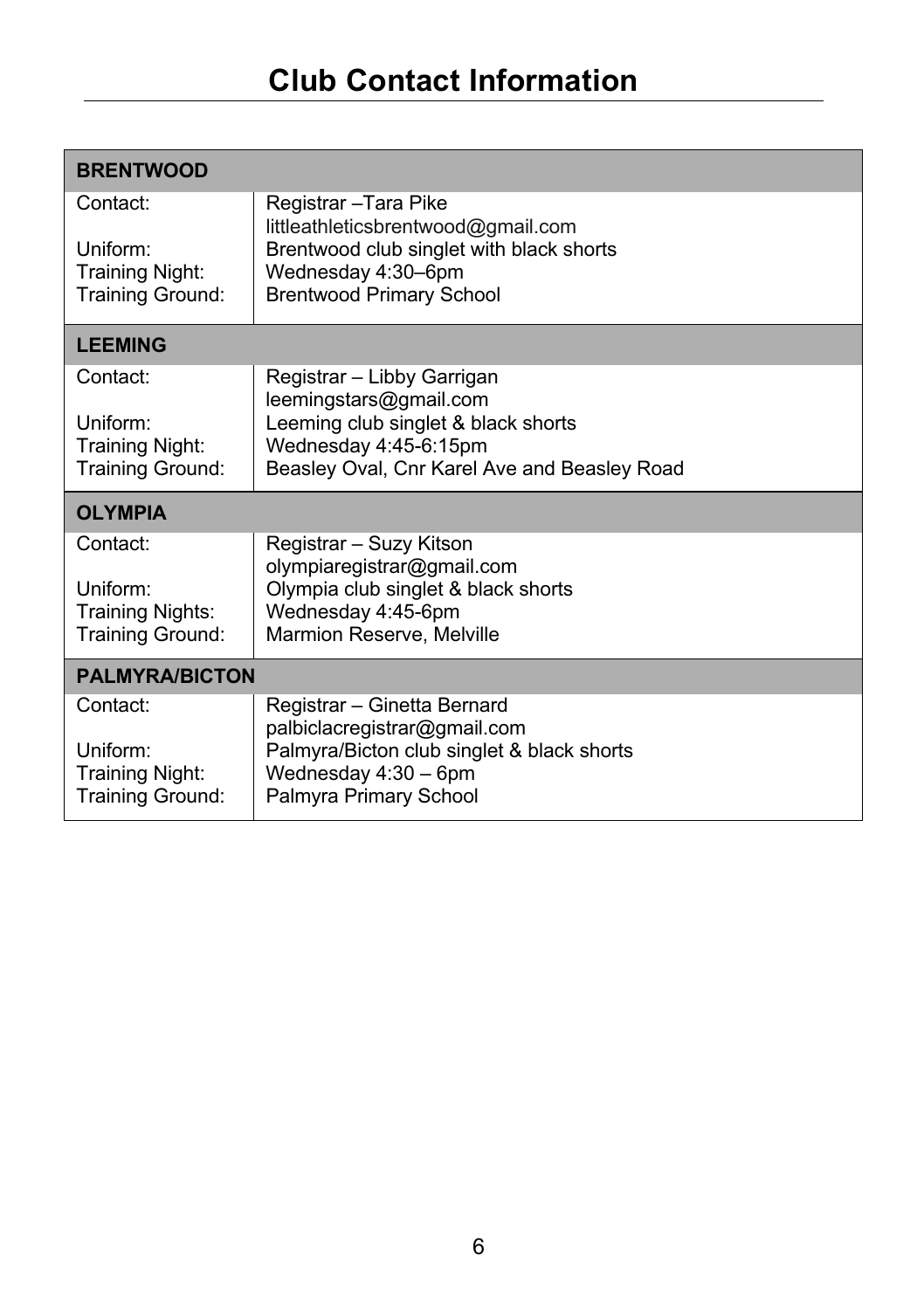|           | 15/16/17G     |                                    | $\Omega$ |       |           |      |        | 1500M         |      |                |           |                      |        | 300MH |                      |              |      | $\vec{x}$    |                |      |           | 400M |              |            |      | $\overline{r}$ |          |      |      | 100M |               |
|-----------|---------------|------------------------------------|----------|-------|-----------|------|--------|---------------|------|----------------|-----------|----------------------|--------|-------|----------------------|--------------|------|--------------|----------------|------|-----------|------|--------------|------------|------|----------------|----------|------|------|------|---------------|
|           | 15/16/17B     |                                    | WalkJav  |       |           |      |        |               |      |                | 100/110MH |                      |        | 800M  |                      |              |      | မှ           |                |      |           |      |              | ∃          |      |                |          | 200M |      |      |               |
|           | 14G           |                                    | $\circ$  |       |           |      |        | 1500M         |      |                |           |                      |        | 200MH |                      |              |      | 궆            |                |      |           | 400M |              |            |      | $\overline{r}$ |          |      |      | 100M |               |
|           | 94            |                                    | Walk/Jav |       |           |      |        |               |      |                | 90MH      |                      |        | 800M  |                      |              |      | $\mathbf{e}$ |                |      |           |      |              | ∃          |      |                |          | 200M |      |      |               |
|           | 13G           |                                    |          | 궆     |           |      |        |               |      | 1500M          |           |                      |        |       | 200MH                |              |      |              | $\overline{r}$ |      |           |      | 400M         |            |      |                | $\Omega$ |      | 100M |      |               |
|           | 13B           |                                    | 1500MW   |       | <b>AN</b> |      |        |               |      | 80MH           |           |                      | 800M   |       |                      |              |      | ∃            |                |      |           | 9    |              |            | 200M |                |          |      |      |      |               |
|           | 12G           |                                    |          |       | 1500M     |      |        |               |      | $\overline{r}$ |           |                      |        |       | $\qquad \qquad \Box$ |              |      |              | 400M           |      |           |      | 궆            |            |      |                |          | 100M |      |      |               |
|           | 12B           |                                    | 1500MW   |       |           |      |        |               | BOMH |                |           | 800M                 |        |       | ∃                    |              |      |              |                | 95   |           |      |              | <b>NAL</b> |      |                |          |      | 200M |      |               |
|           | 116           | SETUP OF ALL TRACK AND FIELD SITES |          | 1500M |           |      |        |               |      | 궆              |           |                      |        | 17    |                      |              | 100M |              |                |      | $\Omega$  |      |              |            |      | 400M           |          |      |      |      |               |
|           | ٣             |                                    |          |       |           |      | 1100MW |               | BOMH |                |           |                      | 95     |       |                      |              | 800M |              |                |      | <b>AN</b> |      |              | 200M       |      |                |          | 3    |      |      | <b>FINISH</b> |
| Program 1 | $\frac{6}{2}$ |                                    |          |       |           |      |        |               |      | 9              |           |                      |        | 70M   |                      | $\exists$    |      |              |                | 400M |           |      |              | $\Omega$   |      |                | 100M     |      |      |      |               |
|           | 10B           |                                    |          |       | 60MH      |      | 1100MW |               |      |                | ∃         |                      |        |       | 800M                 |              |      | <b>TURBO</b> |                |      | 200M      |      |              |            |      |                |          |      |      |      |               |
|           | g             |                                    |          | 3     |           |      |        |               |      |                |           | $\qquad \qquad \Box$ |        |       | 70M                  |              |      | 100M         |                |      |           |      |              | 400M       |      | 9              |          |      |      |      |               |
|           | 99            |                                    |          | 700MW |           | 60MH |        |               |      | <b>TURBO</b>   |           |                      |        |       |                      | 800M         |      |              |                | 궆    |           |      |              |            |      |                | 200M     |      |      |      |               |
|           | ద్ద           |                                    |          |       |           |      | မ္တ    |               |      |                |           |                      | 70M    |       |                      |              | 200M |              |                |      | ∃         |      |              |            |      |                |          |      |      |      |               |
|           | 99            |                                    |          |       |           | 60MH |        |               |      |                | 500M      |                      |        |       |                      | <b>TURBO</b> |      |              | $\Box$         |      |           | 100M |              |            |      |                |          |      |      |      |               |
|           | Č,            |                                    |          | ಹಿ    |           |      |        |               |      |                |           | 70M                  |        |       |                      | 200M         |      |              |                |      |           |      | <b>LJ@tj</b> |            |      |                |          |      |      |      |               |
|           | Æ             |                                    |          | 60MH  |           |      |        | $\hfill \Box$ |      |                |           |                      | Vortex |       |                      |              |      | 300M         |                |      | 100M      |      |              |            |      |                |          |      |      |      |               |
|           | ပ္စ           |                                    |          | ₿     |           |      |        |               |      |                |           | 70M                  |        |       |                      | 200M         |      |              |                |      |           |      | <b>LJ@tj</b> |            |      |                |          |      |      |      |               |
|           | æ             |                                    |          | 60MH  |           |      |        | $\hfill \Box$ |      |                |           |                      | Vortex |       |                      |              |      | $\times$     |                |      | 100M      |      |              |            |      |                |          |      |      |      |               |
|           | TWILIGHT      | 4:20                               | 4:45     |       |           |      |        |               |      |                |           |                      |        |       |                      |              |      |              |                |      |           |      |              |            |      |                |          |      |      |      | 9:10          |
|           |               | 7:20                               | 7:45     |       |           |      |        |               |      |                |           |                      |        |       |                      |              |      |              |                |      |           |      |              |            |      |                |          |      |      |      | 12:10         |
|           |               |                                    |          |       |           |      |        |               |      |                |           |                      |        |       |                      |              |      |              |                |      |           |      |              |            |      |                |          |      |      |      |               |

Program will commence on time at 7:45am / 4:45pm. Firs t mars hal call is s at 7:35am / 4:35pm. Thes Φ e are indicative times s only as program will at times s be ahead or behind s chedu le. It is s the res pons ibility of all athletes s to lis ten for the mars halling calls c.

s proceed to Javelin immediately on completion of the walk and will be entitled to throw. Athletes late to Javelin that did not conduct the walk will not be entitled to throw. ct the walk will not be entitled to throw. s and Javelin at 7:45am / 4:45pm. U14-17 walkers s late to Javelin that did not condu completion of the walk and will be entitled to throw. Athletes cus, Walks U14-17 program will commence Dis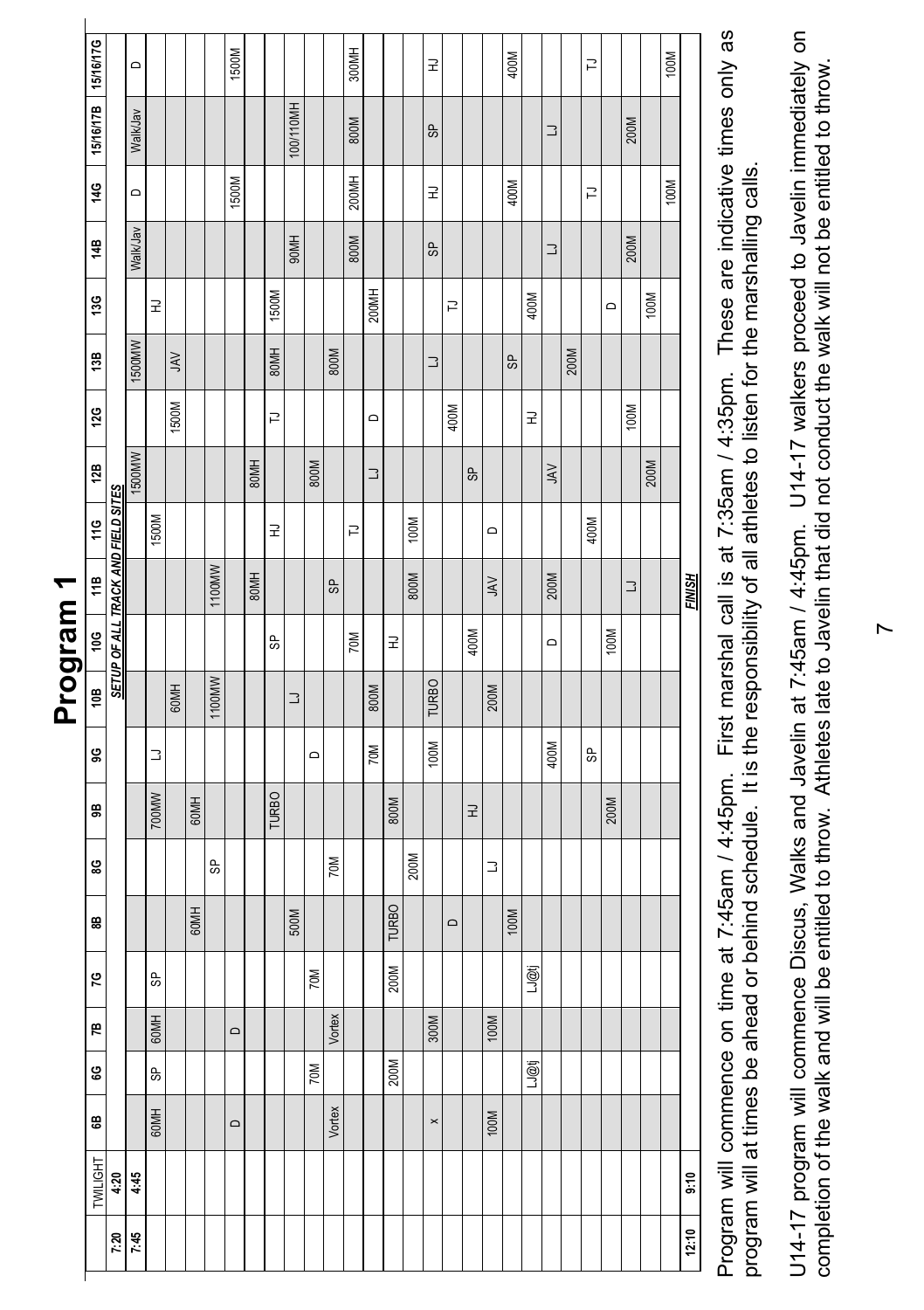|                      | 15/16/17G     |                                           | WalkJav  |           |        |      |        |       |      |              | 90/100MH |          |        | 800M           |        |              |      | မ္တ          |                |      |          |      |              | ∃        |      |                |          | 200M         |      |      |        |
|----------------------|---------------|-------------------------------------------|----------|-----------|--------|------|--------|-------|------|--------------|----------|----------|--------|----------------|--------|--------------|------|--------------|----------------|------|----------|------|--------------|----------|------|----------------|----------|--------------|------|------|--------|
|                      | 15/16/17B     |                                           | $\circ$  |           |        |      |        | 1500M |      |              |          |          |        | 300MH          |        |              |      | 궆            |                |      |          | 400M |              |          |      | 17             |          |              |      | 100M |        |
|                      | 14G           |                                           | Walk/Jav |           |        |      |        |       |      |              | BOMH     |          |        | 800M           |        |              |      | 9            |                |      |          |      |              | ∃        |      |                |          | 200M         |      |      |        |
|                      | 48            |                                           | $\Omega$ |           |        |      |        | 1500M |      |              |          |          |        | 200MH          |        |              |      | $\exists$    |                |      |          | 400M |              |          |      | $\overline{r}$ |          |              |      | 100M |        |
|                      | 13G           |                                           | 1500MW   |           | $\geq$ |      |        |       |      | BOMH         |          |          | 800M   |                |        |              |      | $\mathbf{r}$ |                |      |          | မ္တ  |              |          | 200M |                |          |              |      |      |        |
|                      | 13B           |                                           |          | $\exists$ |        |      |        |       |      | 1500M        |          |          |        |                | 200MH  |              |      |              | $\overline{r}$ |      |          |      | 400M         |          |      |                | $\Omega$ |              | 100M |      |        |
|                      | 12G           |                                           | 1500MW   |           |        |      |        |       | 60MH |              |          | 800M     |        |                | ∃      |              |      |              |                | မ္တ  |          |      |              | ŠΥ       |      |                |          |              | 200M |      |        |
|                      | 12B           |                                           |          |           | 1500M  |      |        |       |      | 17           |          |          |        |                | $\Box$ |              |      |              | 400M           |      |          |      | 군            |          |      |                |          | 100M         |      |      |        |
|                      | ţ\$           | <b>SETUP OF ALL TRACK AND FIELD SITES</b> |          |           |        |      | 1100MW |       | 60MH |              |          |          | မ္တ    |                |        |              | 800M |              |                |      | ŠΥ       |      |              | 200M     |      |                |          | $\mathbf{C}$ |      |      |        |
|                      | 11B           |                                           |          | 1500M     |        |      |        |       |      | $\exists$    |          |          |        | $\overline{r}$ |        |              | 100M |              |                |      | $\Omega$ |      |              |          |      | 400M           |          |              |      |      | FINISH |
| Program <sub>2</sub> | $\frac{6}{2}$ |                                           |          |           | 1100MW |      | 60MH   |       |      |              | ∃        |          |        |                | 800M   |              |      | <b>TURBO</b> |                |      | 200M     |      |              |          |      |                |          |              |      |      |        |
|                      | 10B           |                                           |          |           |        |      |        |       |      | 9s           |          |          |        | 70M            |        | 궆            |      |              |                | 400M |          |      |              | $\Omega$ |      |                | 100M     |              |      |      |        |
|                      | g             |                                           |          | 700MW     |        | 60MH |        |       |      | <b>TURBO</b> |          |          |        |                |        | 800M         |      |              |                | 궆    |          |      |              |          |      |                | 200M     |              |      |      |        |
|                      | 9             |                                           |          | 3         |        |      |        |       |      |              |          | $\Omega$ |        |                | 70M    |              |      | 100M         |                |      |          |      |              | 400M     |      | 9              |          |              |      |      |        |
|                      | ల్ల           |                                           |          |           | 60MH   |      |        |       |      |              | 500M     |          |        |                |        | <b>TURBO</b> |      |              | $\Box$         |      |          | 100M |              |          |      |                |          |              |      |      |        |
|                      | 99            |                                           |          |           |        |      | 95     |       |      |              |          |          | 70M    |                |        |              | 200M |              |                |      | ∃        |      |              |          |      |                |          |              |      |      |        |
|                      | SZ            |                                           |          | 60MH      |        |      | $\Box$ |       |      |              |          |          | Vortex |                |        |              |      | 300M         |                |      | 100M     |      |              |          |      |                |          |              |      |      |        |
|                      | ŗ             |                                           |          | 9         |        |      |        |       |      |              |          | 70M      |        |                |        | 200M         |      |              |                |      |          |      | <b>LJ@tj</b> |          |      |                |          |              |      |      |        |
|                      | ల్ల           |                                           |          | 60MH      |        |      | $\Box$ |       |      |              |          |          | Vortex |                |        |              |      |              |                |      | 100M     |      |              |          |      |                |          |              |      |      |        |
|                      | g             |                                           |          | 95        |        |      |        |       |      |              |          | 70M      |        |                |        | 200M         |      |              |                |      |          |      | <b>LJ@tj</b> |          |      |                |          |              |      |      |        |
|                      | TWILIGHT      | 4:20                                      | 4:45     |           |        |      |        |       |      |              |          |          |        |                |        |              |      |              |                |      |          |      |              |          |      |                |          |              |      |      | 9:10   |
|                      |               | 7:20                                      | 7:45     |           |        |      |        |       |      |              |          |          |        |                |        |              |      |              |                |      |          |      |              |          |      |                |          |              |      |      | 12:10  |
|                      |               |                                           |          |           |        |      |        |       |      |              |          |          |        |                |        |              |      |              |                |      |          |      |              |          |      |                |          |              |      |      |        |

Program will commence on time at 7:45am / 4:45pm. First marshal call is at 7:35am / 4:35pm. These are indicative times only as irst marshal call is at 7:35am / 4:35pm. These are indicative times only as program will at times be ahead or behind schedule. It is the responsibility of all athletes to listen for the marshalling calls. ility of all athletes to listen for the marshalling calls. ehind schedule. It is the responsib Program will commence on time at 7:45am / 4:45pm. F e ahead or b program will at times b

U14-17 program will commence Discus, Walks and Javelin at 7:45am / 4:45pm. U14-17 walkers proceed to Javelin immediately on U14-17 program will commence Discus, Walks and Javelin at 7:45am / 4:45pm. U14-17 walkers proceed to Javelin immediately on e entitled to throw. Φ e entitled to throw. Athletes late to Javelin that did not conduct the walk will not b Φ completion of the walk and will b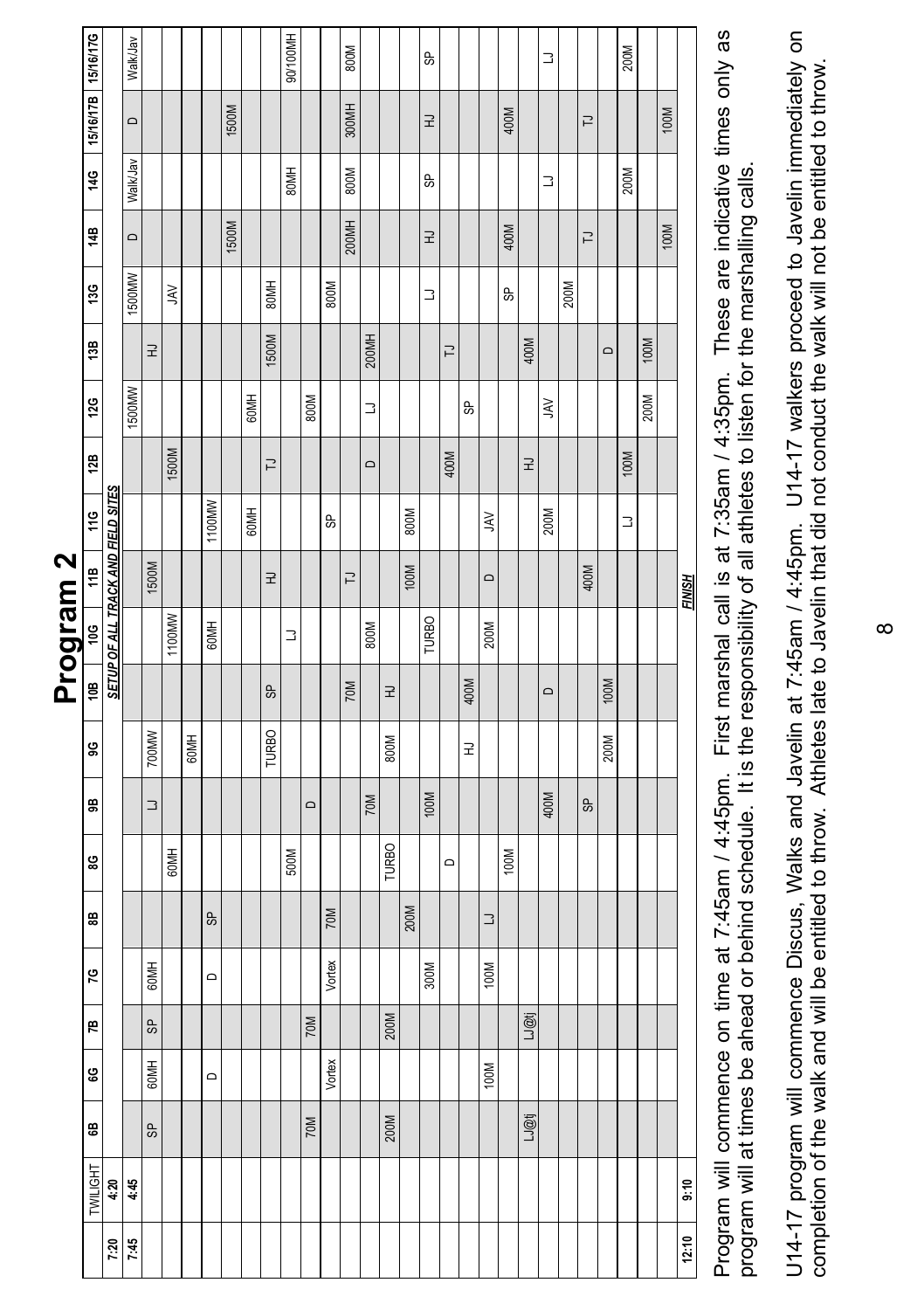#### **Equipment and Club Rosters**

Club parents on roster are responsible for setting up and putting away the equipment for each site on competition days. All parents should receive a roster of duties from their respective club. The equipment is to be set up by 7.20am for morning meets and 4.20pm for twilight meets. Please arrive by 7.15am/4.15pm, sign on for your roster at the sign-in desk in front of the shed door and proceed to your site and prepare it for competition. Race walks begin at 7:45 (4:45 for Twilights) so those assisting with walks need to arrive by 7:15am to set up for timekeeping, recording and judging these events.

There are files for each event which need to be collected by the key official from the signin desk and taken to each site for recording. These files are to be returned to the sign-in desk on the completion of competition.

Sites must set up and ready in all respects for competition at the allocated time. We have an Arena Manager, an Assistant Arena Manager and other Committee members available if assistance is required. Delays in the program can nearly always be attributed to what happens at the commencement of competition, so please help us start the competition on time

All equipment is to be returned correctly to the Equipment Shed on completion of competition and any deficiencies reported to the Technical Manager.

Each club is allocated a field site as their primary roster duty and is responsible for ensuring the efficient running of this site for the duration of the season. Clubs will maintain responsibility for their allocated site for two years when the sites will then be rotated - due 2020/2021. Club members will be responsible for setting up and putting away equipment and shade tents. Further information can be found in the By-Laws. Other major duties are open to clubs for nomination and if no nomination is received the duties will be allocated. Other duties will be distributed between clubs as deemed appropriate by the Championships/Officials Manager and will be aligned to registration numbers.

The Technical Manager can help with all requests and information in relation to the Melville Little Athletics equipment and is generally located in the equipment shed area at the commencement and completion of competition.

The athletics roster system is dependent on many volunteers doing their part. Each club will allocate their rosters to the parents of the club. <u>If a family fails to participate by not</u> completing their rostered duty they will be given a warning by the Club Manager. Failure to complete a rostered duty on a second occasion may result in the family's athlete/s not being allowed to compete at the Centre for the remainder of the season. Consideration will also be given to not permitting the family to register with the Centre the following season

We only ask parents to help us and our children in the same way that we help you and your children.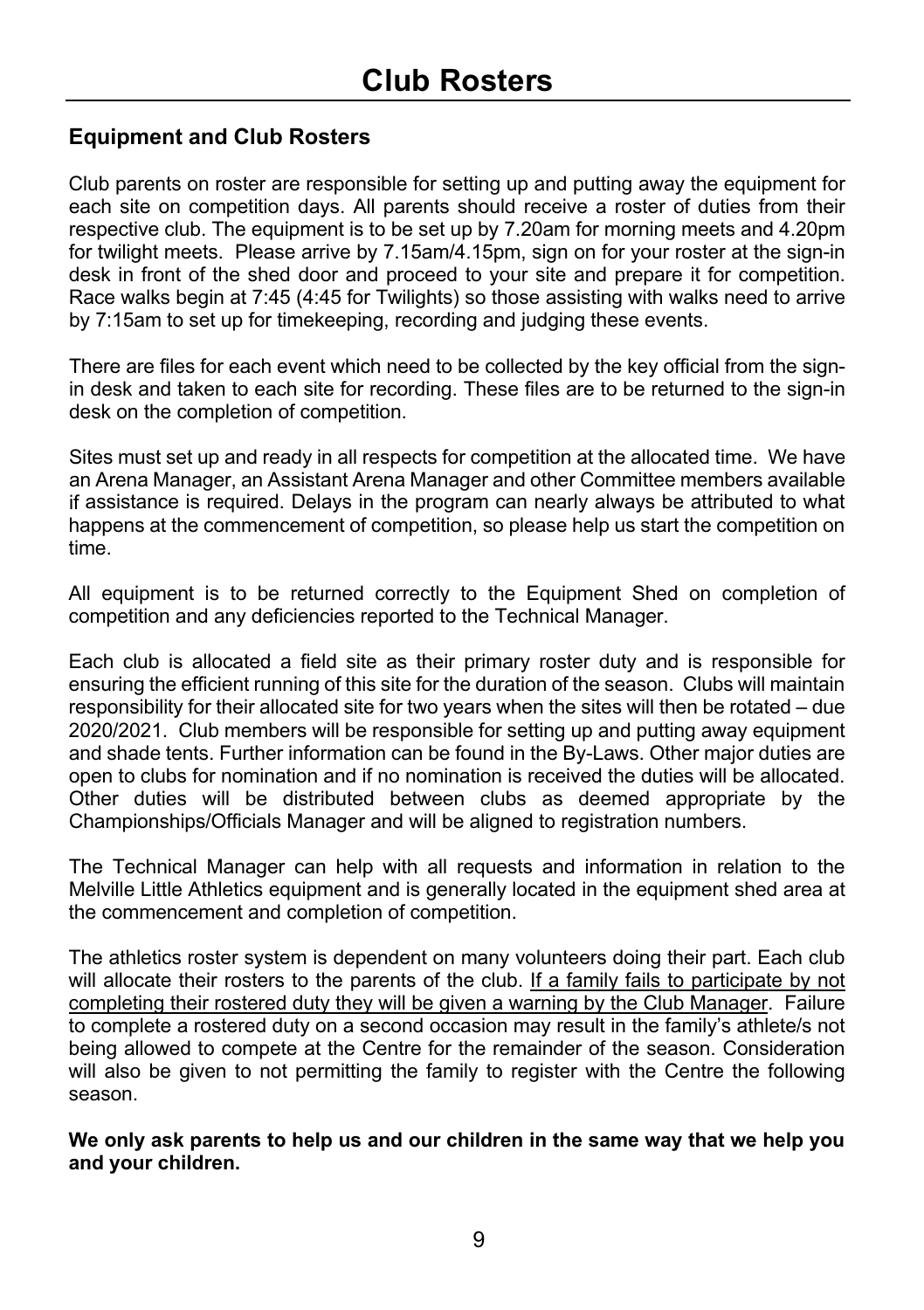#### **Competition Facilities**

Little Athletics meets are held at Len Shearer Reserve, Booragoon on Saturday mornings and twilight event evenings as detailed in the competition program. All competitors and volunteers are expected to take care of the track, equipment and surrounding areas.

Due to safety, no athlete or parent is permitted to use the field equipment during competition unless authorised by the Key Official in attendance.

#### **Age Grouping and Registration**

Little Athletics cater for boys and girls aged between 5 and 16 for enrolment in the U6-U17 age groups. The registration period is from 1 October to 30<sup>th</sup> September.

A child's age group is determined from the child's age on as at midnight 31 December. A birth certificate (or alternative 'proof of age') must be sighted by the Club Registrar to demonstrate proof of age for all new registrations.

An athlete will remain in the same age group for the Summer and Winter seasons.

Unless the program and Arena Manager allow for a multi age group event, no athlete is permitted to run outside their registered age group. The exception is the U15, U16 and U17 age groups who will compete in the same program due to limited numbers in these age groups. The results however, will be recorded as per each age group.

#### **Winter Season and Registration**

Athletes registered for the summer athletics season are automatically registered for the Winter season and may participate in the Winter Competition upon completing the Results HQ online registration.

The Winter season program is set and run by the Officer for Winter Competition of the WA Little Athletics Association. The winter competition is alternated between cross country runs and road walks each Saturday afternoon, at various locations. The winter program is available towards the end of the summer season and can be downloaded from the LAWA website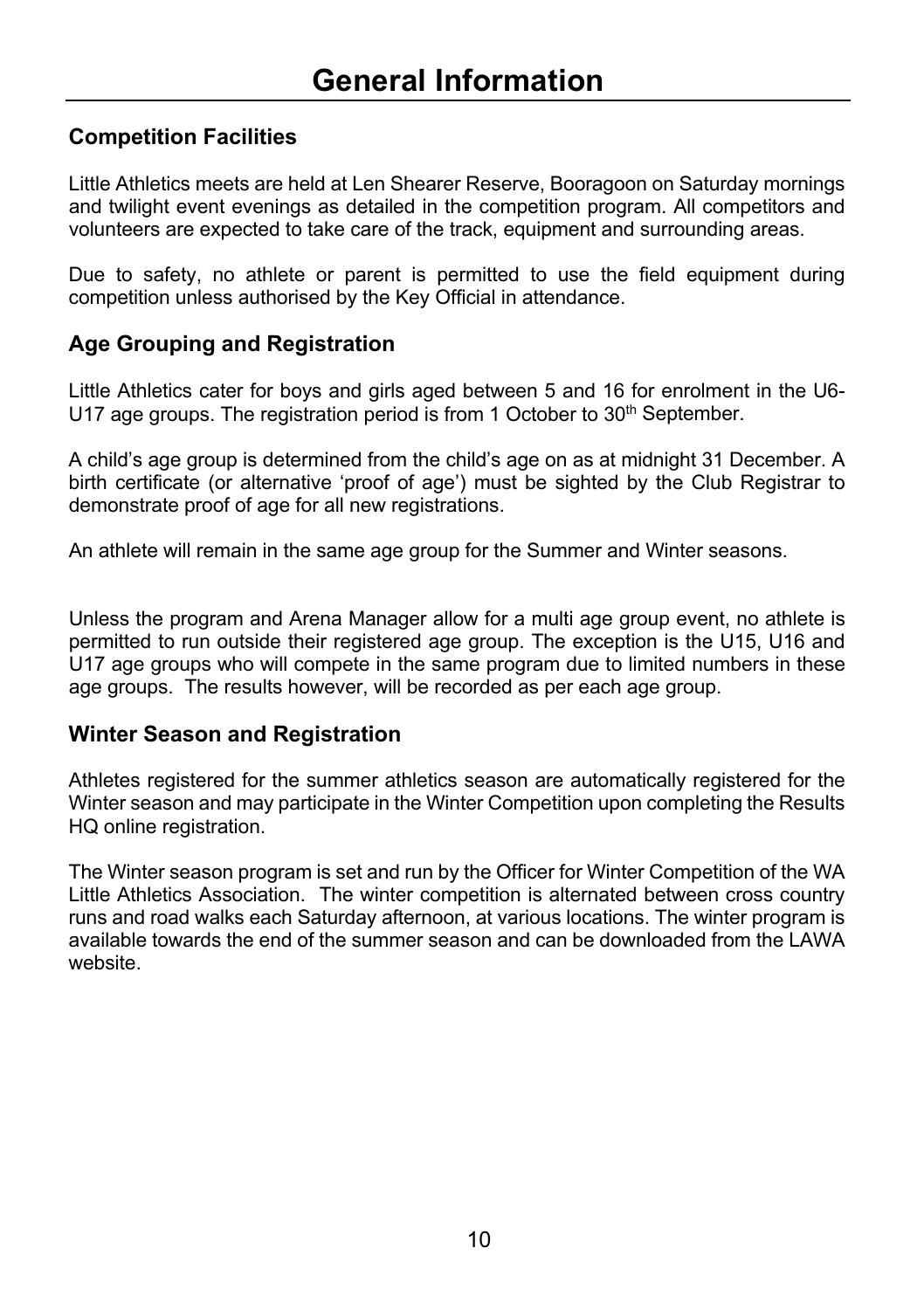#### **MFI VILLE ROAR SENIORS**

Melville Little Athletes that are turning 12 years of age or older in year of competing (i.e. minimum age must be turning 12 on, or before 31 Dec 2019) are allowed to be registered to compete at a Seniors meet.

Melville Athletics Club, otherwise known as Melville ROAR Seniors, is affiliated with Athletics WA. who conducts all athletics meets at the WA Athletics Stadium. All Melville Little Athletics athletes wishing to compete must register for the season 2019/2020. The cost will be \$45, with a reduced meet fee of \$18 per meet.

The majority of senior's competitions are conducted as twilights under lights at the WA Athletic Stadium, Stephenson Avenue, Mt Claremont. The calendar of events along with timetables of events can be found on the Athletics WA website - waathletics.org.au. You can compete at seniors in black shorts or bike style running pants and either the Melville ROAR competition singlet or a Melville ROAR crop-top. To purchase a top, please email: ryanfm12@biqpond.com

For further information regarding Melville seniors you can email the following email; seniors@melvilleroar.com

#### **Program Management at MAC**

Events are directed by the announcer over the PA system from the start to completion of the program. The announcer will endeavour to keep all events rotating. Competitors and parents need to listen out for the announcer throughout the day, as there may be slight changes to event marshalling. Events are programmed for a minimum delay whilst providing adequate breaks for each age group and being cognisant of the number of athletes in age groups to be rotated. The Arena Manager and Assistant Arena Manager. working closely with the announcer, may modify the program if/when problems arise to ensure that an early as possible finish is achieved. There may be times when an athlete may need to choose which event they wish to compete in where there is a clash of events. Any program issues need to be raised with your Club Manager in the first instance.

#### **Complaints**

Any complaints must be raised through your Club Manager. It is the Club(s) responsibility to take complaints or any discrepancies to the Melville Centre President or Arena Manager (preferably in writing) in a timely manner, so that matters can be dealt with fairly and appropriately.

#### **Accidents and First Aid**

All accidents are to be reported immediately to the First Aid Officer. A small first aid area is set up inside the roller door of the equipment shed during each competition. An Injury Report Form must be completed and lodged with the First Aid Officer. The club hosting the BBQ will be the club responsible for First Aid on that competition day.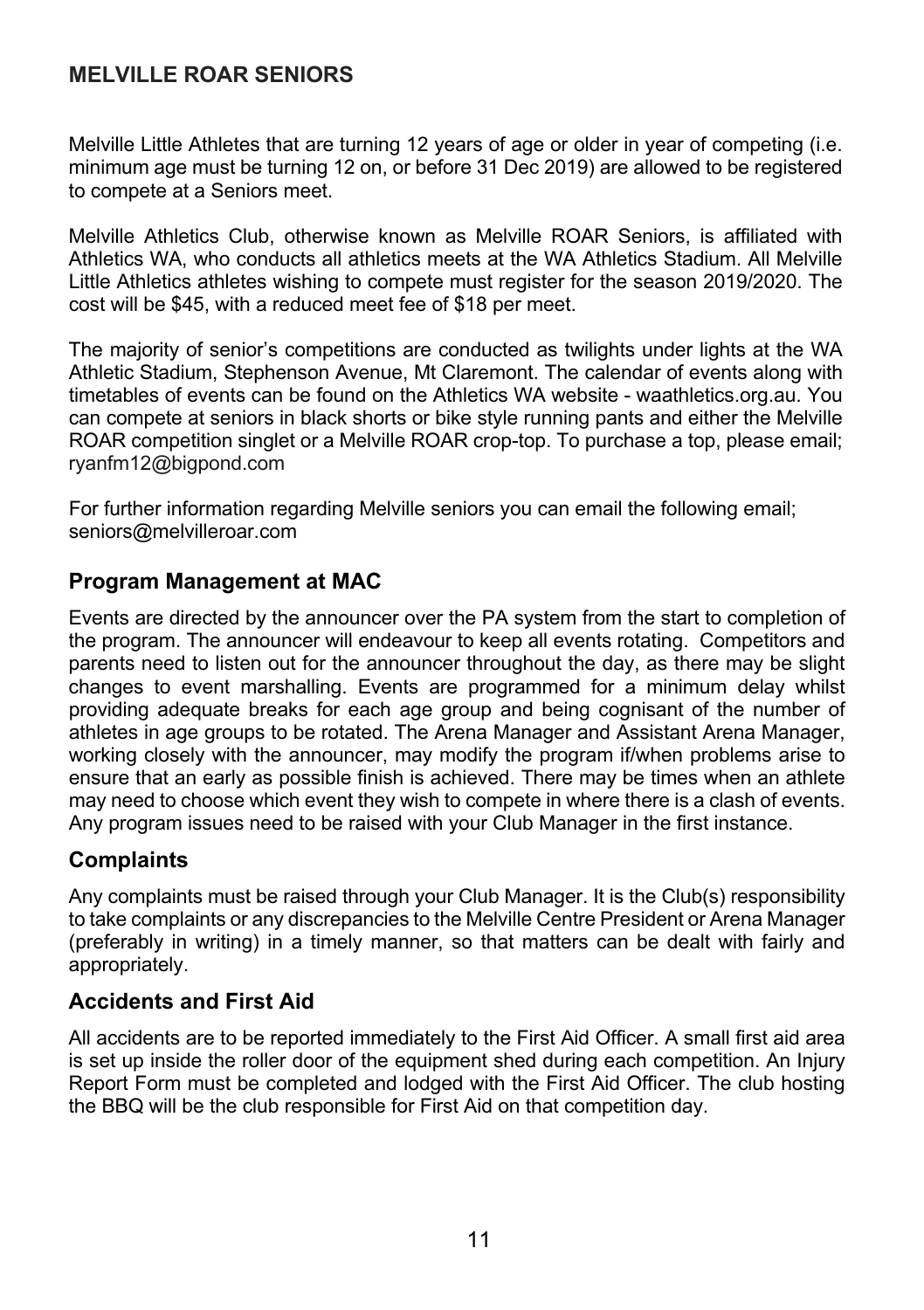#### **Insurance: Competitors and Parents**

Competitors and voluntary helpers are insured whilst engaged in any official Association, Centre or Club activity including, but not limited to, training sessions, working bees, and officiating. Athletes are automatically insured as part of their registration. Parents/quardians must sign on when officiating to ensure coverage. Only medical expenses not recoverable from any Medical or Hospital Benefit Scheme may be claimed.

Note: Each club is to provide an attendance book at training for coaches and parent helpers to sign in for each training session.

#### **Working with Children Requlations**

Any Volunteer who is not a parent of a child participating must get a Working With Children clearance available at your local Post Office or on the website www.checkwwc.wa.gov.au. These forms are to be given to the Centre Executive Officer who will maintain a register.

#### **BBQ: Club Level Fundraising Protocols**

Dates will be bid for and allocated at a Centre committee meeting prior to the commencement of the summer season. The club that hosts the BBQ is also responsible for supplying a qualified First Aid Officer for the Centre on that competition day.

Whilst there is no cost to clubs to use the centre BBQ for their allocated BBQ, clubs will be responsible for supplying their own gas. If the Centre gas is used clubs are to pay \$30.

#### Each Club is to:

- 1. Erect shade tent over BBQ
- $2^{1}$ Erect trestles for serving of food
- $3<sub>1</sub>$ Organise money and change to form a float for the day.
- 4. Follow Melville Council hygiene procedures.
- Ensure all equipment is cleaned prior to packing up and storage.  $5<sub>1</sub>$

#### **Parental / Spectator Behaviour**

All officials at Melville are volunteers and deserve respect from athletes and parents/spectators. Due to the nature of sport there will be times when errors will occur. If there is an issue with the operation of a site, this must be raised as soon as practical through your Club Manager and not with the volunteers on site.

If there is disruption by a parent or spectator on site this will be considered a breach of the Code of Behaviour and result in a warning or penalty (see Code of Behaviour for further information).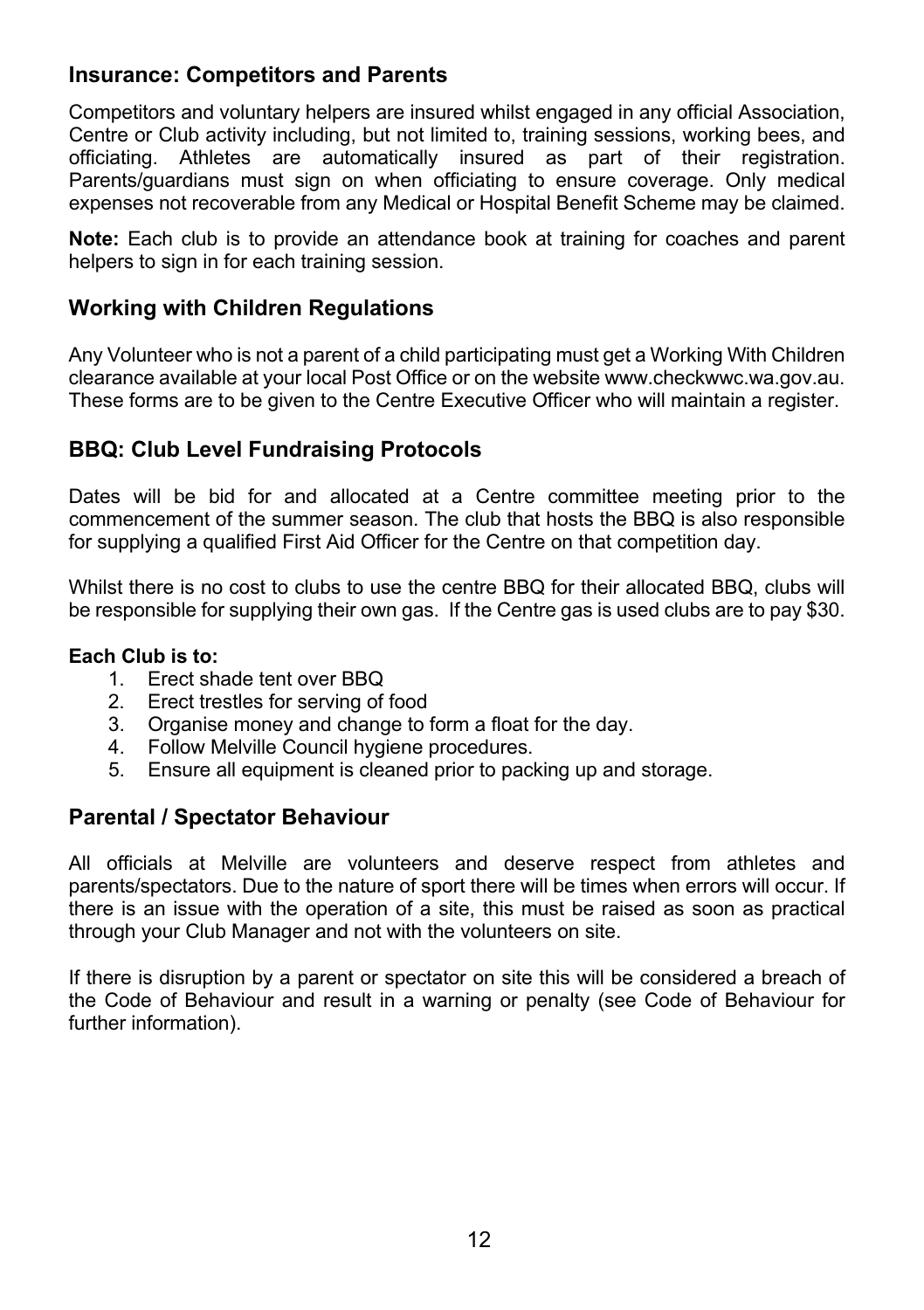#### **Centre Captains**

The Executive Committee shall seek nominations from all interested U17 athletes at the completion of their U16 year and shall appoint two Centre Captains for the following season. The appointment of Centre Captains shall be announced at the first competition of the season. The Centre Captains will be the Centre representatives as required.

#### The Melville Captains for the 2019-2020 Season are:

Tara Aziz (Leeming)

Jayden Ormerod (Leeming)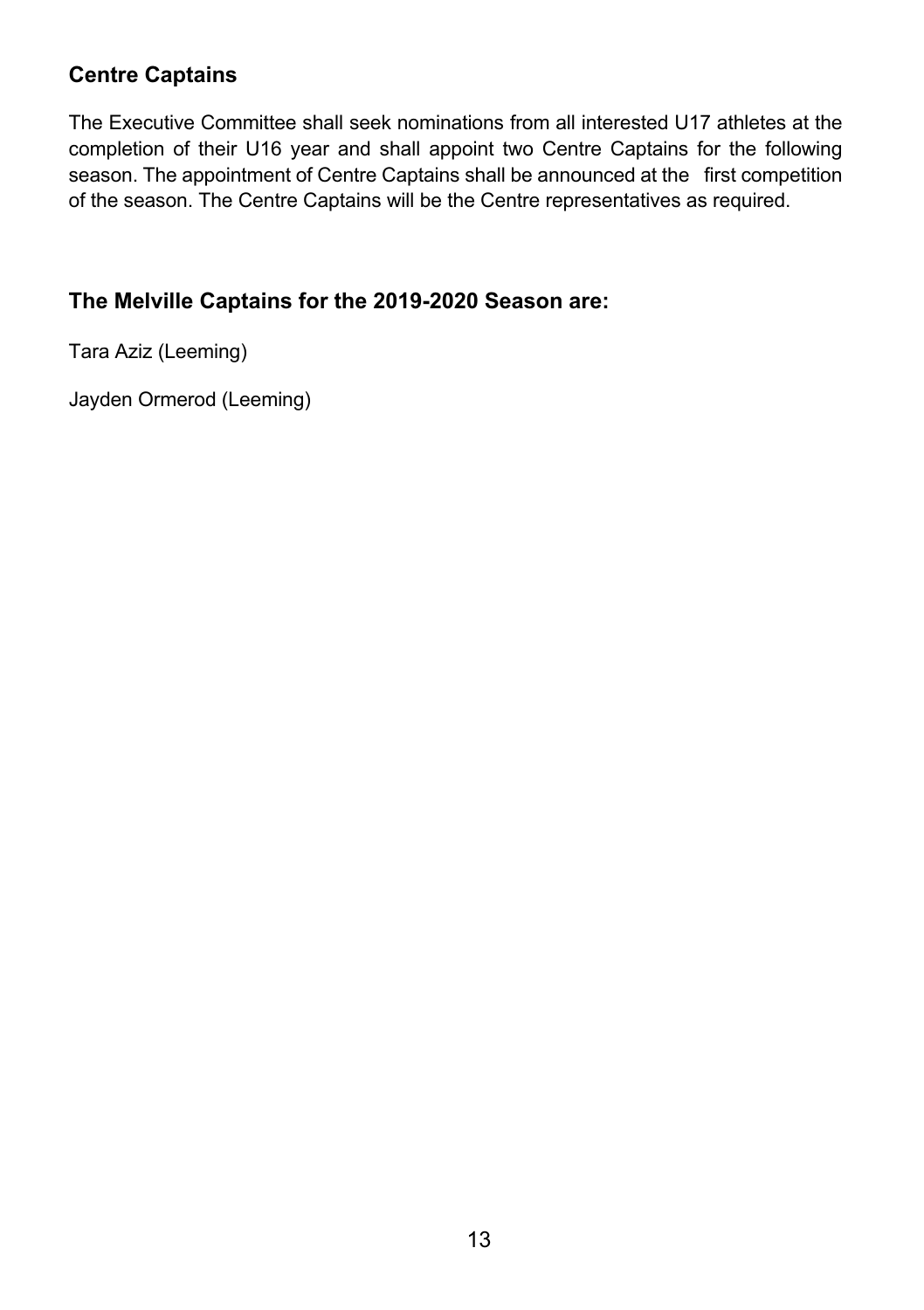#### **Events**

All events are conducted in accordance with the rules as set by the Little Athletics Association or as determined by the Melville Centre Executive. LAWA rules are available on the website www.walittleathletics.com.au. MAC specific rules are listed in this book.

#### **Shoes and Spikes**

Footwear rules align with LAWA Rules of Competition (Rule 143):

- Athletes in U6-U10 may not wear spike shoes.
- Athletes in U11-U12 may wear spike shoes in events run entirely in lanes, long  $\bullet$ jump, triple jump, high jump and javelin.
- Athletes in U13-U17 may wear spike shoes in all track events except walks.  $\bullet$ Spike shoes may also be worn for long jump, triple jump, high jump and javelin.
- All spike shoes must be worn with all holes filled with a complete set of spikes, with no more than two blanks installed.
- Spike shoes may only be worn during an event and are not to be worn to and from an event.
- Any number of spikes up to 11 may be accommodated on each shoe, but the number of spike positions shall not exceed 11.
- Spike length is subject to ground policies. LAWA Rules of Competition specify  $\bullet$ spike requirements for the WA Athletics Stadium.
- Melville Centre permits running and jumping shoe spikes up to 7mm of the  $\bullet$ 'Christmas Tree' or 'Pyramid' shape.

#### **Code of Safety for the Wearing of Spiked Shoes**

Track - Shoes capable of taking spikes may be put on at the starting end of the track just prior to competition and must be removed at the end of the race prior to leaving the lane.

Field - Shoes capable of taking spikes may be put on at the start of the event, and must be removed at the completion of the event before leaving the field site.

#### Shoes capable of taking spikes may not be worn outside these rules at any time.

Spiked shoes should be carried with spikes facing each other to prevent accidental injury. Any athlete who does not exercise care when using or carrying spikes may be disqualified from the wearing of spiked shoes for the remainder of the competition, or if it occurs on more than one occasion then for the rest of the season. Flagrant disregard for this rule may result in the barring of an athlete from all Melville competition.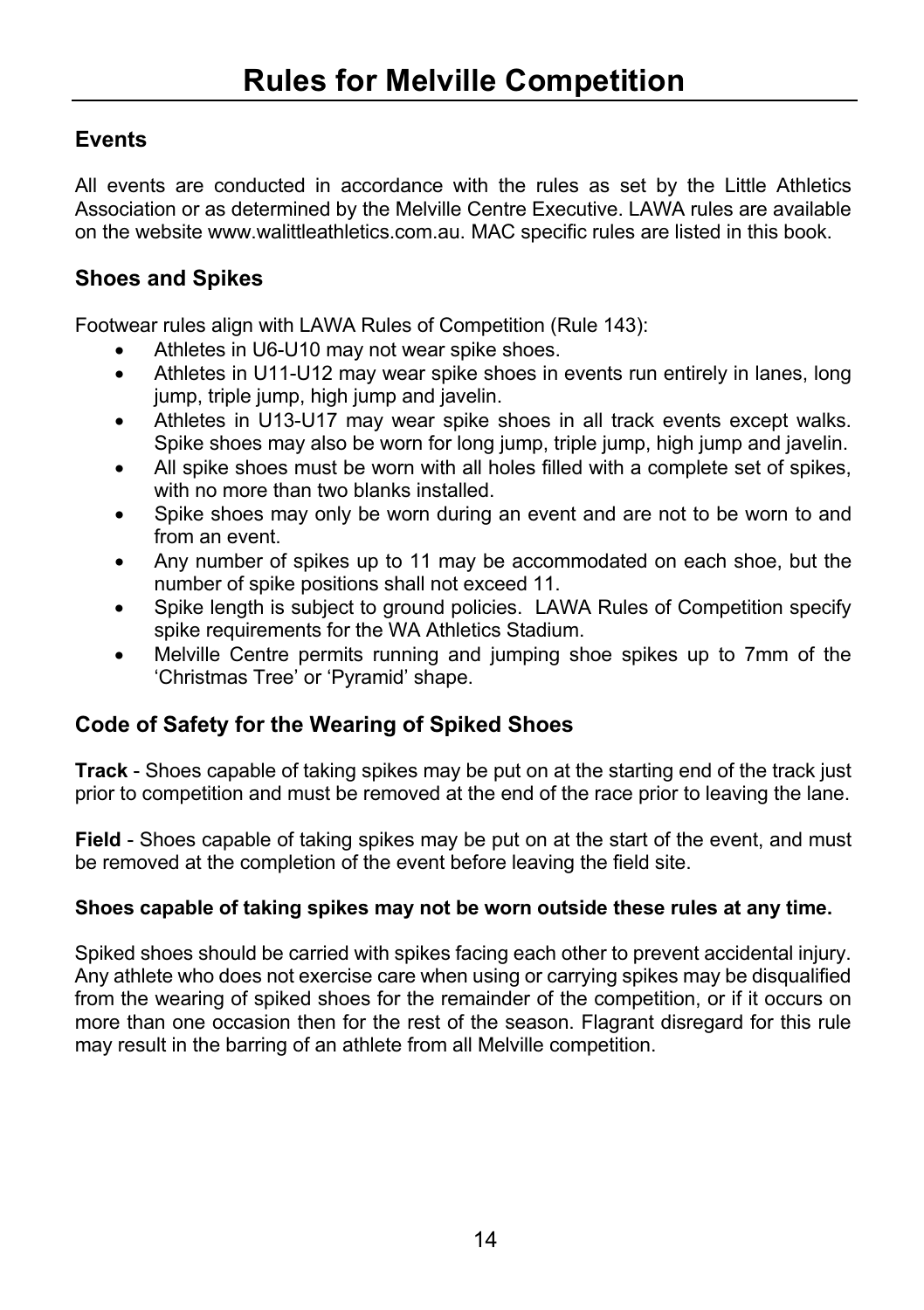#### Club Uniform

Each competitor must be attired in the correct club uniform from the commencement of the season. The athlete's registration number must be securely fastened (either sewn, hand tacked or pinned) to the centre, front of the uniform top with the athlete's name printed in the space provided. Age tags must be securely fastened (either sewn, hand tacked or pinned) on the left-hand shoulder of the uniform top. Other badges must be sewn on appropriately, as required or directed by Melville Centre.

The only permitted type of shorts are plain black with a logo no greater than 5cm x 3cm. White lines on shorts are not permitted. Stitching must be black in colour.

An athlete will be initially cautioned and on additional occasions suspended from competition if they are out of uniform.

#### **Centre Uniforms**

Centre uniforms are to be worn at all meets conducted by LAWA except for U7 and U8 athletes competing at Zones Championships where club uniform may be worn.

The Melville Centre uniform consists of:

- Orange & black top with Tiger Motif. Plain black shorts, briefs, or cycle shorts. No advertising logos greater than 5cm x 3cm are allowed. (Black tape can be placed over logos if needed).
- The age group and registration number must be transferred onto this top.
- Bike shorts may be worn, must finish above the knees and be solid black with no other colour showing (including stitching).
- Centre singlets may be purchased from the Championships & Officials Manager.  $\sim 10^{-11}$

#### **High Jump**

U9 and U10 athletes are to use 'scissors' style ONLY. The fair SCISSORS jump is one where:

- The head of the competitor does not go over the bar before the leading foot (the  $\overline{a}$ foot closest to the bar at take-off).
- The head of the competitor is not below the buttocks when the buttocks clear the bar, and
- The competitor's feet must touch the mat before any other part of the body.  $\sim 100$

#### Javelin

For a valid throw to be recorded, the javelin must land with the head of the javelin touching first. A flat landing or tail first landing will be recorded as a foul throw. The Landing Sector Official is to make judgement on the validity of the throw.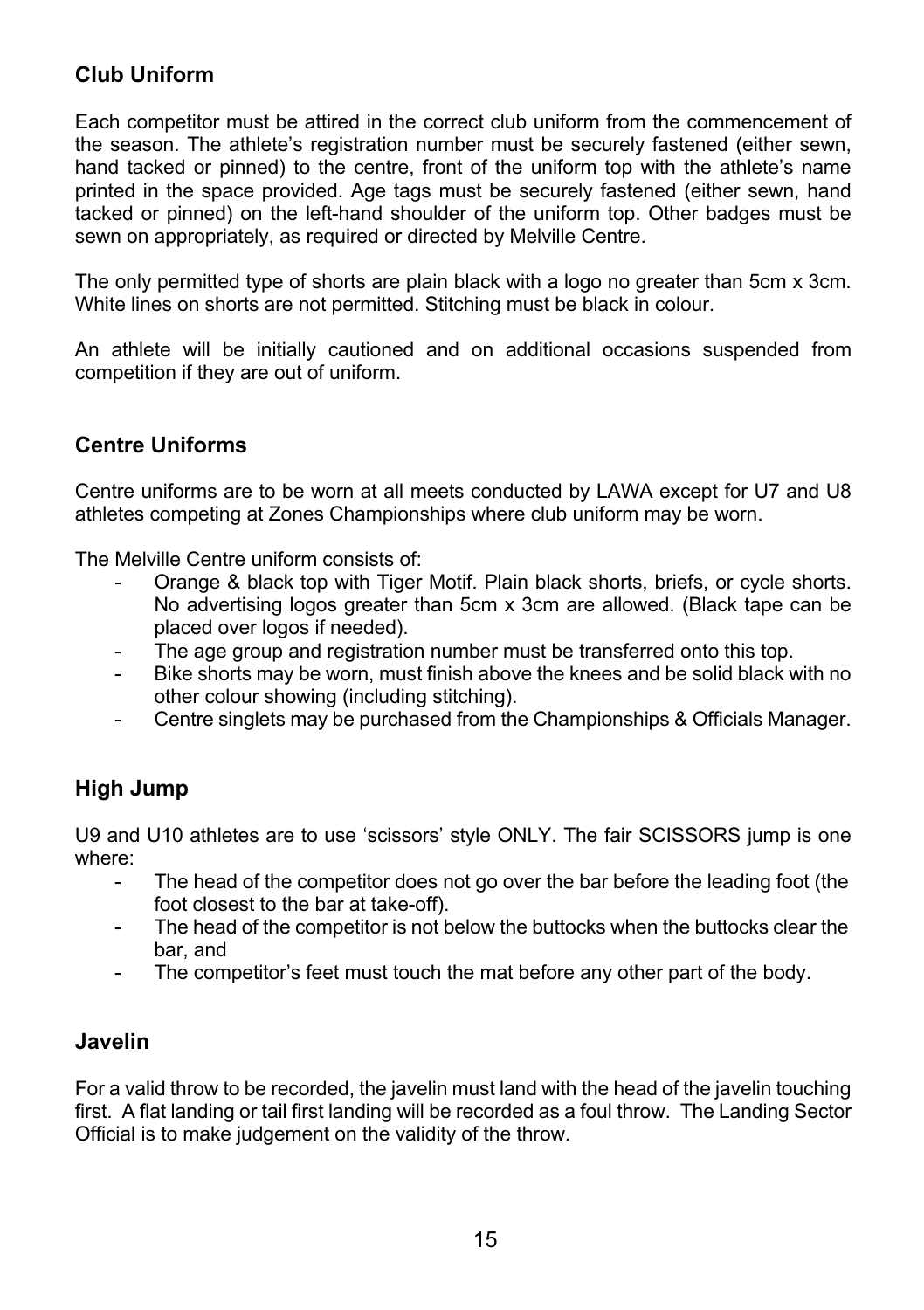#### **Starting Blocks**

Starting blocks may be used by age groups U11 and older for laned events. Competitor's personal starting blocks will have to be approved by the Arena Manager prior to the event. Spikes for blocks must not exceed 15mm, with a maximum of 10 spikes per set. Melville Centre has sets of starting blocks available for competitors.

#### **Marshalling**

All competitors will be called approximately five minutes and then three minutes prior to commencement of events. Athletes in age groups U6 to U10 are to report to the marshalling area where they will be escorted to their events. U11 to U17 are to report directly to the site/start where they will be marshalled for their event. Club Managers and parents are asked to listen carefully to all announcements to aid athletes in not missing events as the program times are indicative only. Athletes may join events late but may not make up missed trials except at the discretion of the Key Official.

#### **Grading for Track Events**

In each track event, competitors are graded after their initial participation in the event, according to best achieved times. This will enable heats in following weeks to be as even as possible. In field events, competitors are listed according to their performance after the first weeks of competition. Age groups with large numbers will be split over 2-3 sites at field events.

Athletes are only permitted to compete within their age group, unless the event is run specifically as a multi age group event or permission from the Arena Manager has been sought.

#### **Recording for Track Events**

On completion of a track event, athletes must report to the recording table to have their results recorded. Failure to have a result recorded will result in no points being awarded. Recorders for walk events may record competitors finishing position and allow competitors to proceed to their next event prior to recording the finishing time.

#### **Recording for Field Events**

Recording for all field events is conducted on site. On completion of competition result sheets are to be returned to the recorders.

If an athlete turns up late and the first round has been thrown, the athlete shall forfeit the right to have that throw, unless the athlete's name has not been called out. In general, events are not to be held up for athletes that are late. In the case where an athlete is late due to circumstances beyond their control, the Key Official may exercise flexibility in allowing missed throws but must be cognisant of program timing constraints.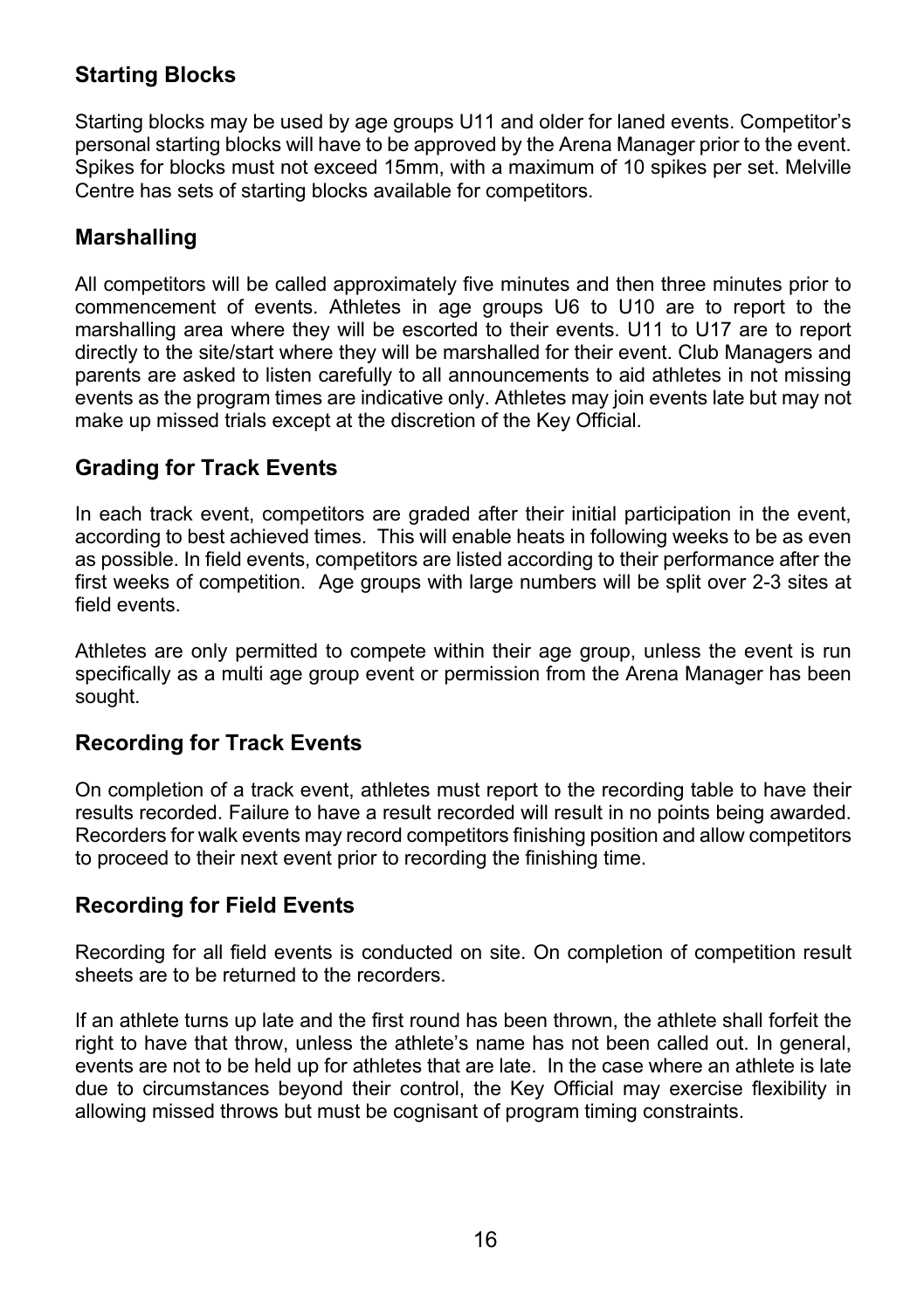#### Arana Accass

The centre of the arena must be left clear for field events. All adults and children, other than officials and competing athletes, must avoid this area. Athletes are to walk around the active section of the straight track and not cut across to enter the centre of the arena.

The Centre encourages support of the athletes but this must be done in a safe area clear of the arena, the track finish line and recording areas. Breach of this policy will be considered a breach of the spectator Code of Behaviour and may result in a ban from competition.

Athletes with disabilities that require specific parental supervision will be required to notify the Arena Manager through their Club Manager, to obtain an exemption to this policy.

#### **Coaching on Sites**

Coaching and encouragement of athletes during competition at all MAC controlled events is allowed, as long as it does not interfere with the efficient running of the event and they remain outside the arena. Competitors should not leave the competition area to receive coaching. Negative feedback or comments towards any competitor will not be tolerated and will be considered a breach of the Code of Behaviour.

At LAWA controlled events, coaches and parents are not allowed into the competition arena. All communication between athlete and coach/parent must be through natural means. Athletes may communicate via signals or talking to parents or coaches but may not leave the immediate area nor disrupt the competition to seek advice.

#### **Electronic Devices**

At LAWA controlled events no electronic devices are to be taken on to site. Athletes found in possession of an electronic device on site may be disqualified.

#### **Other Centres Visiting MAC**

Registered athletes from other Centres are welcome at Melville. Visitors should provide their personal best performances to the Track and Field Recorders at least three days prior to the competition day. Failure to do so may mean that the visitor is not appropriately graded and may be placed in the last heat of each event to avoid minimum disruption to Centre competition.

Visitors are expected to provide officials to help on sites as required. Visiting athletes will not have their results published by Melville; however may request results be emailed on completion of the competition.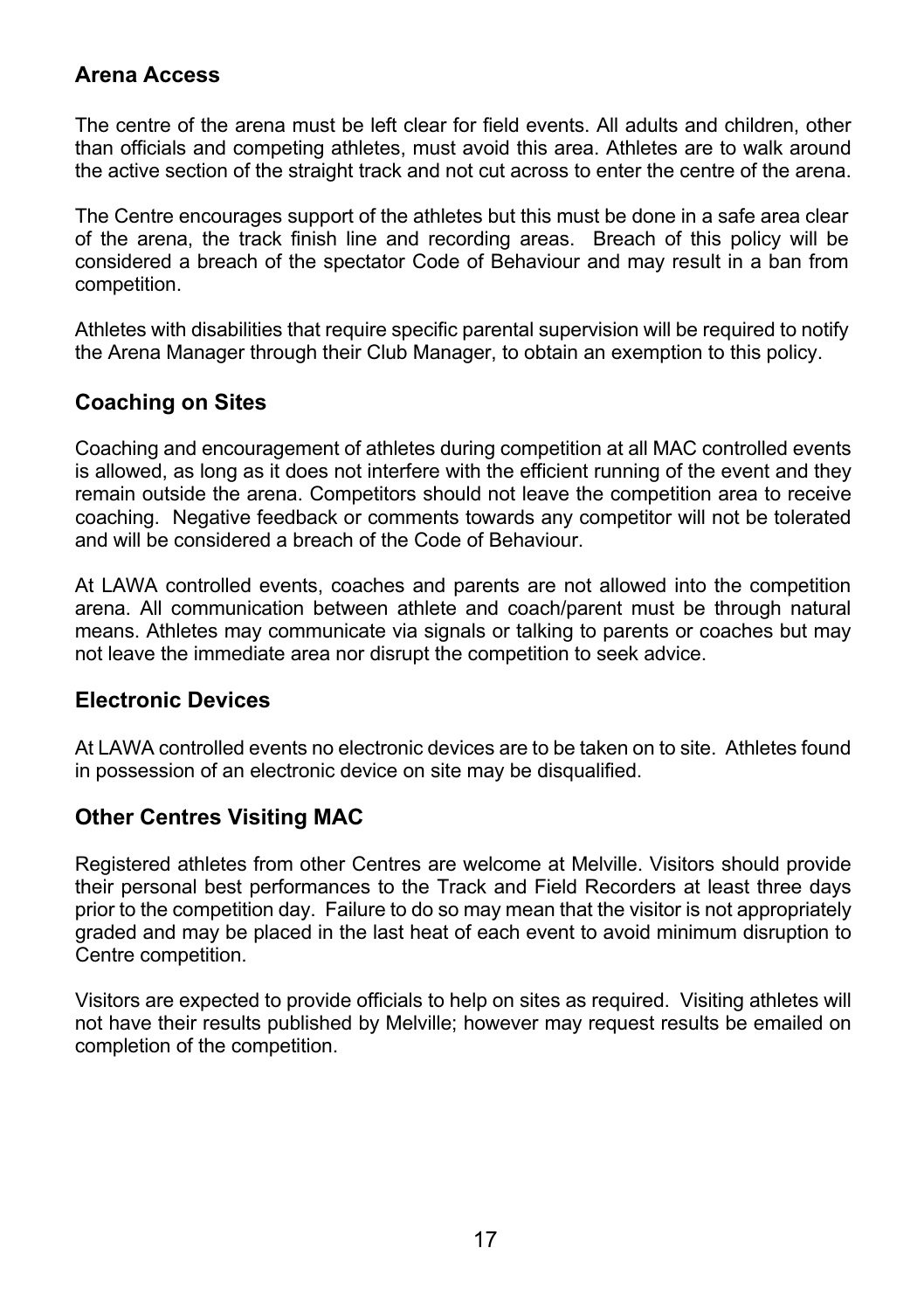Centre policies and quidelines are detailed within the Melville By-Laws available on the Melville Roar website. The following is a summary of the policies and quidelines.

#### **Code of Behaviour / Ethics for Athletes**

Behaviour and / or actions considered to be in conflict to the spirit of Little Athletics will be considered a breach of the Code of Behaviour and will result in penalty. Penalties that are imposed are to be appropriate to the seriousness of the breach.

Any key official on site may issue a warning to an athlete who has broken the Code of Behaviour and the Arena Manager must be informed immediately.

Any executive committee member may issue a warning to an athlete who has broken the Code of Behaviour. This warning must be noted immediately to the Centre President and the athlete's parents notified.

Any key official on site or executive committee member may initiate a second warning but must do so through the Arena Manager/Assistant Arena Manager or Centre President immediately.

An athlete who has received two previous warnings will be issued a penalty under the Centre guidelines contained within Melville By-Laws.

#### Code of Behaviour / Ethics for Parents and Spectators

Behaviour and / or actions considered to be in conflict with the spirit of Little Athletics will be considered a breach of the Code of Behaviour and will result in penalty. Penalties that are imposed are to be appropriate to the seriousness of the breach.

Any key official on site may initiate a warning to a parent/spectator who has broken the Code of Behaviour through the Arena Manager.

Any executive committee member may issue a warning to a parent/spectator who has broken the code of behaviour. This warning must be noted immediately to the Arena Manager / Assistant Arena Manager and Centre President.

Any key official or executive committee member may initiate a second warning but must do so through the Arena Manager/Assistant Arena Manager or Centre President immediately.

A parent/spectator who has received two previous warnings will be issued a penalty under the Centre guidelines contained within Melville By-Laws.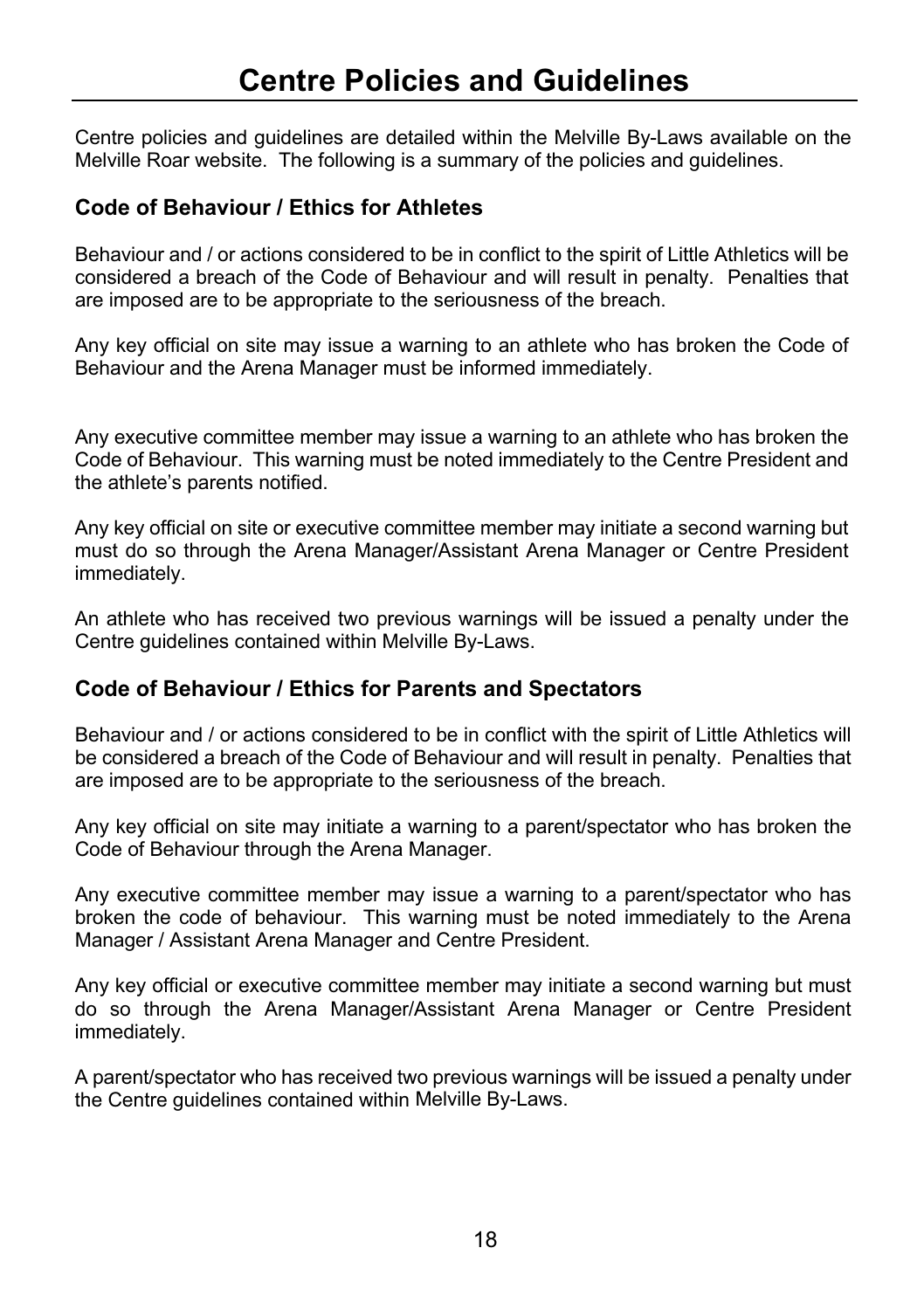#### **Parent Participation**

Athletics can only operate effectively when parents support each other. Parents will be required to participate through rostered duties as allocated by your Club/Centre. If a parent fails to participate by not completing their rostered duty they will be given a warning by the Club Manager. Failure to complete a rostered duty on a second occasion may result in the family's athlete/s not being allowed to compete at the Centre for the remainder of the season. Consideration will also be given to not permitting the family to register with the Centre the following season.

#### **Sun Smart Policy**

The Centre will promote, encourage and support sun protection at meetings, training and competitions. Natural shade from the trees and buildings should be utilised and where possible, portable shade areas shall be erected at marshalling areas and competition **Patia** 

Athletes are strongly encouraged to wear hats except when in the action of competing i.e. hats should be worn in lines awaiting throws/jumps etc but removed when it is the athletes turn to compete.

Everyone is strongly encouraged to wear and regularly apply sunscreen. The Centre shall provide additional sunscreen at the Canteen during competition.

#### **Heat and Hydration Guideline**

If extreme temperatures are likely parents and officials should take extra care to ensure athletes are sufficiently hydrated and that shade is provided.

Consideration will be given to postponing or cancelling events if the ambient temperature is expected to be above  $40^{\circ}$ C for an extended period of time during the competition period. If a Centre meet is postponed or events cancelled, these events will not be made up in subsequent Centre meets.

#### **Wet Weather Policy**

A decision to cancel, modify or postpone a scheduled Centre meet due to prevailing weather shall be made no sooner than 30 minutes after the official starting time at a meeting attended by the Arena Manager, Centre President and a minimum of four members of the Centre Executive and four Club Managers.

If significant rain has fallen overnight or in the lead up to competition, the track and field will be inspected prior to competition commencement with safety of the athletes being paramount.

In the case of a thunderstorm the '30-30 rule' as detailed in the By-Laws shall be observed.

If a Centre meet is postponed or events cancelled, these events will not be made up in subsequent Centre meets.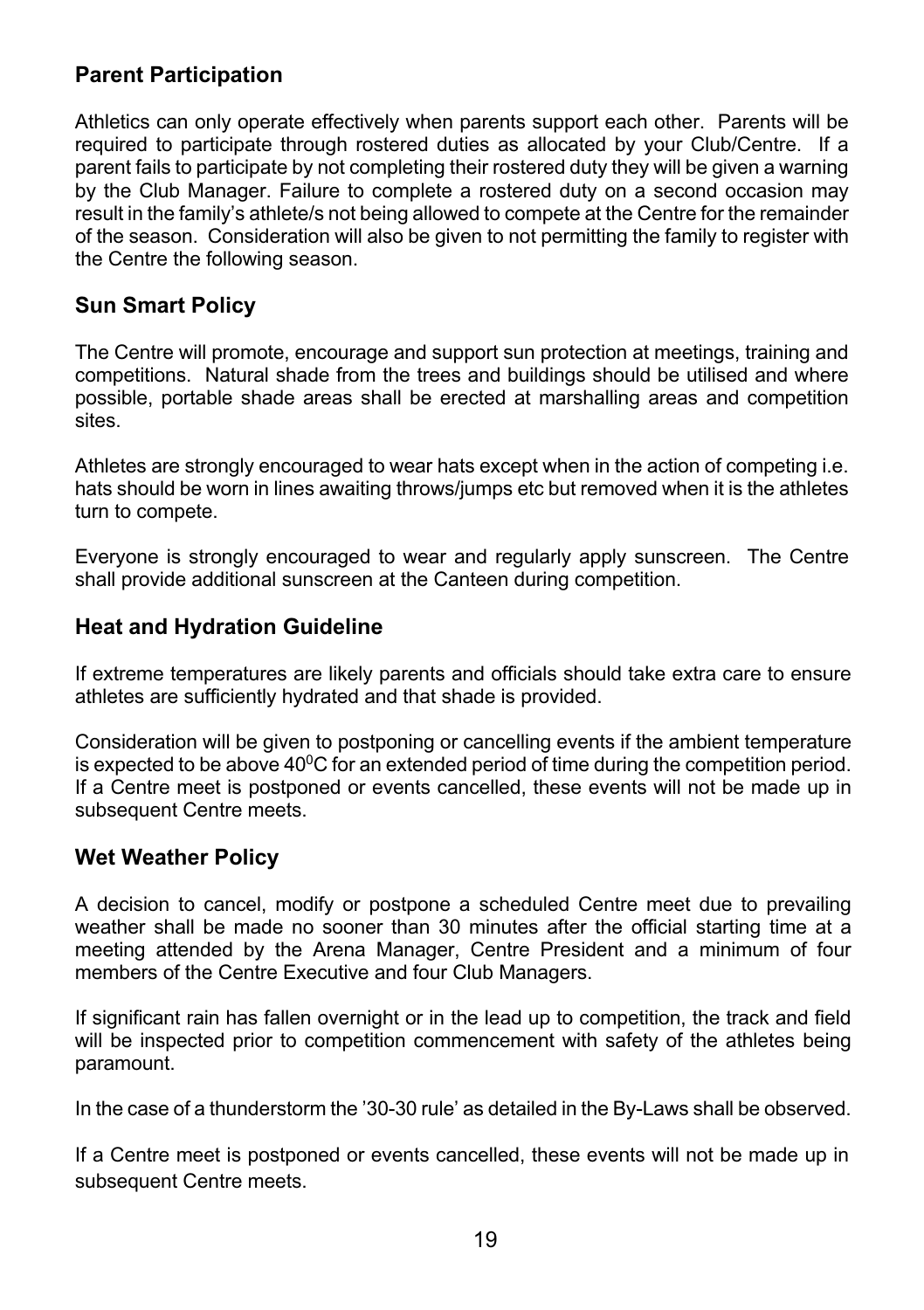If an event is cancelled prior to athletes being marshalled, this event will be deemed as not being conducted and will not count towards event attendance for purposes of eligibility to compete at Centre Championships.

#### **Smoke Free Policy**

Smoking is prohibited in ALL areas of competition and in the clubrooms and its surrounds. This also includes ALL functions organised by the Centre or Association.

#### **Privacy**

The Centre collects personal information in order to provide you with the services and information associated with membership of Little Athletics. The information collected is supplied by the parent upon registration of an athlete for each new season of Little Athletics and may only be used for the purposes related to Little Athletics including research, development of services and promotion or products or services offered by related organisations and our sponsors.

#### **Responsible Alcohol Management Policy**

The Centre is aware that alcohol, when misused can cause harm to the drinker and others. A responsible drinking policy has been adopted so as to reduce risks and avoid problems.

Consumption of alcohol during the conduct of Twilight meets is not encouraged. It is an offence under Western Australian alcohol laws for persons of any age to drink in public. such as on the street, park or beach. (Maximum Fine: AUD\$2,000 or on the spot fine of AUD\$200 - Section 119(4a) Liquor Control Act 1988).

#### **Accidents and First Aid**

All accidents are to be reported immediately to the First Aid Officer. A small first aid area is located inside the roller door of the equipment shed during competition. An Injury Report Form must be completed and lodged with the First Aid Officer.

#### Photography

Athlete photos are only to be used for the Melville Website or promotional material where parents have given prior permission. As far as practical, persons taking private photographs are to restrict photography to their child only. Any inappropriate photographic material is considered to be an ethical issue. Consequently this will be considered a breach of behaviour / code of ethics for parent or spectators, and will result in disciplinary action.

#### **Fmails**

Emails sent to the wider membership of the Centre should be sent using the 'blind carbon copy' (BCC) email addressing option to restrict on forwarding of email details.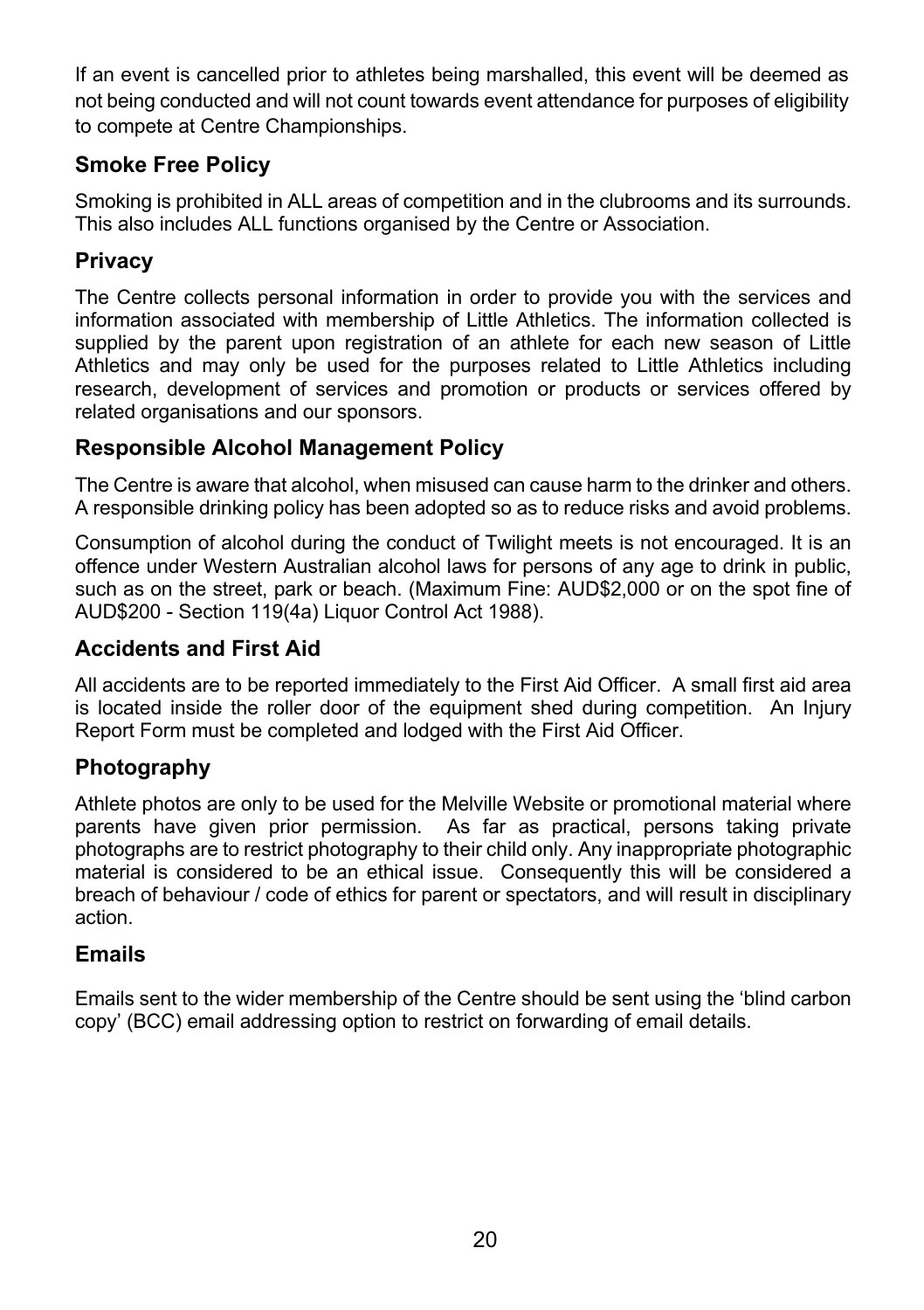A number of Inter-centre Competitions are held throughout the season and advertising of events will be on both the LAWA and MAC website and through Club / Centre distribution.

The Championships and Officials Manager is responsible for enquiries in relation to all **Association Events.** 

A condition of nomination to events is that a parent must be available for a roster.

Failure to conduct a nominated roster may impact the athlete's eligibility to nominate for future events and/or register the following season.

Nominations for all LAWA events will be found in your family portal new notifications in Results HQ. It is your responsibility to ensure your nomination is activated prior to the closing date.

| <b>Venue:</b> | Ern Clarke (Wharf St, Cannington WA 6107)                  |
|---------------|------------------------------------------------------------|
| Uniform:      | Club uniform with age tag, registration number and sponsor |
|               | badge as applicable                                        |
| Information:  | www.walittleathletics.com.au                               |

The aim of the day is to introduce our younger athletes to competition under stadium conditions through a fun event.

| State Relay Championships - Saturday 14th Dec 2019 |  |  |  |  |  |
|----------------------------------------------------|--|--|--|--|--|
|----------------------------------------------------|--|--|--|--|--|

| <b>Venue:</b> | WA Athletic Stadium                                           |
|---------------|---------------------------------------------------------------|
| Uniform:      | Melville Centre uniform with age tag and registration number, |
|               | and sponsor badge as applicable.                              |
| Information:  | www.walittleathletics.com.au                                  |

Entry to the State Relays is through Centre selection and criteria can be found in the Centre Bv-Laws.

Track events at the State Relay Championships are as follows:

| 4 x 100m (U8 to U17)  | Note: 2019-2020 is the last season for U/8 Relays |
|-----------------------|---------------------------------------------------|
| 4 x 200m (U8 to U10)  | Note: 2019-2020 is the last season for U/8 Relays |
| 4 x 400m (U11 to U17) |                                                   |

Field Relay Events are for U9\* to U17 age groups only. Teams shall comprise of either 2, 3 or 4 athletes to compete in the four events – which are determined by LAWA, from the following: triple jump, long jump, javelin, shot put and discus. Precise details are on the LAWA website.

(\* U9 introduced in 2019/2020)

Each Centre is eligible to nominate one team (minimum of four, maximum of five) for the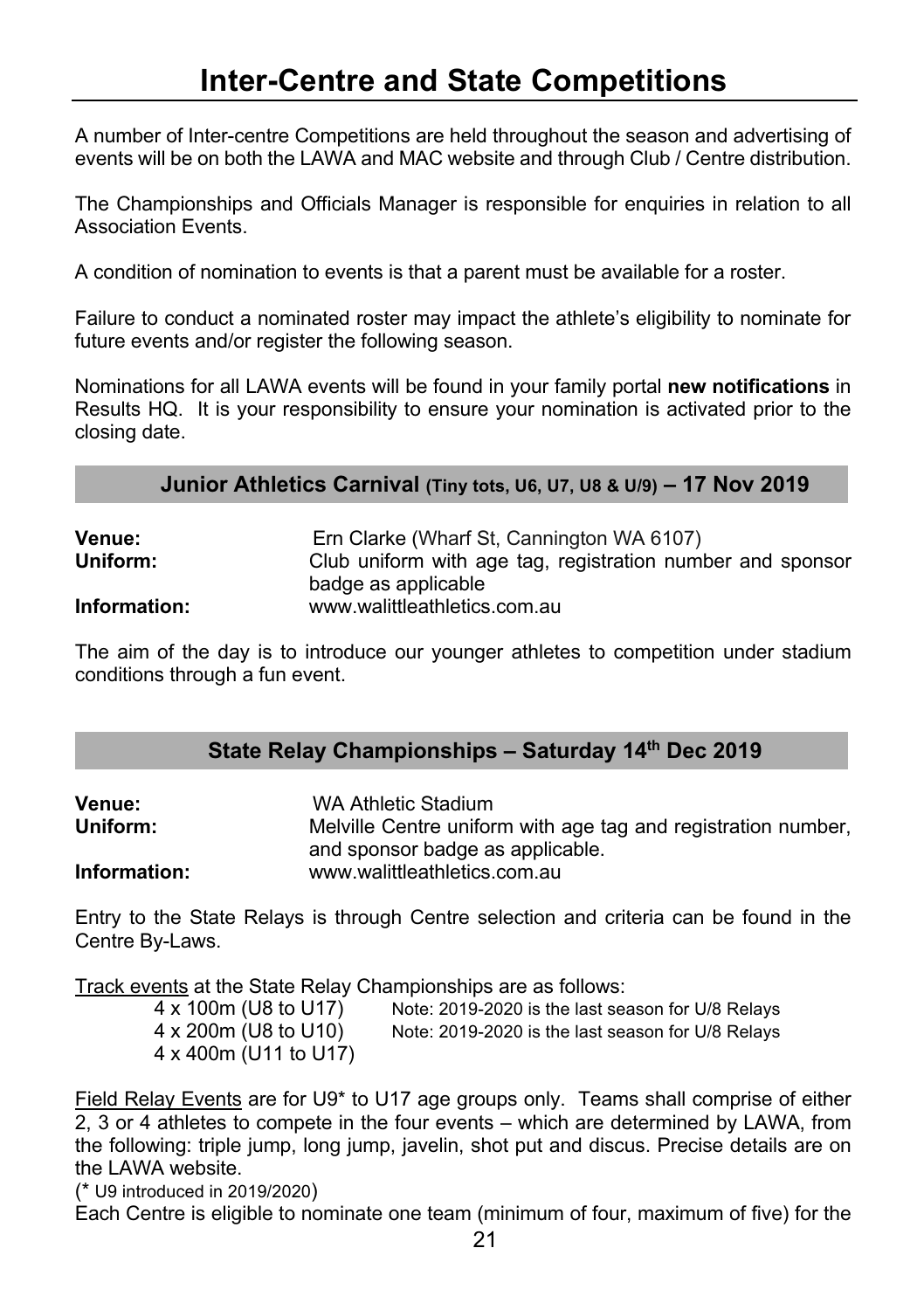track events. For field events, one team of either two, three or four competitors is allowed. Athletes competing in track events are not allowed to compete in the field events.

Melville Centre has established comprehensive selection criteria for relays which are detailed within the By-Laws.

#### State Combined Event Championships - Saturday 8th & 9th Feb 2020

| <b>Venue:</b><br>Uniform: | WA Athletics Stadium<br>Melville Centre uniform with age tag and registration number,<br>and sponsor badge as applicable |
|---------------------------|--------------------------------------------------------------------------------------------------------------------------|
| <b>Nomination Fee:</b>    | Approximately \$10 to be submitted with entry nomination                                                                 |
| Information:              | www.walittleathletics.com.au                                                                                             |

This event is open to all athletes in the  $U11 - U17$  age groups.  $U11 - U13$  athletes will compete in five events over one day, whilst U14-U17 athletes will compete in seven events over two days. Event specifications can be found on the LAWA website under 'Rules of Competition'.

Nominations for all LAWA events will be found in your family portal new notifications in Results HQ. It is your responsibility to ensure your nomination is activated prior to the closing date.

Nominations will not be accepted if parents are not willing to conduct a rostered duty.

Combined Events is a competition where the athlete competes in all events involving both track and field. Points are allocated to each athlete for each event based on the performance and the athlete's points are totalled. Medals are presented to the first three placegetters in each age group.

Competitors in the U15 age group may nominate to be selected to represent WA in the Interstate Teams Championship held in April. The highest place nominating athletes will be selected.

Athletes in the U14 and U15 age groups who win a medal will be eligible to be a State representative for the International trip held in July.

The official Combined Event Championships Program will be available closer to the date and will be available on the LAWA website.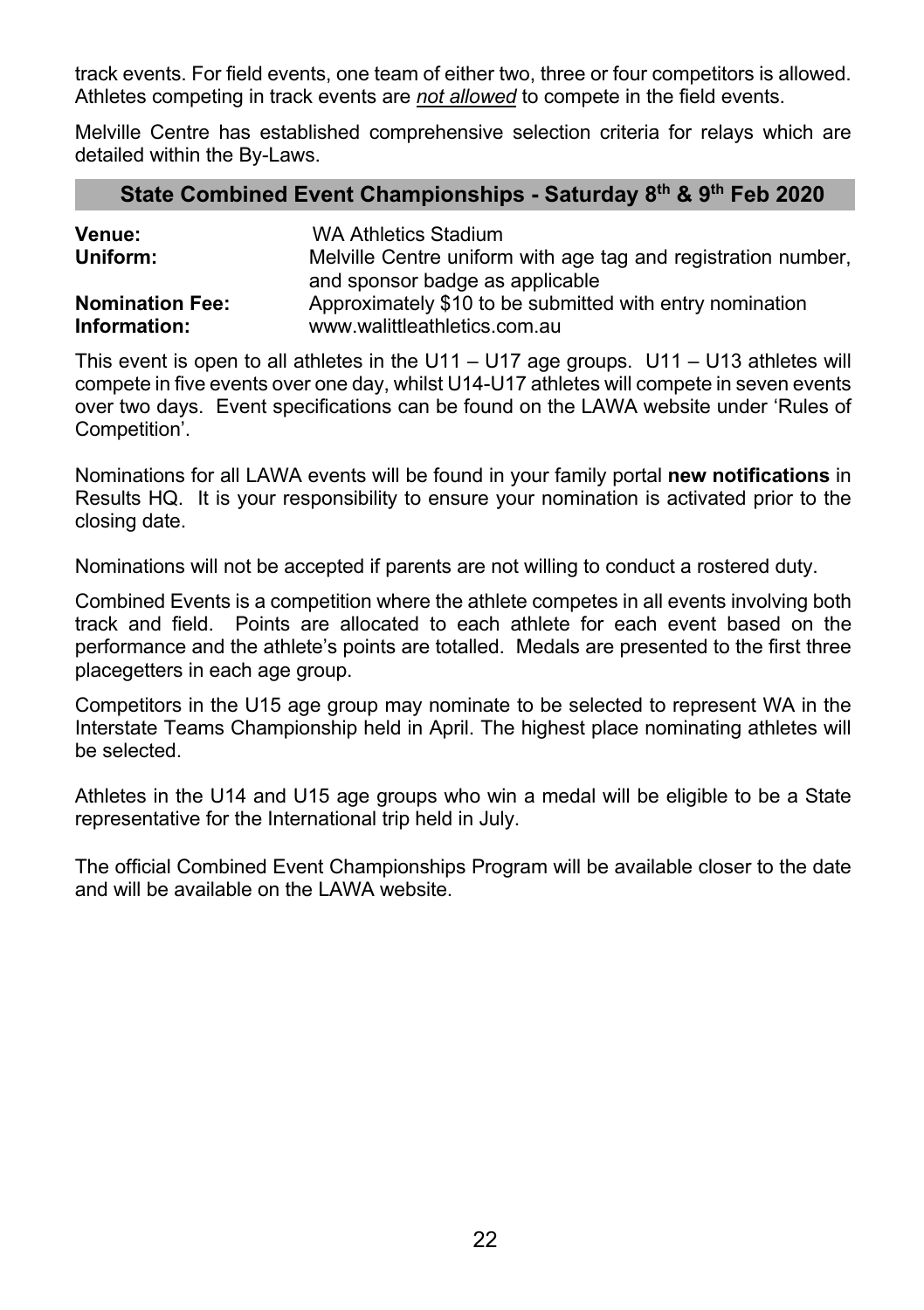State Heats/Quarter Finals Competition (ZONES) - 15th & 16th February 2020

| <b>Venue:</b> | To Be Confirmed                                                                                           |  |  |  |
|---------------|-----------------------------------------------------------------------------------------------------------|--|--|--|
| Uniform:      | $U7 - U8$ Club (or Centre) uniform with age tag, registration<br>number, and sponsor badge as applicable. |  |  |  |
|               | $U9 - U15$ Melville Centre uniform with age tag, registration<br>number and sponsor badge as applicable   |  |  |  |
|               | U16 & U17 do not do Zones (nominate straight to States)                                                   |  |  |  |
|               |                                                                                                           |  |  |  |

#### **Further information:** www.walittleathletics.com.au

The State Track and Field Championships is the culmination of the summer season for Little Athletes. It is a LAWA-controlled competition held over two consecutive days. Melville competes in Zone 2 competition, which includes Belmont, Gosnells and Southern Districts Centres

Nomination for Zones is available to all athletes that complete the nomination form through the ResultsHQ new notification prior to the cut off, and their parent/s have nominated for a rostered duty. There are restrictions on the number of events that an athlete can compete in.

For U7-U8 athletes Zones will be their final competition for the summer and the first 3 placegetters in each event will be awarded medals.

For U9 - U15 athletes Zones comprise the heats and quarter finals for the State Championships. The number of competitors qualifying in each event is detailed in the LAWA Rules of Competition.

U16-U17 athletes nominate directly to States as per LAWA Rules of Competition.

Where there are not enough competitors to have more than one heat, then the event will become a (straight) final. Centres will be advised prior.

Unless the track event is revised to be a straight final where a lane draw will take place at the marshal area, competitors must run in their heats and lanes as allocated.

The heats at Zone events will be randomly generated following submission of all zone nominations to the zone co-ordinator

Athletes should not depart the venue until at least 30 minutes following the completion of their event in case a protest is raised.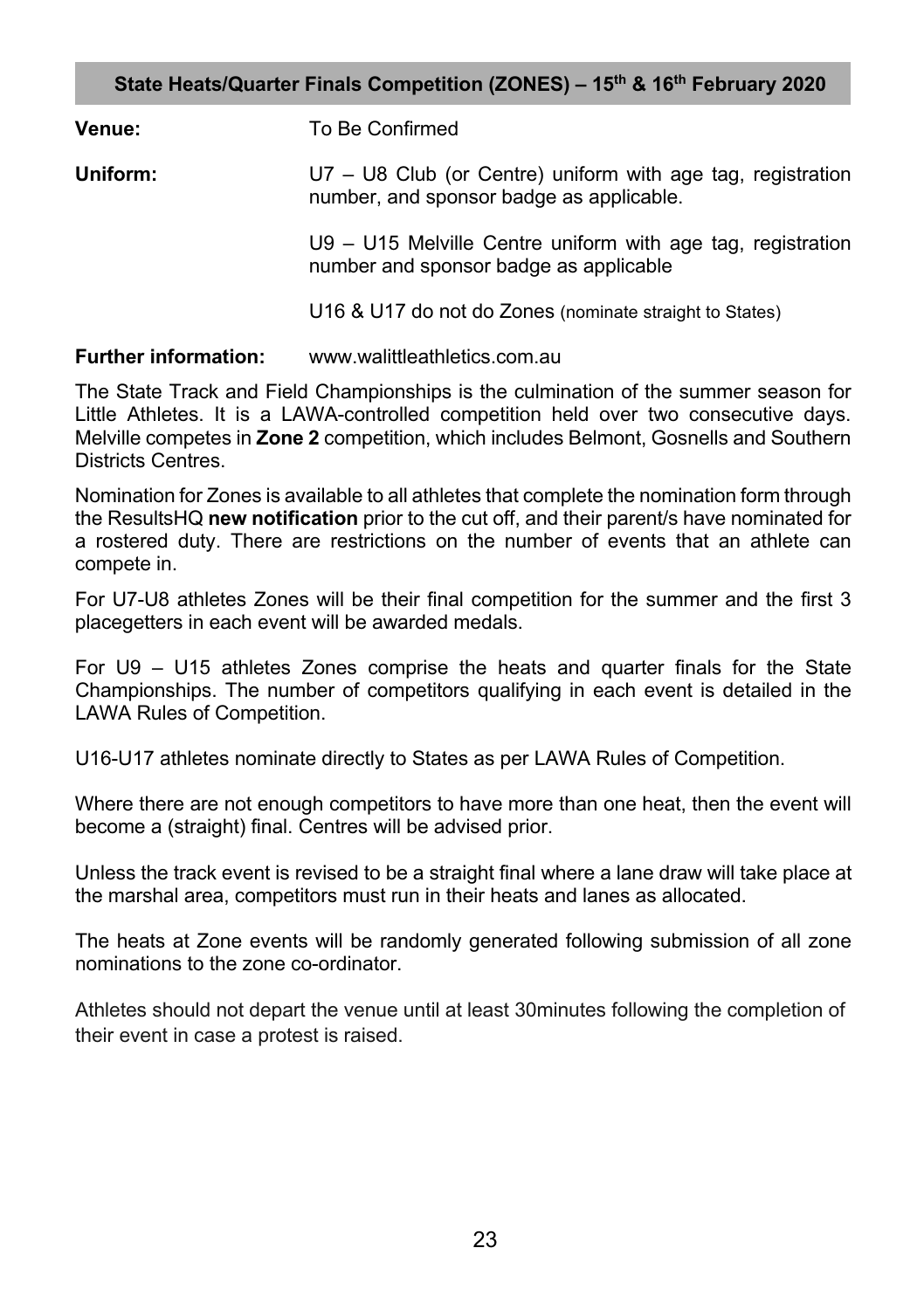#### State Track & Field Championships - 13th, 14th & 15th of March 2020 (Semi Finals and Finals)

| <b>Venue:</b> | WA Athletic Stadium. AK Reserve                               |
|---------------|---------------------------------------------------------------|
| Uniform:      | Melville Centre uniform with age tag and registration number, |
|               | and sponsor badge as applicable.                              |
| Information:  | www.walittleathletics.com.au                                  |

Little Athletes compete in events over two and a half consecutive days. Semi Finals and Finals are run for some track events. Gold, silver and bronze medals are presented to the first three placegetters in all events. The State Championships are regarded as the Grand Finale for the summer athletics season

Athletes should not depart the venue until at least 30minutes following the completion of their event in case a protest is raised.

Official State Championships Program will be available closer to the date on the LAWA website. Note that the program for States differs from the Zone program.

#### **Interstate Teams Championships** The U13 "Australian Little Athletics Championships" (ALAC)

In 2020, this event will be held in Canberra, in April 2020. Athletes are selected from the U13 age group. Athletes and must nominate for selection prior to State Championships. Selection is based primarily on their performances at State Championships, however results from other State and Centre competitions may be used to determine final team selection. See LAWA website for more details.

#### Multi-Event U15 Interstate Team

In conjunction with the Interstate Teams Championships, a Combined Event Competition is held, based on pentathlon points. This competition is for U15 athletes, made up of three boys and three girls from each state. Selection is primarily based on performances at the State Combined Championships in that year. This team will compete at the Australian Little Athletics Championships - in Canberra in April 2020.

#### International State Team - Friendly Games Singapore/Kuala Lumpur

All medal winners in the U14 and U15 State Track and Field Championships, and the State Combined Events are automatically selected for inclusion in the State team to compete in Singapore or Malaysia in July. In 2020 the competition will be held in Singapore.

Note: The amount of athletes that compete in the U13 and U15 events for the 2019 & 2020 State team will be increased due to the change of age grouping in 18/19 season.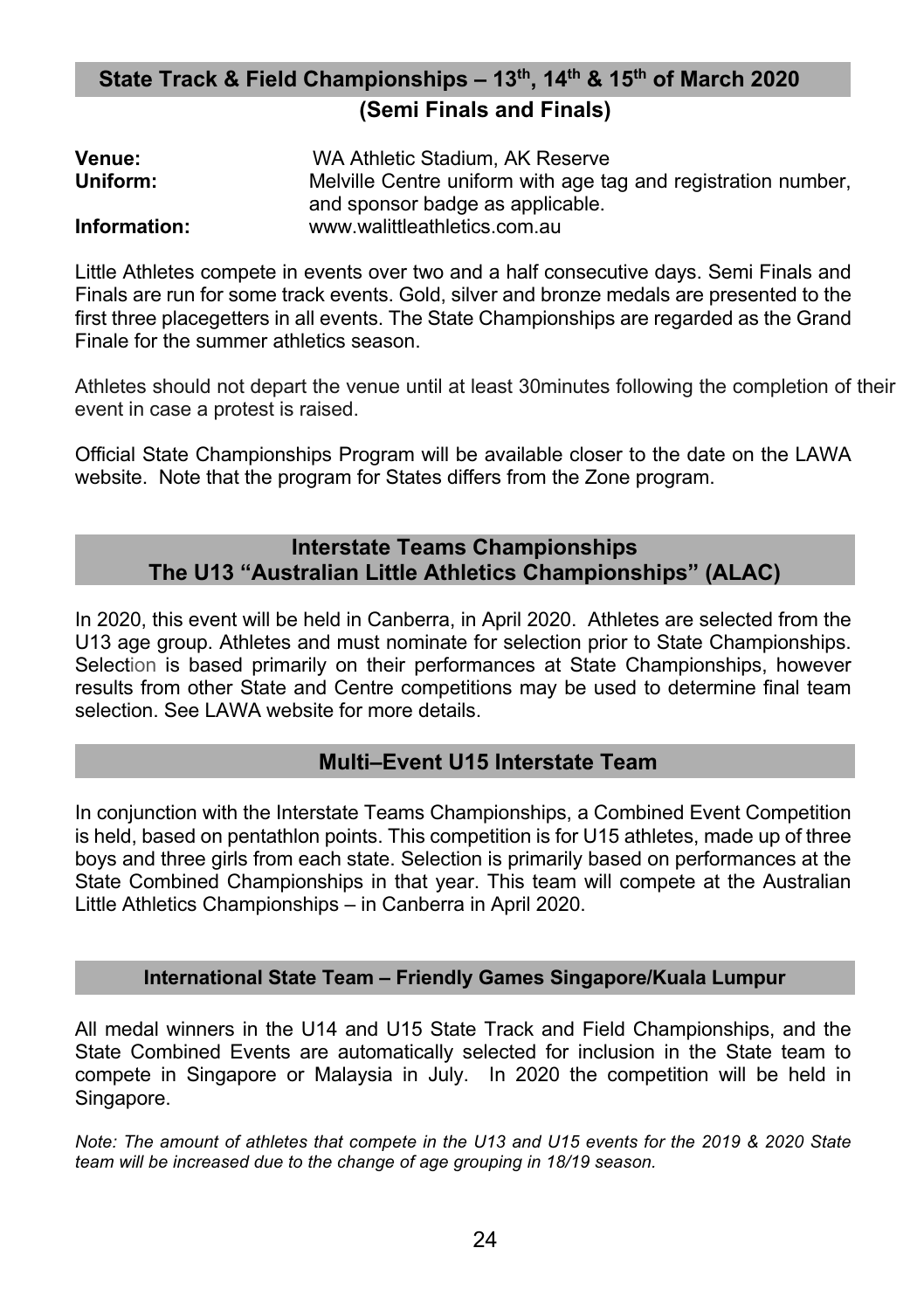#### **Background**

All athletes may compete at these Inter-Centre meets in the same age group as the preceding summer. No further registration fee is reguired. Age tags and registration numbers must be transferred to the Melville Roar singlet. New registrations are welcome. Athletes must purchase a timing chip to be worn at each competition. The timing chip may be retained for use in subsequent seasons. Training schedule will be promulgated prior to season commencement. Details for Winter competition can be found on the LAWA website.

Parental support is required for training and running of our hosted competition day.

#### **Cross Country Runs**

Competition is held every second Saturday afternoon. Athletes are required to compete in a minimum of 4 (four) events to be eligible to compete in State Championships. U7 & U8 athletes race over 1000m, U9 & U10 athletes race over 1500m, U11 & U12 over 2000m and U13 to U17 over 3000m. Cross Country courses are located at venues spread around the metropolitan area and one country venue per season – with each event organised / hosted by a Centre in conjunction with LAWA.

Further information and Venues can be obtained from the LAWA website.

#### **Road Walks**

Competition is held on alternate Saturday afternoons to cross country runs. Races are held over 1000m for U9, 1500m for U10-U11 and 2000m for U12 to U17. Races are held in at various locations around the metropolitan area.

Further information and venues can be obtained from the LAWA website

#### **State Championships**

Cross country runs and road walks are held over their respective distances and conclude the winter competition. Gold. silver and bronze medals are awarded to placegetters in each age group. The championships are regarded as the Grand Finale for the winter athletics season

Athletes must have competed in a minimum of 4 (four) events to be eligible to compete in State Championships.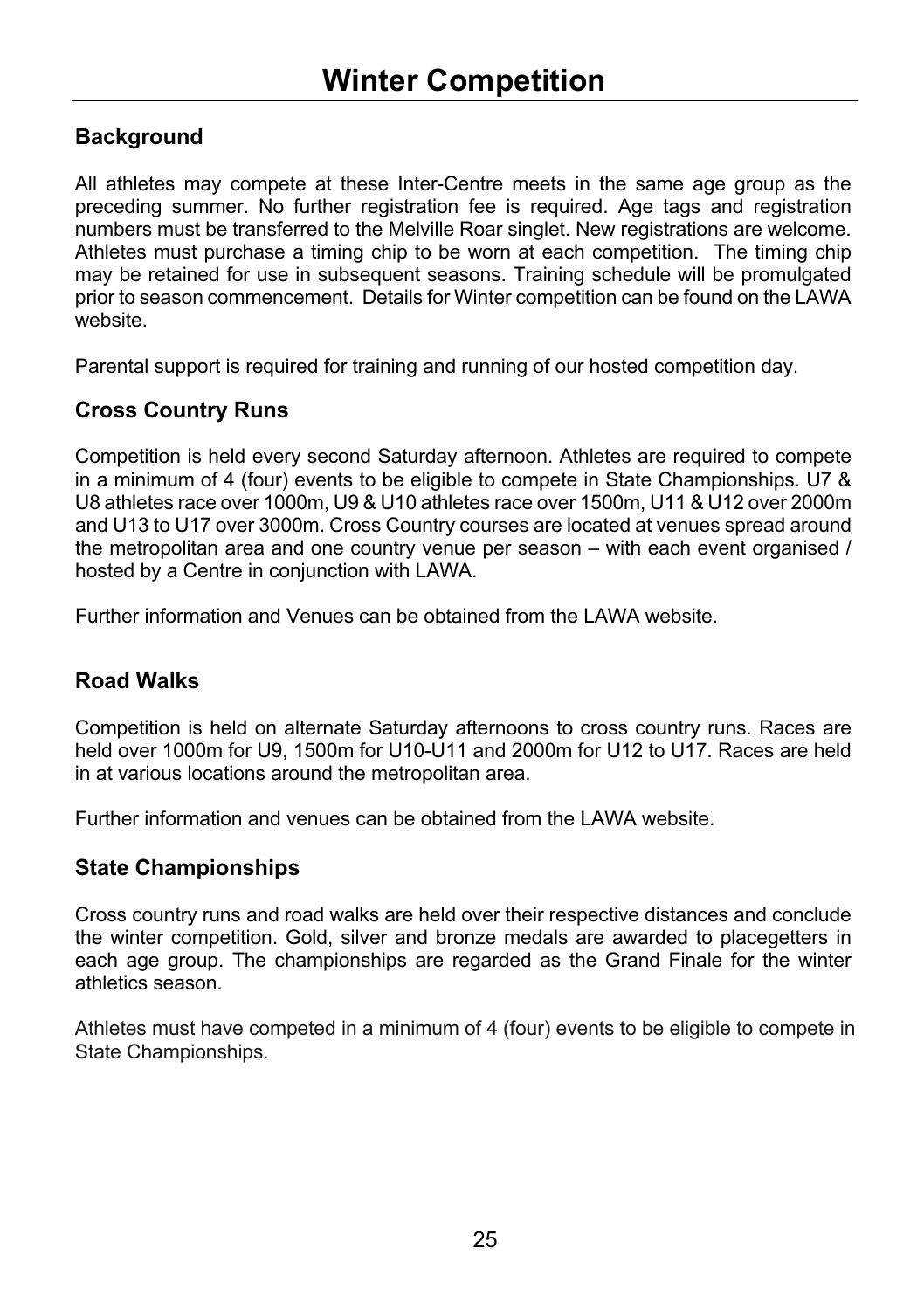#### Club Awards

Each club, independently of the Centre, has its own trophies, merit and incentive awards, selection criteria and medal presentation ceremonies. Members should consult their Club Manager for details.

#### **Centre Awards and Points**

Centre awards are based on a points system using a central database. Points are awarded for each event the athlete participates in during the Centre competition, excluding Championship weeks. Points are not distributed to competitors as they are used as the basis for Centre awards.

#### **Ribbon Achievements**

The Centre strongly encourages striving for personal achievement through the ribbon achievement system. Each athlete has the opportunity to earn either a green, red or blue ribbon according to their achievement in each event. The ribbon achievement levels are updated every 3-4 years and based on mean accumulated performance over previous years. A ribbon of the corresponding colour can be achieved through the accumulation of a specific number of events as highlighted in the Centre 'Orange Book'. For example, U7 Boys need 4 events in the green level to obtain a green ribbon, 5 events in the red level to obtain a red ribbon, and 6 events in the blue level to obtain a blue ribbon.

The ribbons are presented to athletes, through their clubs once a vear at the completion of the season

#### **Gold Achievement Award**

An athlete who achieves the blue level in a specific number of events, as detailed in the Centre 'Orange Book', will be presented a Gold Achievement Award at the end of year presentations

#### **Participation Medals**

U6, U7, U8 athletes who have participated for more than half the season will be presented with a participation medal at the end of year presentations.

#### **Centre Championships**

The final two weeks of normal competition are reserved for the Melville Centre Championships. In each age group for each event, the first three place getters will be awarded a medal (except where there are five or less athletes registered, in which case only Gold medals will be handed out). In addition, U6 -to- U/13 athletes who achieve a Personal Best during the championships will receive a PB ribbon.

Any Melville registered athlete may compete in any event they have qualified for. This is a separate competition to the weekly competition therefore results from the Centre Championships do not count towards overall Champion & Runner-Up awards of each age group.

To be eligible to compete at the Centre Championships, U6 - U16 athletes must have competed at the event a minimum of three times and U17 must have competed at the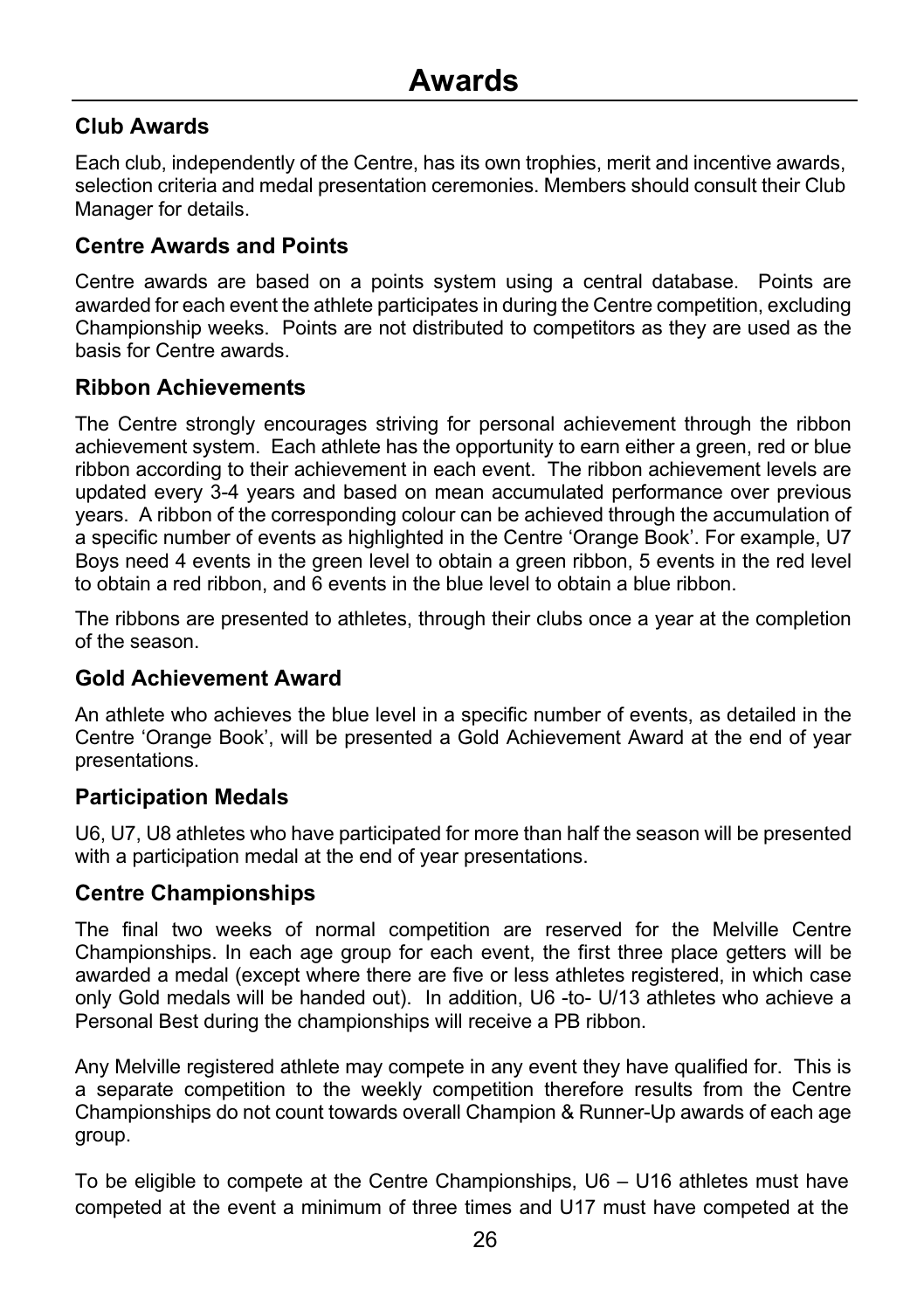event a minimum of two times. If an event is cancelled twice during the season bevond the control of the athlete, then committee discretion for purposes of eligibility to compete at Centre Championships will be used.

#### **Age Group Champions**

Age Group Champions and Runner-Up are awarded each season based on accumulated points. There will be a combined age group champion for U16/U17 if there are five or less athletes in each of these age groups.

#### **Perpetual Centre Awards**

Nominations for Centre Awards are voted on by the Executive Committee. Nominations are to be presented to the Executive Committee by mid season for consideration early in the New Year.

Personal Best Award: The MG Bassett trophy will be presented to the athlete who achieves the greatest improvement in performances over the season through Personal Best improvements.

**Tom Wilson Award:** This award was introduced at the conclusion of the 2007/08 season by the Wilson family to honour the memory of their son Tom Wilson who was tragically taken from the MAC community. This award reflects Tom's fun-loving enthusiasm for running and being a happy participant no matter the result. The award goes to the athlete who is not necessarily the best athlete but is always happy to try their hardest and do it with a smile

Independent Little Athletes of the Year: This award is presented to an U15 athlete that 'has the potential to go on and possibly become a State or National Champion Athlete.' The recipient will become the Centre's nominee to LAWA. The Centre may nominate a maximum of one boy and one girl for this award.

Centre Sportsmanship Award: The Sportsmanship award is presented to an U15, U16 or U17 athlete who, in the opinion of the Executive Committee, best complies with the criteria for the LAWA Doug Hancy Award. The recipient is considered to be a mentor for younger athletes and will become the Centre's nominee for this prestigious award. The nominee must meet the following criteria:

- Competes regularly in all events
- Assists at club and Centre level
- Is respected by other athletes, officials and parents
- Endeavours to uphold the Little Athletics Code of Conduct at all times
- Shows sportsmanship, courage and maintains an effort to do better  $\sim$ Honest and friendly

The Centre may nominate a maximum of one boy and one girl for this award.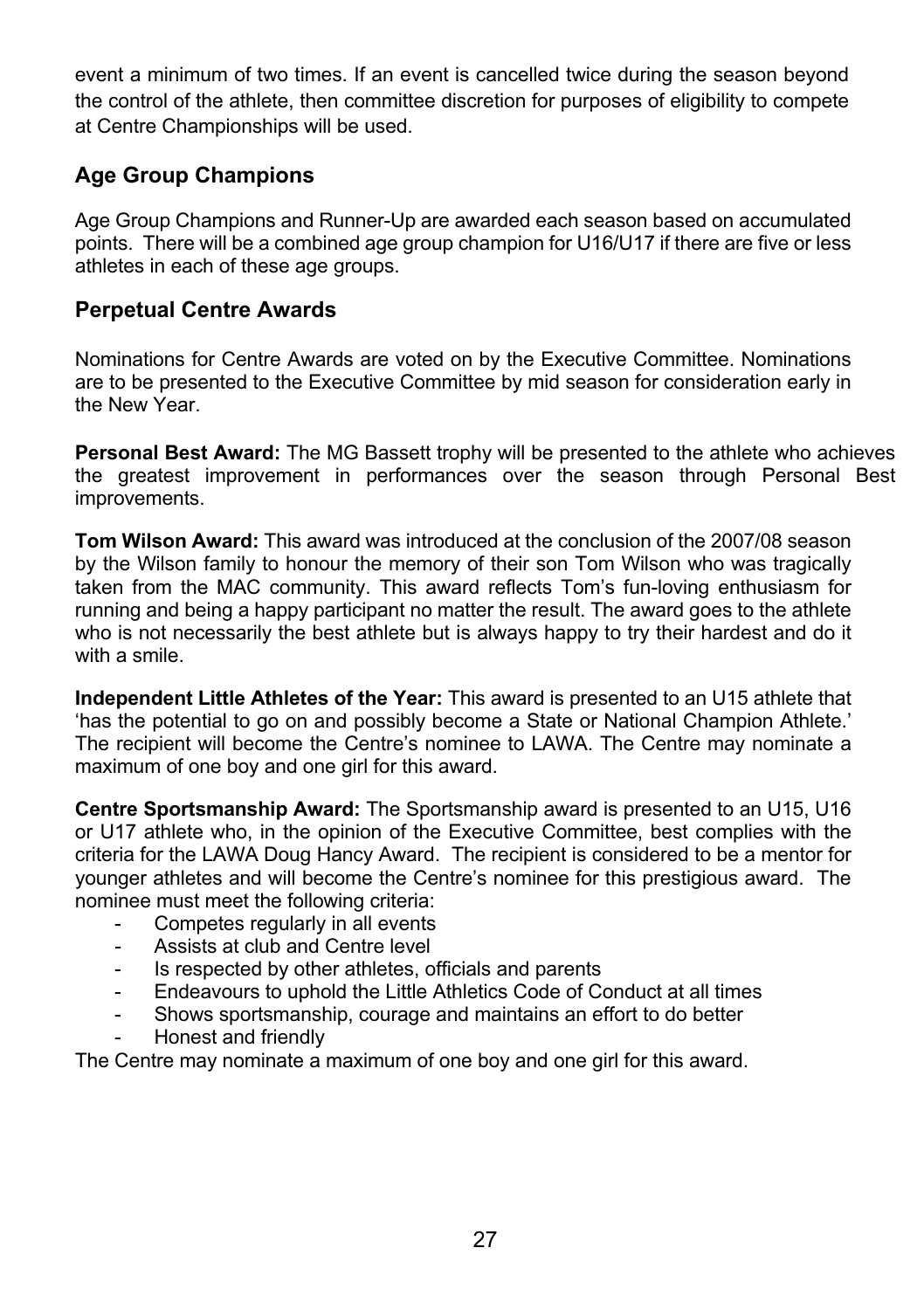Open Champion Club: The Open Champion Club shield is presented to the club with the highest aggregate total of points scored by all its athletes.

**Champion Club:** The Champion Club shield is presented to the club with the highest points, based on the total points scored by all its athletes, divided by the number of registered athletes in the club.

#### **Athlete Service Awards**

Melville presents service awards to athletes that have completed 5 year, 8 year and 11 years of service at the Centre. This award is presented in the season it is achieved. An 8 year athlete service award is presented by LAWA and awarded at the State Championships for the completion of 8 years of service.

Club registrars and recorders are to ensure this information is forwarded to the Centre Executive Officer by mid-January each year.

#### **Volunteer Service Awards**

In recognition of volunteer support over many years, LAWA presents the following awards: Service Awards-Officials: 3, 6, 10 and 20 year awards Centre Official. Administrator and Coach of the year award Honour, Merit and Distinguished Merit Awards Life Membership

Clubs must provide nominations to the Executive Committee by last competition prior to Christmas mid-season break to ensure our volunteers are recognised.

#### **Winter Awards**

Awards are derived from a placing based points system and calculated over the season performance – as detailed in the Centre By-Laws.

Cross Country: Awards are presented to the Champion and Runner-up in the Junior (U7-U9), Intermediate (U10 - U12) and Senior Divisions (U13 - U17) for both boys and airls.

Road Walking: Awards are presented to the overall Champion and Runner-up.

**Coach's Winter Award:** A coach's award is presented to a winter athlete who shows dedication to the sport.

Winter Award (name TBA): This perpetual award will be presented to a winter athlete who displays enthusiasm over the season and is a regular participant.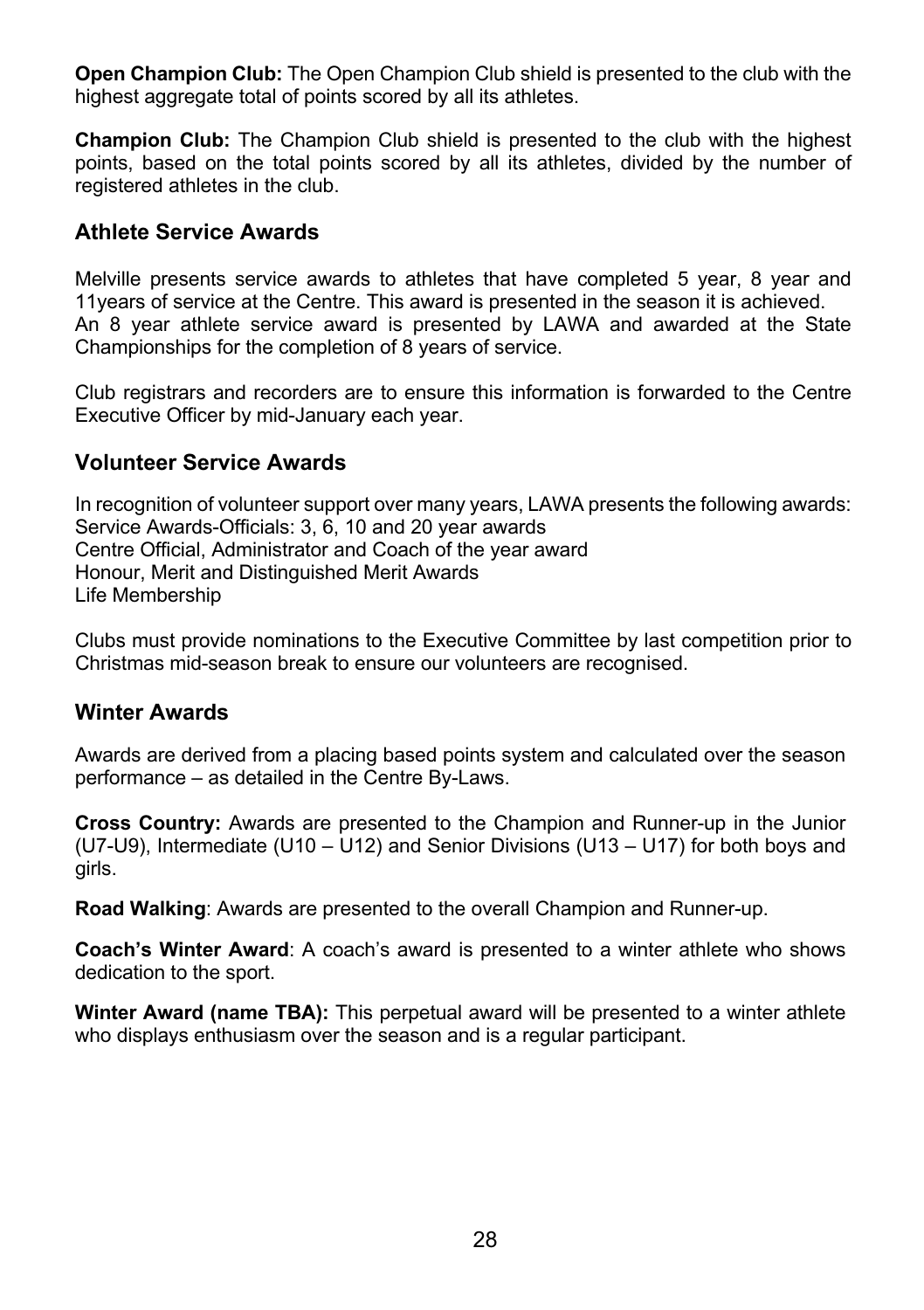# Season Results 201819

History of Season Results can be found on the Melville Roar website: www.melvilleroar.com

#### **CHAMPION CLUB**

| 2008/09 | Palmyra/Bicton   | 2009/10 Palmyra/Bicton    |
|---------|------------------|---------------------------|
| 2010/11 | Leeming          | 2011/12 Bateman/Bullcreek |
| 2012/13 | Brentwood        | 2013/14 Palmyra/Bicton    |
| 2014/15 | Leeming          | 2015/16 Olympia           |
| 2016/17 | <b>Brentwood</b> | 2017/18 Olympia           |
| 2018/19 | Palmyra/Bicton   | 2019/20                   |
|         |                  |                           |

#### **OPEN CHAMPION CLUB**

| Palmyra/Bicton | 2009/10                | Palmyra/Bicton   |
|----------------|------------------------|------------------|
| Palmyra/Bicton | 2011/12                | <b>Brentwood</b> |
| Olympia        | 2013/14                | Palmyra/Bicton   |
|                | 2015/16                | Olympia          |
| Olympia        | 2017/18                | Olympia          |
| Olympia        | 2019/20                |                  |
|                | 2014/15 Palmyra/Bicton |                  |

#### **CENTRE SPORTSMANSHIP AWARD**

| Year    | <b>Name</b>        | Age             | Club |
|---------|--------------------|-----------------|------|
| 2012/13 | Nicola Vester      | U <sub>15</sub> | РB   |
| 2013/14 | <b>Andrew Gill</b> | U15             | PB   |
| 2014/15 | Mikayla Johns      | U15             | PB   |
|         | Joshua Mott        | U15             | LM   |
| 2015/16 | Caitlin Blackman   | U15             | OL   |
| 2016/17 | Courtney Johns     | U15             | PB   |
| 2017/18 | Not awarded        |                 |      |
| 2018/19 | Not awarded        |                 |      |
| 2019/20 |                    |                 |      |

#### INDEPENDENT LITTLE ATHLETE OF THE YEAR NOMINATION

2018/19 Aedam Quinn  $\Omega$ 

#### MG BASSETT AWARD for most Personal Best Performances

2018/19 Chad Aziz PB 34 season PB's

#### **TOM WILSON AWARD**

| 2011/12 Ben Shaw    |                       | <b>BW</b> |         | 2016/17 Camryn Tidy         | OL. |
|---------------------|-----------------------|-----------|---------|-----------------------------|-----|
|                     | 2012/13 Denzel Bourne | <b>BW</b> |         | 2017/18 Cheryl Lim          | PB. |
|                     | 2013/14 Sara Becker   | BB.       |         | 2018/19 Charlotte George BW |     |
| 2014/15 Riley Innes |                       | PB.       | 2019/20 |                             |     |
|                     | 2015/16 Taylor James  | OL.       |         |                             |     |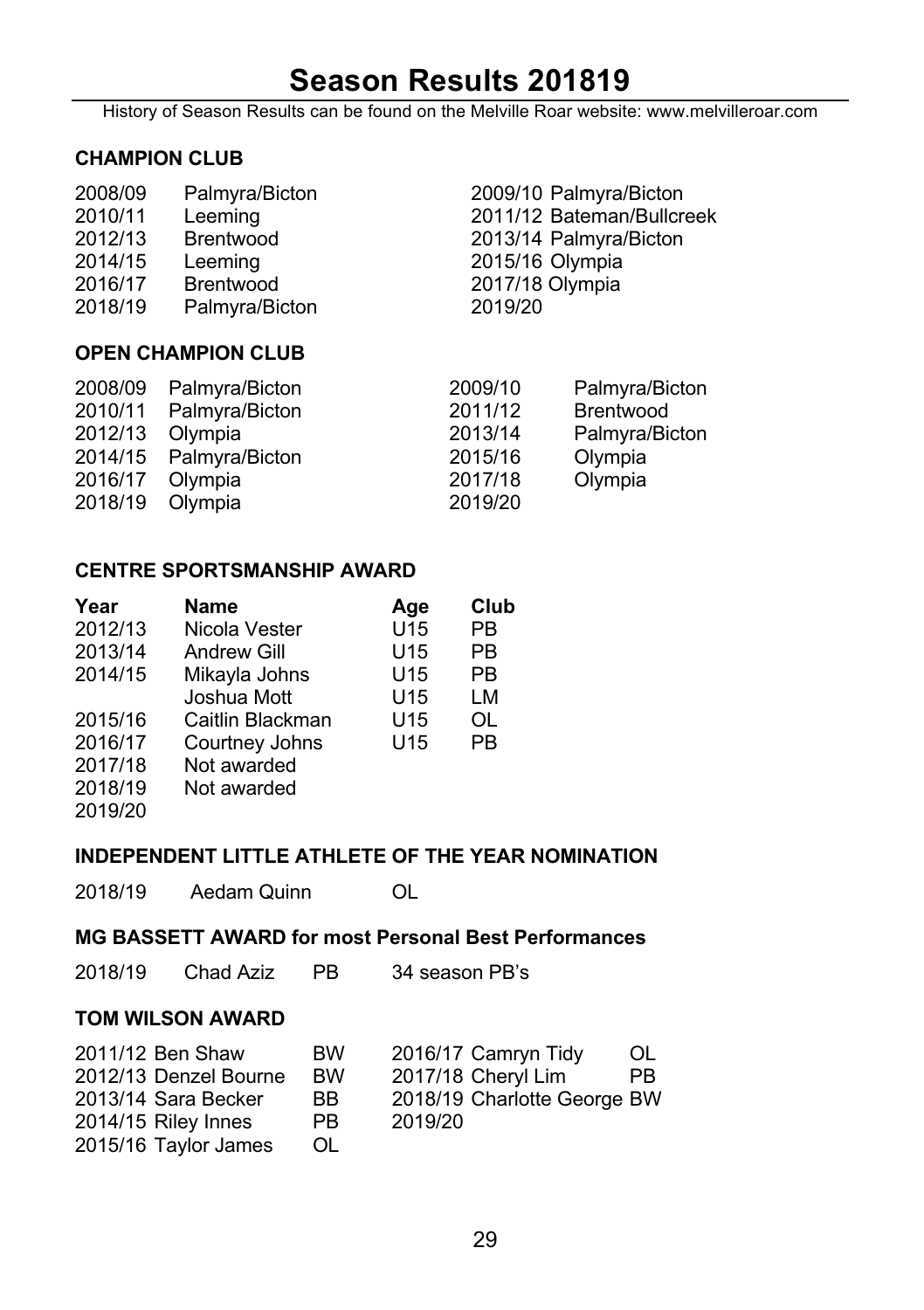# Track & Field Relay Championships Results 2018/19

17/18 - TRACK: 4xGOLD, 3xSILVERS & 1xBRONZE.  $17/18 - FIFLD: 1xGOLD$ 

18/19 - TRACK: 5xGOLD, 6xSILVER & 3xBRONZE 18/19 - FIELD: 3XGOLD & 1Xsilver.

18/19 Overall Track Winners -Melville Boys Track Relay Teams - 3rd

#### State Track Relay Championships Results 2018/2019

| $4 \times 100$   | <b>BOYS</b>      | <b>Time</b>      | $4 \times 100$   | <b>GIRLS</b>     | Time    |
|------------------|------------------|------------------|------------------|------------------|---------|
| U8               | 9 <sup>th</sup>  | 1:09.66          | U8               | 12 <sup>th</sup> | 1:15.67 |
| U9               | <b>SILVER</b>    | 1:04.48          | U9               | 9 <sup>th</sup>  | 1:07.74 |
| U <sub>10</sub>  | 6 <sup>th</sup>  | 1:01.55          | U <sub>10</sub>  | 5 <sup>th</sup>  | 1:02.80 |
| U11              | <b>SILVER</b>    | 57.69s           | U11              | 6 <sup>th</sup>  | 59.76s  |
| U12              |                  | <b>DOS FINAL</b> | U12              | 7 <sup>th</sup>  | 58.05s  |
| U <sub>13</sub>  | <b>SILVER</b>    | 52.10s           | U <sub>13</sub>  | <b>GOLD</b>      | 52.35s  |
| U14              | <b>GOLD</b>      | 48.89s           | U14              | 7 <sup>th</sup>  | 55.35s  |
| U15              | <b>BRONZE</b>    | 46.86s           | U15              | 4 <sup>th</sup>  | 55.15s  |
| U16/17           | 7 <sup>th</sup>  | 46.64s           | U16/17           | x                |         |
|                  |                  |                  |                  |                  |         |
| $4 \times 200$ m |                  |                  | $4 \times 200$ m |                  |         |
| U8               | 11 <sup>th</sup> | 2:33.62          | U8               | 13 <sup>th</sup> | 2:51.84 |
| U9               | <b>SILVER</b>    | 2:15.63          | U9               | 11 <sup>th</sup> | 2:27.48 |
| U <sub>10</sub>  | <b>SILVER</b>    | 2:07.84          | U10              | 4 <sup>th</sup>  | 2:13.97 |
|                  |                  |                  |                  |                  |         |
| 4 x 400m         |                  |                  | 4 x 400m         |                  |         |
| U11              | <b>BRONZE</b>    | 4:41.93          | U11              | 6 <sup>th</sup>  | 5:06.05 |
| U12              | <b>GOLD</b>      | 4:22.14          | U12              | <b>BRONZE</b>    | 4:41.04 |
| U <sub>13</sub>  | 6 <sup>th</sup>  | 4:29.71          | U13              | <b>GOLD</b>      | 4:20.44 |
| U14              | <b>SILVER</b>    | 3:56.63          | U14              | 7 <sup>th</sup>  | 4:31.41 |
| U15              | <b>GOLD</b>      | 3:35.04          | U15              | 5 <sup>th</sup>  | 4:30.69 |
| U16/17           | 10 <sup>th</sup> | 3:44.04          | U16/17           | X                |         |
|                  |                  |                  |                  |                  |         |

#### State Field Relay Championships Results 2018/2019

| <b>Boys</b>     | <b>Result</b>   | <b>Points</b> | <b>Girls</b> | <b>Result</b>   | <b>Points</b> |
|-----------------|-----------------|---------------|--------------|-----------------|---------------|
| U <sub>10</sub> | <b>GOLD</b>     | 893           | U10          | 6 <sup>th</sup> | 698           |
| U11             | 7 <sup>th</sup> | 831           | U11          | <b>GOLD</b>     | 1,049         |
| U12             | <b>SILVER</b>   | 1,196         | U12          | <b>GOLD</b>     | 1,528         |
| U <sub>13</sub> | <b>DNF</b>      | 895           | U13          | 5 <sup>th</sup> | 1,118         |
| U14             | 5 <sup>th</sup> | 1.419         | U14          | <b>DNF</b>      | 682           |
| U <sub>15</sub> | 6 <sup>th</sup> | 973           | U15          | 8 <sup>th</sup> | 1,161         |
| U16/17          | x               |               | U16/17       | 4 <sup>th</sup> | 1,781         |
|                 |                 |               |              |                 |               |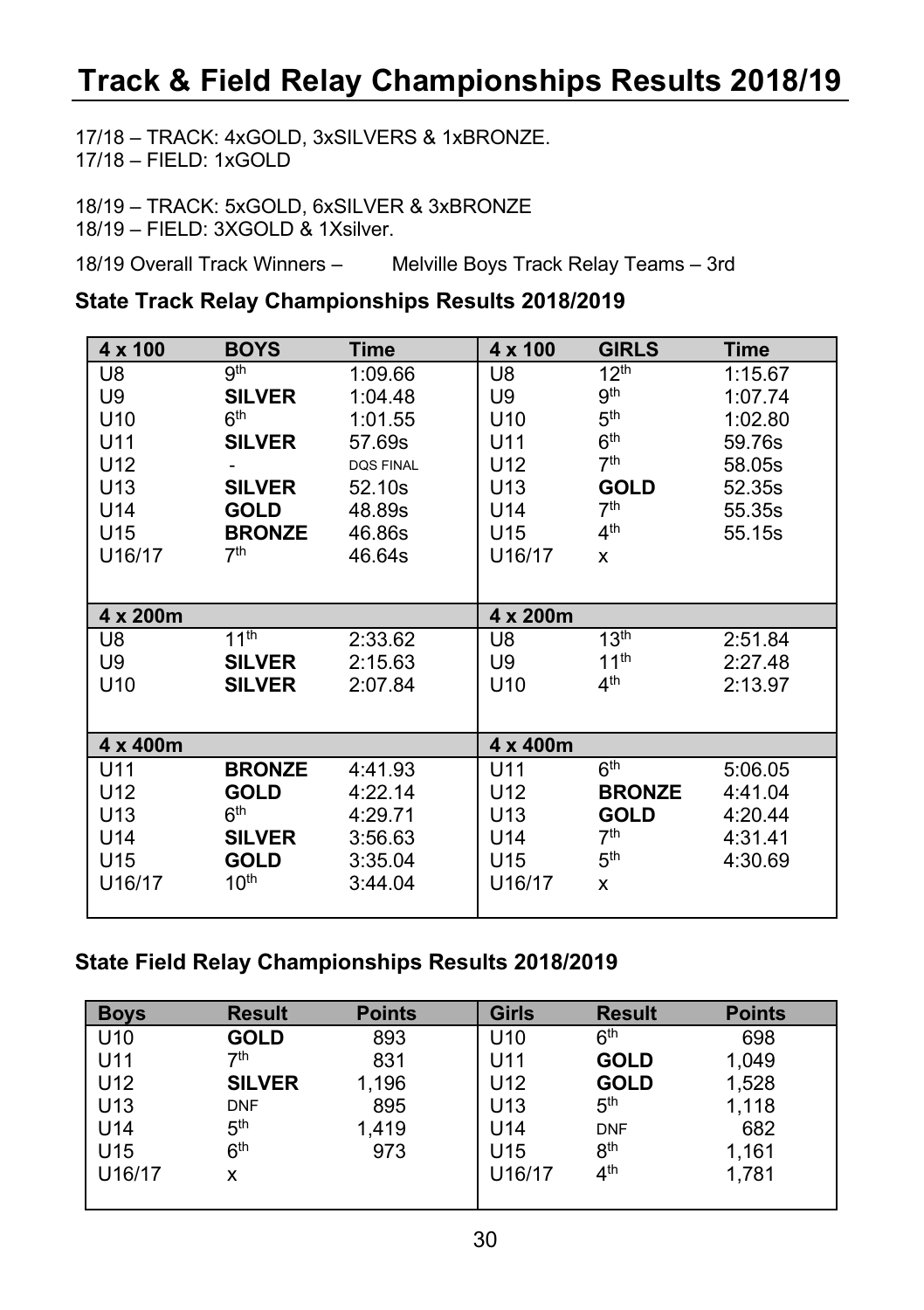# **State Combined Events Championships** 2018/19 Melville Results

On 2/3 February 2019 a total of 26 Melville Roar athletes represented the Centre in the Combined Events Championships.

TOP PERFORMERS

| Silver Medal        | Jack Watters $14M - 3,807$ points<br>(90H-13.37, LJ-5.39, DT-31.15, 100-12.07, HJ-1.51, JT-28.83 & 800-2:30.39)                                                                                                                               |
|---------------------|-----------------------------------------------------------------------------------------------------------------------------------------------------------------------------------------------------------------------------------------------|
| <b>Bronze Medal</b> | Dylan Bacich 12M - 1,502 points<br>(100m-13.99, DT-18.01, 60H-10.91, LJ-4.04 & 800-2:43.31)                                                                                                                                                   |
| Top 5 finishers     | Kaelen Adams (4 <sup>th</sup> -12F) & Lyndon Kenworthy-Groen (4 <sup>th</sup> -17M)                                                                                                                                                           |
| Top 10 finishers    | Lara Bussell (10 <sup>th</sup> -11F), Tahlia Kitson (8 <sup>th</sup> -13F),<br>Chad Aziz (8 <sup>th</sup> -14M), Hayley Tidy (7 <sup>th</sup> -14F),<br>Elphan John Jimmi (6 <sup>th</sup> -15M) & Caitlin Hodgkinson (10 <sup>th</sup> -15F) |

# Interstate Teams Championships - U13 Australian **Little Athletics Championships (ALAC's)**

Congratulations to Emily Bailey who represented Melville in the WA State Team at the 2019 Australian U/13 Little Athletics Championships held in Hobart on 27 & 28 April 2019 - participating in the 800m and 1.500m events.

# **International State Team - Friendly Games** Singapore/Kuala Lumpur

Congratulations to the following athletes who qualified for the 2019 International State Team to compete in Malaysia in July 2019.

| <b>Jack Watters</b>     | 14M | 90mH, 200mH, 100m & 200m. |
|-------------------------|-----|---------------------------|
| <b>Brandon George</b>   | 15M | 400m.                     |
| Dylan Bailey            | 15M | 800 <sub>m</sub>          |
| Luke Chapman            | 15M | 400m & 800m.              |
| <b>Charlotte George</b> | 15F | 800 <sub>m</sub>          |
| Elphan John Jimmi       | 15M | Long Jump & Triple Jump.  |

# Coles LAA National Under 15 Camp - AIS Canberra

Congratulations to Jack Watters who was selected to attend the National U15 Camp held from Sunday 29th September to Wednesday 2nd October 2019 at the Australian Institute, Canberra. This was as a result of his outstanding performances in 200m Hurdles.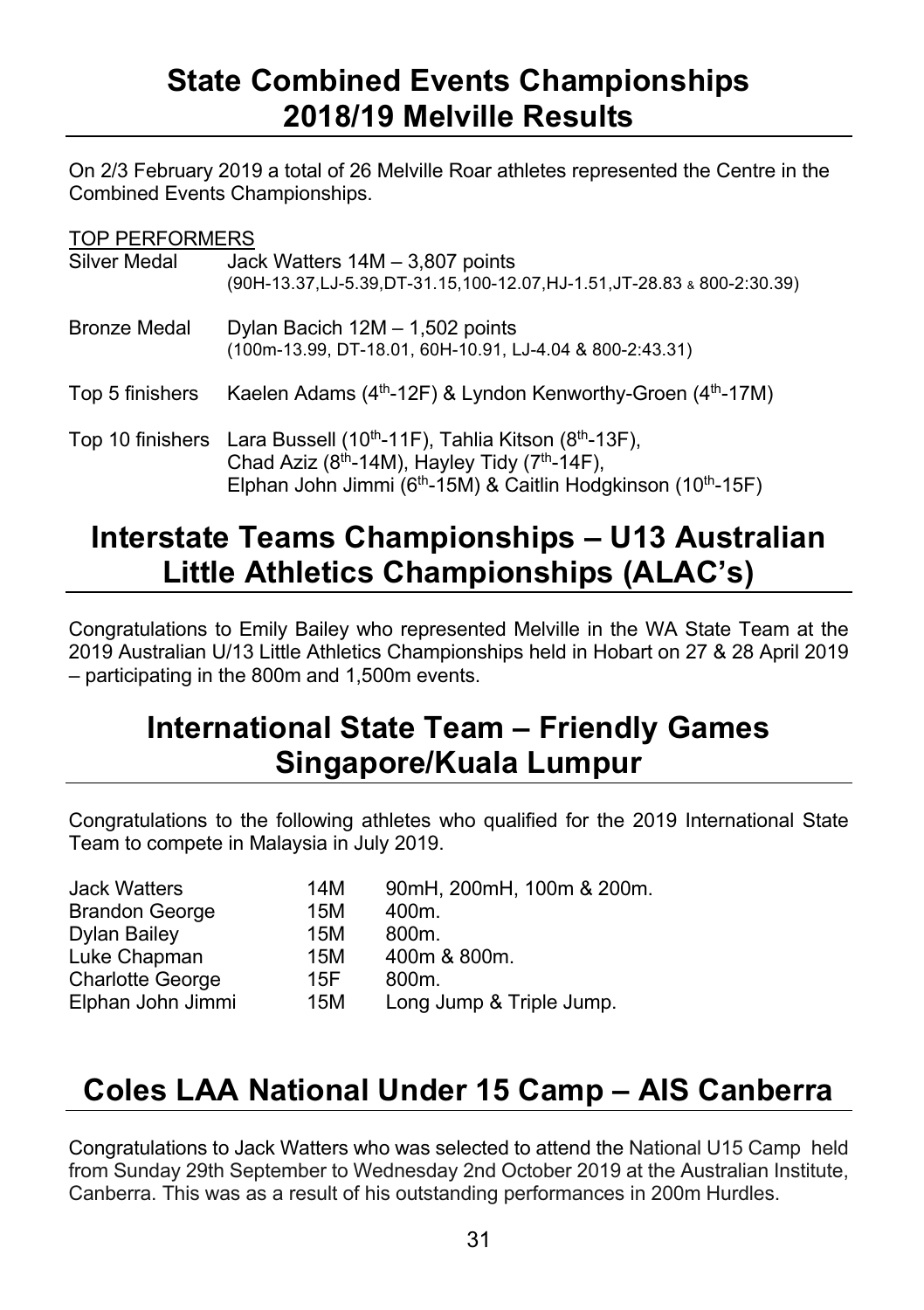# Zone Championships 2018/19 U7, U8 Medal Winners

| Age                | <b>Athlete</b> |                      | <b>Event</b> | Age                   | <b>Athlete</b> |                       | <b>Event</b>      |
|--------------------|----------------|----------------------|--------------|-----------------------|----------------|-----------------------|-------------------|
| <b>GOLD - Boys</b> |                |                      |              | <b>GOLD - Girls</b>   |                |                       |                   |
| U8                 | Owen           | Charsley             | 70m - 11.27s | U7                    | Taylah         | Lobik                 | $200m - 38.82s$   |
| U8                 | Owen           | Charsley             | 100m-15.85s  | U8                    | Grace          | <b>Nichols</b>        | 200m - 37.48s     |
| U <sub>8</sub>     | Cameron        | <b>Brindle</b>       | TJav -12.66m | U8                    | Grace          | <b>Nichols</b>        | Shot Put - 5.72m  |
| U <sub>8</sub>     | Rhys           | Armstrong            | $LJ - 3.46m$ | U8                    | Maya           | Hall                  | L.Jump - 3.02m    |
|                    |                |                      |              | U8                    | Maya           | Hall                  | 60mH - 12.82s     |
|                    |                |                      |              |                       |                |                       |                   |
|                    |                | <b>SILVER – Boys</b> |              | <b>SILVER - Girls</b> |                |                       |                   |
| U8                 | Owen           | Charsley             | 500m-1:42.69 | U7                    | London         | Polak                 | $100m - 20.36s$   |
|                    |                |                      |              | U7                    | London         | Polak                 | $70m - 13.16s$    |
|                    |                |                      |              | U7                    | London         | Polak                 | Shot Put $-4.62m$ |
|                    |                |                      |              | U7                    | Taylah         | Lobik                 | $200m - 38.82s$   |
|                    |                |                      |              | U7                    | Taylah         | Lobik                 | $300m - 59.95s$   |
|                    |                |                      |              | U7                    | Taylah         | Lobik                 | Vortex $-15.52m$  |
|                    |                |                      |              | U8                    | Grace          | <b>Nichols</b>        | $100m - 18.18s$   |
|                    |                |                      |              | U8                    | Grace          | <b>Nichols</b>        | $500m - 1:53.73s$ |
|                    |                |                      |              |                       |                |                       |                   |
|                    |                | <b>BRONZE - Boys</b> |              |                       |                | <b>BRONZE - Girls</b> |                   |
|                    |                |                      |              | U8                    | Maya           | Leadbeater            | $60mH - 13.66s$   |
|                    |                |                      |              | U8                    | Hollie         | Chapman               | $T$ .Jav – 6.89m  |

Melville Athletics Centre hosted 2019 Zones at Ern Clark, and would like to thank the committee members and club managers who worked extensively and tirelessly to plan and run the event.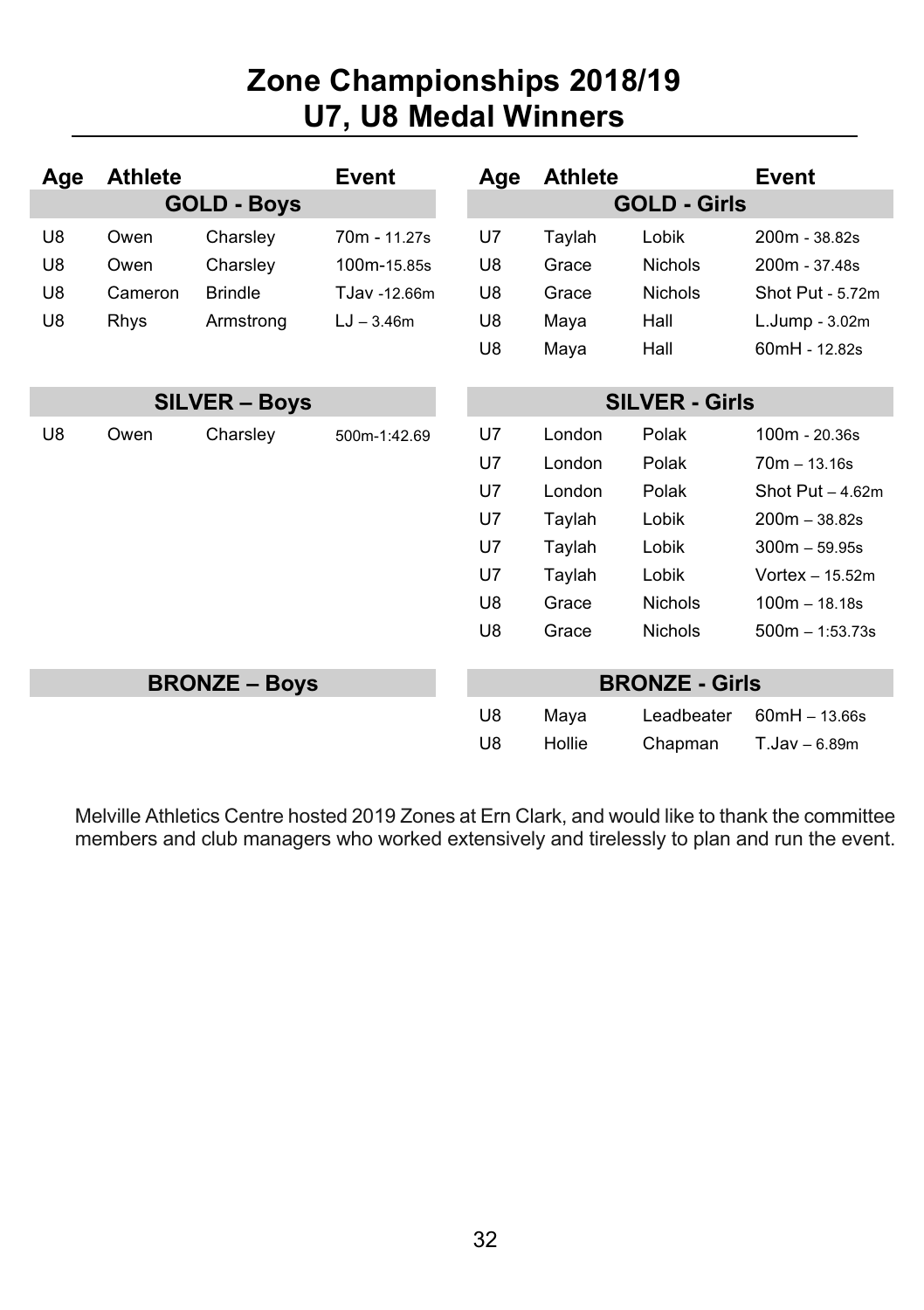# State T & F Championship 2018/19 Medal Winners

|    | <b>GOLD MEDAL WINNERS - BOYS (15)</b>   |                   |         |
|----|-----------------------------------------|-------------------|---------|
| 10 | Ashton NICHOLS                          | 400m              | 01:06.5 |
| 10 | Daniel DAWSON                           | 60 <sub>m</sub> H | 10.14   |
| 10 | <b>Blake HANCY</b>                      | TURBO             | 28.05m  |
| 12 | Angus<br><b>CLEARWATER</b>              | 100m              | 12.96   |
| 12 | Xavier BERNARD                          | 1500 W            | 07:23.9 |
| 12 | Joshua KELLY                            | 1500m             | 04:57.6 |
| 12 | Angus<br><b>CLEARWATER</b>              | 200 <sub>m</sub>  | 26.91   |
| 12 | Thomas DAWSON                           | 60m H             | 9.61    |
| 12 | Angus<br><b>CLEARWATER</b>              | L. JUMP           | 4.85m   |
| 13 | <b>Jeff DOUCE</b>                       | 100m              | 12.20   |
| 13 | <b>Jeff DOUCE</b>                       | 200 <sub>m</sub>  | 24.77   |
| 14 | <b>Jack WATTERS</b>                     | 200m H            | 25.99   |
| 14 | <b>Jack WATTERS</b>                     | 90 <sub>m</sub> H | 13.02   |
| 15 | <b>Brandon GEORGE</b>                   | 400m              | 52.05   |
| 15 | Dylan BAILEY                            | 800m              | 02:05.2 |
|    | <b>SILVER MEDAL WINNERS - BOYS (11)</b> |                   |         |
| 10 | Daniel DAWSON                           | 70 <sub>m</sub>   | 10.31   |
| 10 | <b>Ashton NICHOLS</b>                   | 800m              | 02:30.4 |
| 12 | Angus<br><b>CLEARWATER</b>              | 400m              | 01:00.1 |
| 12 | Dylan BACICH                            | L. JUMP           | 4.76m   |
| 12 | Dylan BACICH                            | T. JUMP           | 10.27m  |
| 13 | <b>Jeff DOUCE</b>                       | L. JUMP           | 5.04m   |
| 14 | <b>Jack WATTERS</b>                     | 200m              | 24.27   |
| 15 | Luke CHAPMAN                            | 800m              | 02:05.5 |
| 15 | Elphan JOHN JIMMI                       | L. JUMP           | 5.99m   |
| 15 | Elphan JOHN JIMMI                       | T. JUMP           | 12.87m  |
| 17 | Lyndon                                  | 300m H            | 40.22   |
|    | <b>KENWORTHY-</b><br><b>GROEN</b>       |                   |         |
|    | <b>BRONZE MEDAL WINNERS - BOYS (8)</b>  |                   |         |
| 10 | Angus McARTHUR                          | 1100m<br>w        | 06:09.7 |
| 12 | Archie Jack PRALL                       | 200m              | 27.63   |
| 12 | Kaiden<br><b>SUMMERELL</b>              | SHOT              | 10.99m  |
| 12 | Angus<br><b>CLEARWATER</b>              | T. JUMP           | 10.01m  |
| 13 | <b>Jeff DOUCE</b>                       | 400m              | 57.86   |
| 13 | Nicholas DAVIDSON                       | <b>SHOT</b>       | 11.72m  |
| 14 | <b>Jack WATTERS</b>                     | 100m              | 11.91   |
| 15 | <b>Luke CHAMPMAN</b>                    | 400m              | 52.38   |

|                                          | <b>GOLD MEDAL WINNERS - GIRLS (2)</b>   |                   |                   |  |  |  |  |  |  |
|------------------------------------------|-----------------------------------------|-------------------|-------------------|--|--|--|--|--|--|
| 10                                       | <b>Zeva SMITH</b>                       | H.IIIMP           | 1 20 <sub>m</sub> |  |  |  |  |  |  |
| 12                                       | Fmma KFMPSON                            | <b>SHOT</b>       | 11 27m            |  |  |  |  |  |  |
| <b>SILVER MEDAL WINNERS - GIRLS (11)</b> |                                         |                   |                   |  |  |  |  |  |  |
| 11                                       | Jasmine RUMMER                          | 1100m<br>W        | 06:00.2           |  |  |  |  |  |  |
| 11                                       | Parker BRINDLE                          | 60 <sub>m</sub> H | 10.51             |  |  |  |  |  |  |
| 11                                       | Parker BRINDI F                         | T. JUMP           | 9 26m             |  |  |  |  |  |  |
| 12                                       | Kaelan ADAMS                            | 400m              | 01:03.6           |  |  |  |  |  |  |
| 12                                       | Kaelan ADAMS                            | 60 <sub>m</sub> H | 10.09             |  |  |  |  |  |  |
| 12                                       | <b>Emma KEMPSON</b>                     | <b>DISCUS</b>     | 28.40m            |  |  |  |  |  |  |
| 12                                       | Emma KEMPSON                            | <b>JAVELIN</b>    | 27.70m            |  |  |  |  |  |  |
| 13                                       | Sienna FILLIS                           | 100m              | 12.62             |  |  |  |  |  |  |
| 16                                       | Vanessa MII I FR                        | 1500m             | 04:50.0           |  |  |  |  |  |  |
| 16                                       | Vanessa MILLER                          | 800m              | 02:19.8           |  |  |  |  |  |  |
| 17                                       | Courtney JOHNS                          | SHOT              | 10.33m            |  |  |  |  |  |  |
|                                          | <b>BRONZE MEDAL WINNERS - GIRLS (5)</b> |                   |                   |  |  |  |  |  |  |
| 12                                       | Ava WATTFRS                             | SHOT              | 9.75m             |  |  |  |  |  |  |
| 13                                       | Sienna FILLIS                           | 200 <sub>m</sub>  | 26.72             |  |  |  |  |  |  |
| 13                                       | Grace<br><b>AINSWORTH</b>               | 400m              | 01:01.8           |  |  |  |  |  |  |
| 13                                       | <b>Emily BAILEY</b>                     | 800m              | 02:29.4           |  |  |  |  |  |  |
| 15                                       | <b>Charlotte GEORGE</b>                 | 800m              | 02:25.2           |  |  |  |  |  |  |

Melville finished with a State Champs medal tally of 52 ... placing the Centre 6th on the Medal Table of all Centres.

This was an amazing achievement. Congratulations to all our MAC athletes who medalled and also those who achieved new PBs in their events during the Championships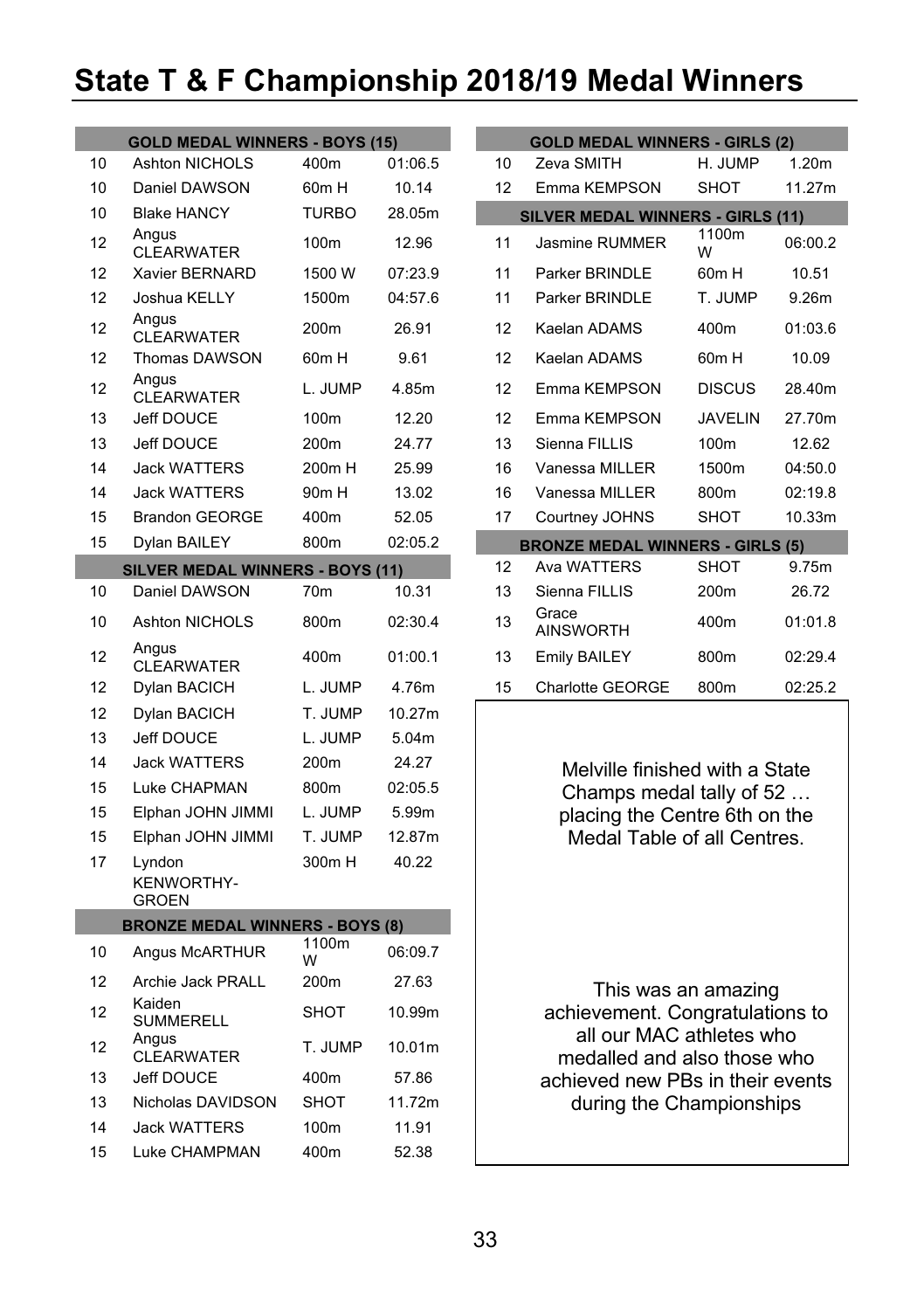### **MAC Age Group Champion / Runner Up Athletes Summer 2018/19**

|               | <b>GIRLS AWARD WINNERS</b> |           | <b>AGE</b>     |               | <b>BOYS AWARD WINNERS</b> |           |
|---------------|----------------------------|-----------|----------------|---------------|---------------------------|-----------|
| CHAMP.        | Ella Green                 | <b>BW</b> | 6              | CHAMP.        | Kaden Ogle                | <b>LM</b> |
| R-UP          | Priya Trengove             | LM        | 6              | R-UP          | Wesley Kay                | <b>LM</b> |
| <b>CHAMP.</b> | London Polak               | <b>OL</b> | $\overline{7}$ | <b>CHAMP.</b> | Xavi Raeburn              | PB        |
| R-UP          | Taylah Lobik               | <b>OL</b> | $\overline{7}$ | R-UP          | Jake Stott                | <b>BW</b> |
| CHAMP.        | <b>Grace Nichols</b>       | LM        | 8              | CHAMP.        | Owen Charsley             | <b>LM</b> |
| R-UP          | Maya Hall                  | OL        | 8              | R-UP          | Christian Faria           | 0L        |
| CHAMP.        | Annabella Tan              | <b>BW</b> | 9              | CHAMP.        | Luke Wilson               | PB        |
| R-UP          | Olympia Bacich             | PB        | 9              | R-UP          | <b>Jed Fitzgerald</b>     | <b>OL</b> |
| CHAMP.        | Zeva Smith                 | PB        | 10             | CHAMP.        | <b>Ashton Nichols</b>     | <b>LM</b> |
| R-UP          | Siyana Bernard             | PB        | 10             | R-UP          | Daniel Dawson             | 0L        |
| <b>CHAMP.</b> | <b>Parker Brindle</b>      | <b>OL</b> | 11             | <b>CHAMP.</b> | <b>Alexander Dewar</b>    | <b>OL</b> |
| R-UP          | Lara Bussell               | <b>BW</b> | 11             | R-UP          | Lachlan Angelatos         | <b>BW</b> |
| CHAMP.        | Kaelan Adams               | OL        | 12             | CHAMP.        | Angus Clearwater          | <b>BW</b> |
| R-UP          | Mia Tidy                   | OL        | 12             | R-UP          | Kieran Aziz               | <b>LM</b> |
| <b>CHAMP.</b> | Olivia Sanderson           | PB        | 13             | <b>CHAMP.</b> | Ky Hehir                  | <b>OL</b> |
| R-UP          | Matilda Willis             | PB        | 13             | R-UP          | <b>Jeff Douce</b>         | <b>LM</b> |
| CHAMP.        | Tia McArthur               | LM        | 14             | CHAMP.        | Chad Aziz                 | <b>LM</b> |
| R-UP          | Hayley Tidy                | OL        | 14             | R-UP          | <b>Jack Watters</b>       | PB        |
| CHAMP.        | Sophie Glance              | <b>OL</b> | 15             | CHAMP.        | <b>Mason Bradwell</b>     | <b>LM</b> |
| R-UP          | <b>Charlotte George</b>    | <b>BW</b> | 15             | R-UP          | Dylan Bailey              | <b>BW</b> |
| CHAMP.        | Courtney Johns             | PB        | 16/17          | CHAMP.        | Jayden Ormerod            | LM        |

Congratulations to all these athletes.

Given the breadth of talent we have in our athletes across the individual age groups and events it is a significant achievement to be awarded age group Champion or age group Runner-up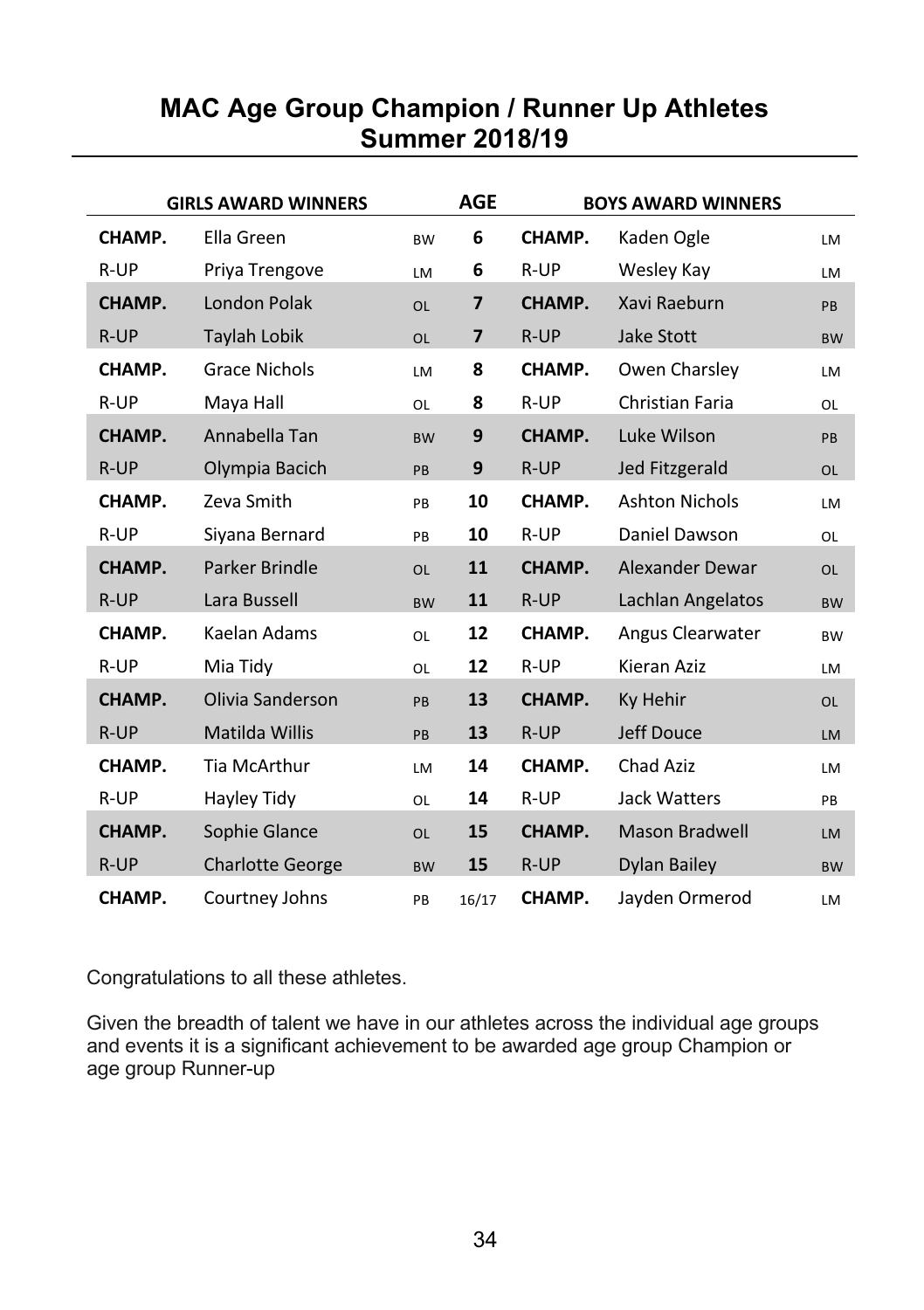#### **Gold Achievement Award Recipients 2018/19**

#### No award winners in 2018/2019

## **MAC SERVICE AWARDS 2018/19**

#### 5 YEAR AWARDS

| Emily        | Adese          | PB        | Taya          | Mascarenhas   | OL        |
|--------------|----------------|-----------|---------------|---------------|-----------|
| Lisa         | Adese          | <b>PB</b> | Ewan          | McArthur      | LM        |
| Tara         | Aziz           | LM        | Jessica       | Millard       | OL        |
| Xavier       | Bernard        | PB        | Thomas        | Millard       | OL        |
| Parker       | <b>Brindle</b> | OL        | Ava           | Nadin         | PB        |
| Lara         | <b>Bussell</b> | <b>BW</b> | <b>Baxter</b> | O'Brien       | OL        |
| Jesse        | Cartwright     | LM        | Alexandra     | Pike          | <b>BW</b> |
| Tristin      | Cartwright     | LM        | Oliver        | Renton        | OL        |
| Florence     | Chapman        | OL        | Jasmine       | Rummer        | PB        |
| Luke         | Chapman        | OL        | Lillian       | Sharp         | LM        |
| Crystal-Jane | Cowin          | PB        | <b>Marcus</b> | Silva         | PB        |
| Alexander    | Dempsey        | <b>BW</b> | <b>Brent</b>  | Smith         | 0L        |
| Jeff         | Douce          | LM        | <b>Bianca</b> | <b>Stanes</b> | OL        |
| Chiara       | Ford           | OL        | Thomas        | Stipinovic    | OL        |
| Macey        | Hehir          | OL        | Mia           | Tidy          | OL        |
| Joshua       | Kelly          | OL        | Isaac         | Valente       | OL        |
| Oliver       | Kelly          | OL        | Ava           | Watters       | PB        |
| Tahlia       | Kitson         | OL        | Jack          | Watters       | PB        |
| Aaron        | Maher          | PB        |               |               |           |

#### **8 YEAR AWARDS**

| Jack   | Clutterbuck      | ВW  |
|--------|------------------|-----|
| Damien | <b>Broughton</b> | LM  |
| Kye    | <b>Brindle</b>   | ΩL  |
| Mia    | Ford             | 0L. |

#### **11 YEAR AWARDS**

| Laura    | Hegedus    | I M |
|----------|------------|-----|
| Lyndon   | Kenworthy- | LM  |
|          | -Groen     |     |
| Courtney | Johns      | PR  |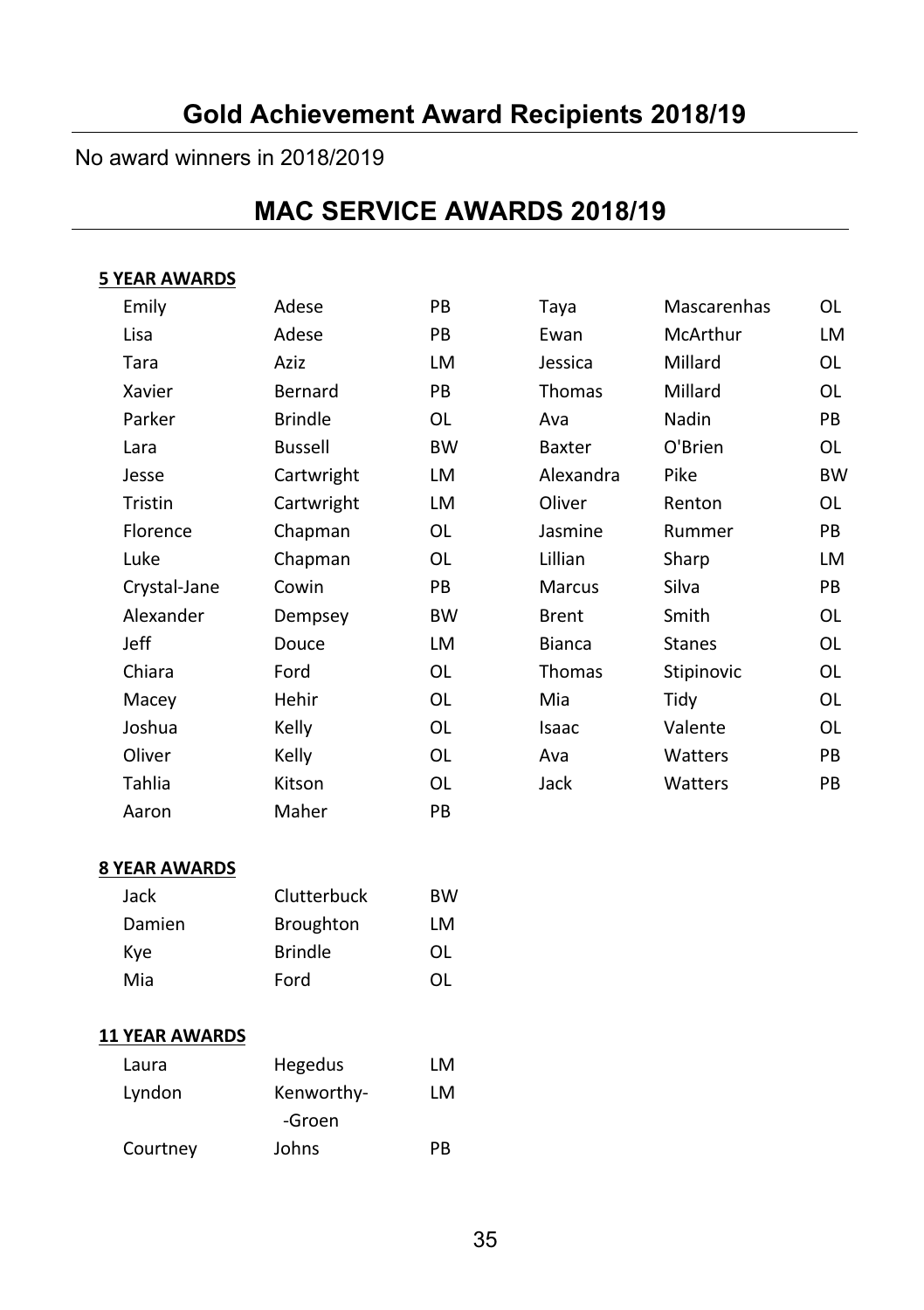Season Best performances are taken from the MAC season, including Centre Championships.

| 70m SPRINT - BOYS   |                |           |         | <b>AGE</b> | 70m SPRINT - GIRLS    |                |           |         |
|---------------------|----------------|-----------|---------|------------|-----------------------|----------------|-----------|---------|
| Kaden               | Ogle           | LM        | 13.37   | 6          | Ella                  | Green          | <b>BW</b> | 16.00   |
| Maxime              | Blackadder     | OL        | 13.39   | 7          | Taylah                | Lobik          | OL        | 13.39   |
| Owen                | Charsley       | LM        | 11.85   | 8          | Grace                 | Nichols        | LM        | 12.67   |
| Aziyah              | McGee          | PB        | 11.27   | 9          | Olympia               | Bacich         | PB        | 11.72   |
| Ashton              | Nichols        | LM        | 10.50   | 10         | Siyana                | Bernard        | PB        | 11.24   |
| 100m SPRINT - BOYS  |                |           |         |            | 100m SPRINT - GIRLS   |                |           |         |
| Eric                | Hiemstra       | PB        | 18.88   | 6          | Ella                  | Green          | <b>BW</b> | 22.41   |
| Maxime              | Blackadder     | OL        | 18.82   | 7          | Taylah                | Lobik          | OL        | 19.35   |
| Owen                | Charsley       | LM        | 15.79   | 8          | Grace                 | Nichols        | LM        | 18.15   |
| Aziyah              | McGee          | PB        | 15.99   | 9          | Olympia               | Bacich         | PB        | 16.71   |
| Ashton              | <b>Nichols</b> | LM        | 15.03   | 10         | Siyana                | Bernard        | PB        | 15.99   |
| Joshua              | Wilson         | PB        | 14.44   | 11         | Lara                  | <b>Bussell</b> | <b>BW</b> | 15.26   |
| Angus               | Clearwater     | <b>BW</b> | 13.50   | 12         | Kaelan                | Adams          | OL        | 14.48   |
| Jeff                | Douce          | LM        | 12.89   | 13         | Sienna                | Fillis         | LM        | 13.34   |
| Jack                | Watters        | PB        | 12.57   | 14         | Hayley                | Tidy           | OL        | 14.21   |
| Elphan              | John Jimmi     | <b>BW</b> | 12.04   | 15         | Mia                   | Ford           | OL        | 13.92   |
| Jaffar              | Al Jashammim   | <b>BW</b> | 12.24   | 16         | Tara                  | Aziz           | LM        | 14.69   |
| Lyndon              | Kenworthy-     | LM        | 12.36   | 17         | Courtney              | Johns          | PB        | 14.33   |
| 200m SPRINT - BOYS  | Groen          |           |         |            | 200m - GIRLS          |                |           |         |
| Jake                | Stott          | <b>BW</b> | 40.18   | 7          | Taylah                | Lobik          | OL        | 42.21   |
| Owen                | Charsley       | LM        | 35.27   | 8          | Maya                  | Hall           | OL        | 38.78   |
| Aziyah              | McGee          | PB        | 33.56   | 9          | Olympia               | Bacich         | PB        | 35.75   |
| Ashton              | Nichols        | LM        | 30.94   | 10         | Tilly                 | Duncan         | LM        | 33.72   |
| Joshua              | Wilson         | PB        | 29.91   | 11         | Xanthe                | Evans          | PB        | 32.04   |
| Angus               | Clearwater     | <b>BW</b> | 27.92   | 12         | Kaelan                | Adams          | OL        | 29.93   |
| Jeff                | Douce          | LM        | 26.32   | 13         | Sienna                | Fillis         | LM        | 27.58   |
| Jack                | Watters        | PB        | 24.79   | 14         | Tia                   | McArthur       | LM        | 29.34   |
| Elphan              | John Jimmi     | BW        | 24.67   | 15         | Charlotte             | George         | <b>BW</b> | 29.18   |
| Jaffar              | Al Jashammim   | <b>BW</b> | 25.34   | 16         | Vanessa               | Miller         | <b>BW</b> | 29.73   |
| Lyndon              | Kenworthy-     | LM        | 25.25   | 17         | Courtney              | Johns          | PB        | 30.12   |
|                     | Groen          |           |         |            |                       |                |           |         |
| 300m - BOYS         |                |           |         |            | 300m - GIRLS          |                |           |         |
| Xavi                | Raeburn        | PB        | 1:04.83 | 7          | Taylah                | Lobik          | OL        | 1:06.01 |
| 400m - BOYS         |                |           |         |            | 400m - GIRLS          |                |           |         |
| Jed                 | Fitzgerald     | OL        | 1:16.14 | 9          | Olympia               | Bacich         | PB        | 1:23.28 |
| Ashton              | Nichols        | LM        | 1:10.69 | 10         | Siyana                | Bernard        | PB        | 1:18.13 |
| Noah                | <b>Bailey</b>  | <b>BW</b> | 1:09.57 | 11         | Parker                | <b>Brindle</b> | OL        | 1:14.42 |
| Angus               | Clearwater     | <b>BW</b> | 1:05.01 | 12         | Kaelan                | Adams          | OL        | 1:06.74 |
| Jeff                | Douce          | LM        | 1:00.53 | 13         | Sienna                | <b>Fillis</b>  | LM        | 1:03.28 |
| Jack                | Watters        | PB        | 55.94   | 14         | Erika                 | Smits          | PB        | 1:08.92 |
| Brandon             | George         | LM        | 53.51   | 15         | Charlotte             | George         | <b>BW</b> | 1:05.25 |
| Jayden              | Ormerod        | LM        | 59.40   | 16         | Vanessa               | Miller         | <b>BW</b> | 1:06.02 |
| Lyndon              | Kenworthy-     | LM        | 55.17   | 17         | Courtney              | Johns          | PB        | 1:11.08 |
|                     | Groen          |           |         |            | 500m - GIRLS          |                |           |         |
| 500m - BOYS         |                |           |         |            |                       | Nichols        |           |         |
| Owen<br>800m - BOYS | Charsley       | LM        | 1:41.00 |            | Grace<br>800m - GIRLS |                | LM        | 1:54.19 |
| Jed                 | Fitzgerald     | OL        | 2:58.50 | 9          | Carys                 | Dewar          | OL        | 3:03.19 |
| Ashton              | Nichols        | LM        | 2:43.89 | 10         | Chloe                 | Dartnall       | OL        | 2:55.26 |
| Noah                | <b>Bailey</b>  | <b>BW</b> | 2:35.10 | 11         | Jessica               | Millard        | OL        | 2:52.38 |
| Angus               | Clearwater     | <b>BW</b> | 2:32.68 | 12         | Lillian               | Sharp          | LM        | 2:40.77 |
|                     |                |           |         |            |                       |                |           |         |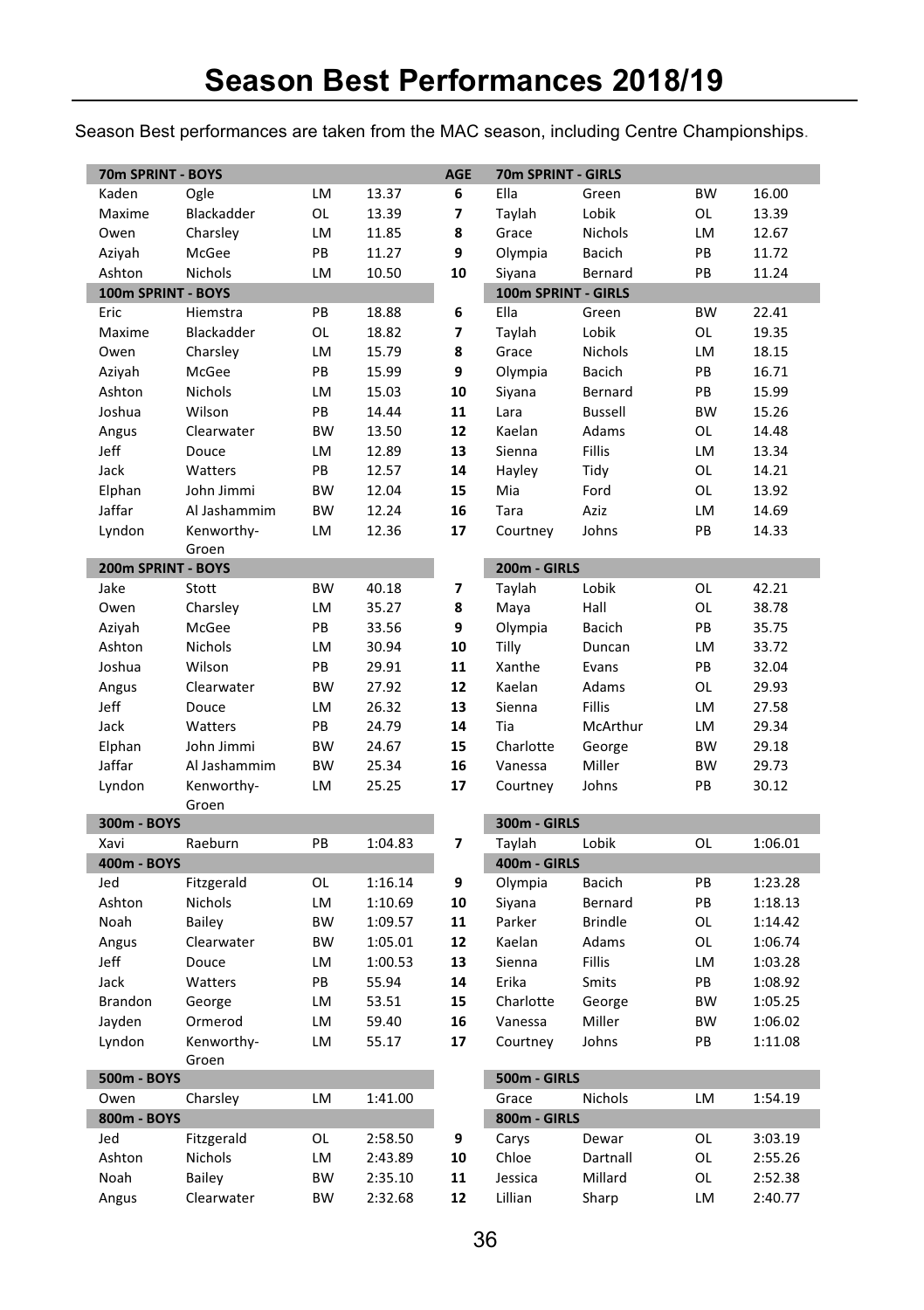| 800m - BOYS        |                     |           |          |                          | 800m - GIRLS        |                      |           |          |
|--------------------|---------------------|-----------|----------|--------------------------|---------------------|----------------------|-----------|----------|
| Кy                 | Hehir               | OL        | 2:31.07  | 13                       | Emily               | Bailey               | <b>BW</b> | 2:36.03  |
| Thomas             | Millard             | OL        | 2:23.68  | 14                       | Tia                 | McArthur             | LM        | 2:37.07  |
| Dylan              | Bailey              | <b>BW</b> | 2:07.30  | 15                       | Charlotte           | George               | <b>BW</b> | 2:34.01  |
| Jayden             | Ormerod             | LM        | 2:31.46  | 16                       | Vanessa             | Miller               | <b>BW</b> | 2:30.82  |
| Lyndon             | Kenworthy-          | LM        | 2:16.67  | 17                       | Courtney            | Johns                | PB        | 2:48.63  |
|                    | Groen               |           |          |                          |                     |                      |           |          |
| 1500m - BOYS       |                     |           |          |                          | 1500m - GIRLS       |                      |           |          |
| Noah               | Bailey              | <b>BW</b> | 5:17.38  | 11                       | Jessica             | Millard              | OL        | 5:33.18  |
| Kieran             | Aziz                | LM        | 5:09.63  | 12                       | Lillian             | Sharp                | LM        | 5:37.80  |
| Κy                 | Hehir               | OL        | 4:57.75  | 13                       | Emily               | Bailey               | <b>BW</b> | 5:39.67  |
| Thomas             | Millard             | OL        | 4:48.63  | 14                       | Tia                 | McArthur             | LM        | 5:22.30  |
| Dylan              | <b>Bailey</b>       | <b>BW</b> | 4:38.06  | 15                       | Charlotte           | George               | <b>BW</b> | 6:16.08  |
| Jaffar             | Al Jashammim        | <b>BW</b> | 6:40.52  | 16                       | Vanessa             | Miller               | <b>BW</b> | 5:17.87  |
| Lyndon             | Kenworthy-          | LM        | 4:49.00  | 17                       | Courtney            | Johns                | PB        | 6:30.19  |
|                    | Groen               |           |          |                          |                     |                      |           |          |
| 60m HURDLES - BOYS |                     |           |          |                          | 60m HURDLES - GIRLS |                      |           |          |
| Kaden              | Ogle                | LM        | 12.91    | 6                        | Priya               | Trengove             | LM        | 15.36    |
| Xavi               | Raeburn             | PB        | 12.21    | $\overline{\phantom{a}}$ | London              | Polak                | OL        | 12.34    |
| Rhys               | Armstrong           | <b>BW</b> | 12.51    | 8                        | Maya                | Hall                 | <b>OL</b> | 12.91    |
| Luke               | Wilson              | PB        | 11.45    | 9                        | Olympia             | Bacich               | PB        | 12.70    |
| Daniel             | Dawson              | OL        | 11.08    | 10                       | Zeva                | smith                | PB        | 12.55    |
| Alexander          | Wilson              | PB        | 11.32    | 11                       | Parker              | <b>Brindle</b>       | OL        | 10.93    |
| Thomas             | Dawson              | OL        | 10.17    | 12                       | Kaelan              | Adams                | <b>OL</b> | 10.74    |
| 80m HURDLES - BOYS |                     |           |          |                          | 80m HURDLES - GIRLS |                      |           |          |
| Кy                 | Hehir               | OL        | 15.42    | 13                       | Tahlia              | Kitson               | OL        | 14.98    |
|                    |                     |           |          | 14                       | Hayley              | Tidy                 | OL        | 14.46    |
| 90m HURDLES - BOYS |                     |           |          |                          | 90m HURDLES - GIRLS |                      |           |          |
| Jack               | Watters             | PB        | 13.84    | 14                       |                     |                      |           |          |
|                    |                     |           |          | 15                       | Sophie              | Glance               | <b>OL</b> | 16.72    |
|                    |                     |           |          | 16                       | Tara                | Aziz                 | LM        | 27.47    |
|                    | 100m HURDLES - BOYS |           |          |                          |                     | 100m HURDLES - GIRLS |           |          |
| Mason<br>Jaffar    | Bradwell            | LM        | 14.33    | 15                       |                     |                      |           |          |
|                    | Al Jashammim        | <b>BW</b> | 15.39    | 16<br>17                 | Jessica             | Rolfe                | PB        | 21.03    |
|                    | 110m HURDLES - BOYS |           |          |                          |                     |                      |           |          |
| Lyndon             | Kenworthy-          | LM        | 15.84    | 17                       |                     |                      |           |          |
|                    | Groen               |           |          |                          |                     |                      |           |          |
|                    | 200m HURDLES - BOYS |           |          |                          |                     | 200m HURDLES - GIRLS |           |          |
| Кy                 | Hehir               | OL        | 32.21    | 13                       | Taya                | Chambers             | LM        | 32.41    |
| Jack               | Watters             | PB        | 26.98    | 14                       | Erika               | Smits                | PB        | 33.68    |
|                    | 300m HURDLES - BOYS |           |          |                          |                     | 300m HURDLES - GIRLS |           |          |
| Aedam              | Quinn               | OL        | 43.84    | 15                       | Isabel              | Taylor               | LM        | 53.87    |
| Jayden             | Ormerod             | LM        | 44.25    | 16                       | Vanessa             | Miller               | <b>BW</b> | 1:09.22  |
| Lyndon             | Kenworthy-          | LM        | 42.06    | 17                       | Courtney            | Johns                | PB        | 59.77    |
|                    | Groen               |           |          |                          |                     |                      |           |          |
| 700m WALK - BOYS   |                     |           |          |                          | 700m WALK - GIRLS   |                      |           |          |
| Noah               | Janes               | PB        | 4:59.87  | 9                        | Eva                 | Jarvis               | <b>BW</b> | 4:49.86  |
| 1100m WALK - BOYS  |                     |           |          |                          | 1100m WALK - GIRLS  |                      |           |          |
| Angus              | McArthur            | LM        | 6:53.15  | 10                       | Lilianna            | Renton               | OL        | 7:27.86  |
| Marcus             | Silva               | PB        | 6:56.86  | 11                       | Jasmine             | Rummer               | PB        | 6:12.99  |
| 1500m WALK - BOYS  |                     |           |          |                          | 1500m WALK - GIRLS  |                      |           |          |
| Xavier             | Bernard             | PB        | 7:51.02  | 12                       | AMY                 | SILVESTER            | OL        | 10:01.84 |
| Camden             | Dargie              | OL        | 10:14.10 | 13                       | Florence            | Chapman              | OL        | 8:04.05  |
| Liam               | Ford                | LM        | 8:19.21  | 14                       | Tia                 | McArthur             | LM        | 7:58.44  |
|                    |                     |           |          | 15                       | Caitlin             | Hodgkinson           | <b>BW</b> | 9:57.57  |
|                    |                     |           |          | 16                       | Tara                | Aziz                 | LM        | 12:48.52 |
|                    |                     |           |          | 17                       | Courtney            | Johns                | PB        | 9:21.69  |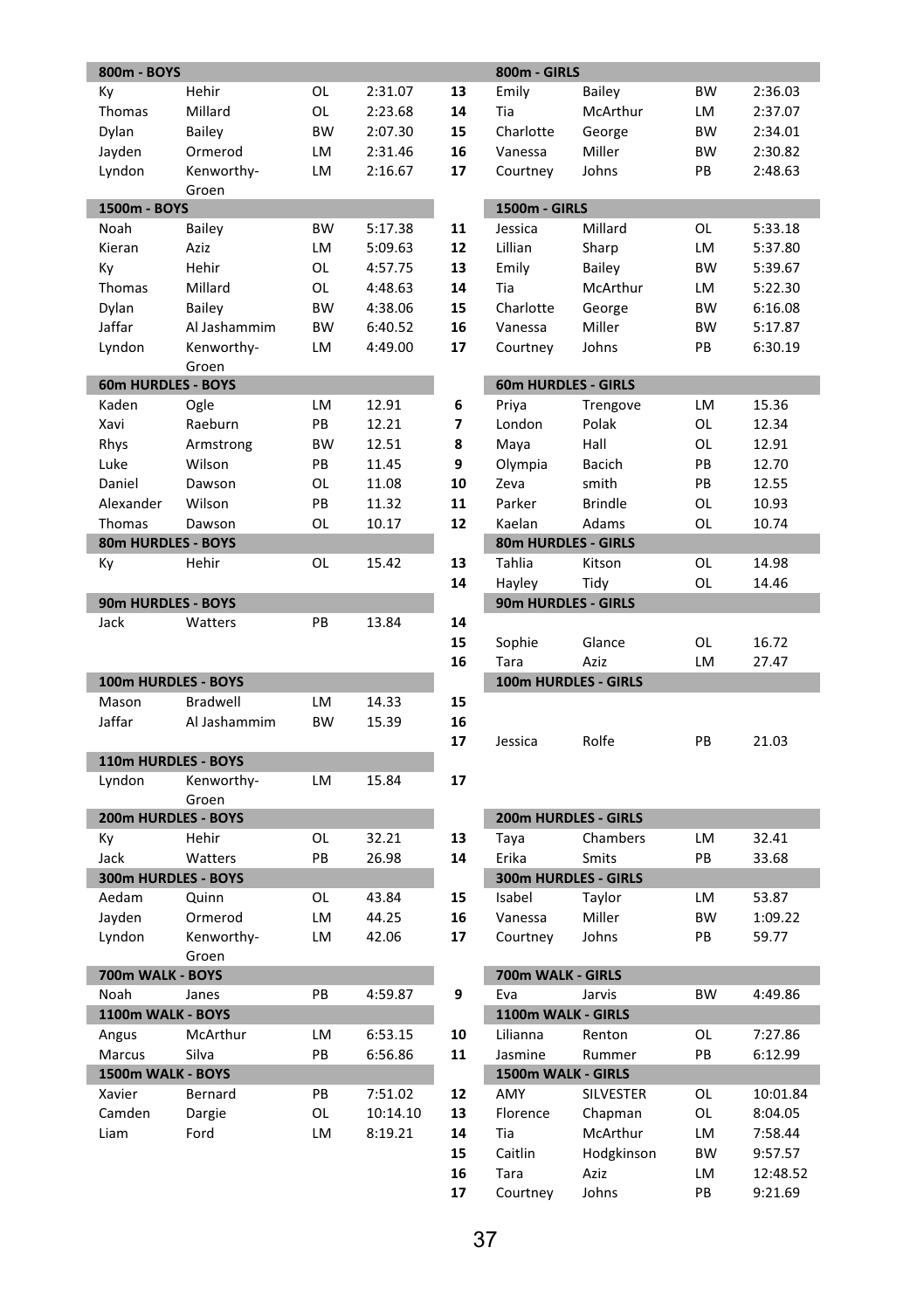| <b>HIGH JUMP - BOYS</b>   |                                    |           |       |                | <b>HIGH JUMP - GIRLS</b>   |                                     |           |       |
|---------------------------|------------------------------------|-----------|-------|----------------|----------------------------|-------------------------------------|-----------|-------|
| Oliver                    | Taylor                             | <b>BW</b> | 1.06  | 9              | Carys                      | Dewar                               | OL        | 1.04  |
| Ashton                    | <b>Nichols</b>                     | LM        | 1.20  | 10             | Zeva                       | Smith                               | PB        | 1.16  |
| Alexander                 | Dewar                              | OL        | 1.37  | 11             | Parker                     | <b>Brindle</b>                      | OL        | 1.30  |
| Jake                      | Whitelaw                           | PB        | 1.38  | 12             | Bianca                     | Stanes                              | OL        | 1.35  |
| Camden                    | Dargie                             | OL        | 1.46  | 13             | Florence                   | Chapman                             | OL        | 1.33  |
| Chad                      | Aziz                               | LM        | 1.55  | 14             | Hayley                     | Tidy                                | OL        | 1.47  |
| Luke                      | Chapman                            | OL        | 1.72  | 15             | Shanece                    | Darnell                             | LM        | 1.34  |
| Jayden                    | Ormerod                            | LM        | 1.47  | 16             | Vanessa                    | Miller                              | <b>BW</b> | 1.30  |
| Lyndon                    | Kenworthy-                         | LM        | 1.70  |                |                            |                                     |           |       |
|                           | Groen                              |           |       |                |                            |                                     |           |       |
| <b>LONG JUMP - BOYS</b>   |                                    |           |       |                | <b>LONG JUMP - GIRLS</b>   |                                     |           |       |
| Wesley                    | Kay                                | LM        | 2.81  | 6              | Ella                       | Green                               | <b>BW</b> | 2.25  |
| Xavi                      | Raeburn                            | PB        | 2.89  | $\overline{7}$ | London                     | Polak                               | OL        | 2.94  |
| Owen                      | Charsley                           | LM        | 3.55  | 8              | Kimberly                   | Kay                                 | LM        | 3.25  |
| Luke                      | Wilson                             | PB        | 3.81  | 9              | Annabella                  | Tan                                 | <b>BW</b> | 3.51  |
| Daniel                    | Dawson                             | OL        | 4.15  | 10             | Ainslie                    | Keady                               | PB        | 3.74  |
| Joshua                    | Wilson                             | PB        | 4.12  | 11             | Parker                     | <b>Brindle</b>                      | OL        | 4.04  |
| Angus                     | Clearwater                         | <b>BW</b> | 4.66  | 12             | Kaelan                     | Adams                               | OL        | 4.36  |
| Jeff                      | Douce                              | LM        | 4.87  | 13             | Tahlia                     | Kitson                              | OL        | 4.66  |
| Jack                      | Watters                            | PB        | 5.33  | 14             | Hayley                     | Tidy                                | OL        | 4.80  |
| Elphan                    | John Jimmi                         | <b>BW</b> | 6.14  | 15             | Sophie                     | Glance                              | OL        | 4.58  |
| Jayden                    | Ormerod                            | LM        | 5.39  | 16             | Vanessa                    | Miller                              | <b>BW</b> | 4.47  |
| Damien                    | Broughton                          | LM        | 6.08  | 17             | Courtney                   | Johns                               | PB        | 4.44  |
| <b>TRIPLE JUMP - BOYS</b> |                                    |           |       |                | <b>TRIPLE JUMP - GIRLS</b> |                                     |           |       |
| Joshua                    | Wilson                             | PB        | 8.55  | 11             | Parker                     | <b>Brindle</b>                      | OL        | 9.02  |
| Angus                     | Clearwater                         | <b>BW</b> | 10.15 | 12             | Bianca                     | <b>Stanes</b>                       | OL        | 8.85  |
| Кy                        | Hehir                              | OL        | 9.73  | 13             | Evelyn                     | John Jimmi                          | <b>BW</b> | 9.82  |
| Jack                      | Watters                            | PB        | 10.79 | 14             | Hayley                     | Tidy                                | OL        | 10.26 |
| Elphan                    | John Jimmi                         | <b>BW</b> | 12.11 | 15             | Emily                      | Adese                               | PB        | 9.30  |
| Jayden                    | Ormerod                            | LM        | 10.11 | 16             | Vanessa                    | Miller                              | BW        | 9.03  |
| Lyndon                    | Kenworthy-                         | LM        | 11.46 | 17             | Jessica                    | Rolfe                               | PB        | 9.35  |
|                           | Groen                              |           |       |                |                            |                                     |           |       |
|                           | <b>VORTEX / TURBO / JAV - BOYS</b> |           |       |                |                            | <b>VORTEX / TURBO / JAV - GIRLS</b> |           |       |
| Blake                     | Hall                               | OL        | 16.72 | 6              | Ella                       | Green                               | <b>BW</b> | 8.58  |
| Xavi                      | Raeburn                            | PB        | 19.80 | 7              | Taylah                     | Lobik                               | OL        | 17.60 |
| Rhys                      | Armstrong                          | <b>BW</b> | 15.48 | 8              | Grace                      | Nichols                             | LM        | 11.01 |
| Noah                      | Raeburn                            | PB        | 17.20 | 9              | Eva                        | Jarvis                              | <b>BW</b> | 12.63 |
| Blake                     | Hancy                              | OL        | 27.97 | 10             |                            |                                     |           | 14.87 |
| Alexander                 | Dewar                              |           |       |                | Emily                      | Annandale                           | OL        |       |
| Nicholas                  |                                    | OL        | 22.17 | 11             | Parker                     | <b>Brindle</b>                      | OL        | 22.37 |
| Thomas                    | Silva                              | PB        | 26.07 | 12             | Emma                       | Kempson                             | LM        | 29.40 |
|                           | Stipinovic                         | OL        | 31.80 | 13             | Florence                   | Chapman                             | OL        | 22.67 |
| Jack                      | Watters                            | PB        | 32.61 | 14             | Catherine                  | Adams                               | PB        | 26.85 |
| Mason                     | Bradwell                           | LM        | 34.50 | 15             | Quintelle                  | Kenworthy-                          | LM        | 29.68 |
|                           |                                    |           |       |                |                            | Groen                               |           |       |
| Jayden                    | Ormerod                            | LM        | 35.31 | 16             | Vanessa                    | Miller                              | <b>BW</b> | 16.11 |
| Lyndon                    | Kenworthy-<br>Groen                | LM        | 40.59 | 17             | Courtney                   | Johns                               | PB        | 31.87 |
| <b>DISCUS - BOYS</b>      |                                    |           |       |                | <b>DISCUS - GIRLS</b>      |                                     |           |       |
| Kaden                     | Ogle                               | LM        | 13.47 | 6              | Priya                      | Trengove                            | LM        | 7.77  |
| Xavi                      | Raeburn                            | PB        | 11.83 | 7              | Milla                      | Puglisi                             | OL        | 11.82 |
| Rhys                      | Armstrong                          | ВW        | 14.73 | 8              | Grace                      | Nichols                             | LM        | 12.62 |
| Luke                      | Wilson                             | PB        | 15.23 | 9              | Logan                      | Heygate                             | PB        | 14.74 |
| Blake                     | Hancy                              | OL        | 23.84 | 10             | Tilly                      | Duncan                              | LM        | 15.46 |
| Kye                       | Ormerod                            | LM        | 22.01 | 11             | Lara                       | Bussell                             | BW        | 27.17 |
| Nicholas                  | Silva                              | PB        | 22.70 | 12             | Emma                       | Kempson                             | LM        | 28.36 |
| Nicholas                  | Davidson                           | OL        | 36.02 | 13             | Tahlia                     | Kitson                              | OL        | 22.84 |
| Jack                      | Watters                            | PB        | 33.37 | 14             | Catherine                  | Adams                               | PB        | 20.76 |
| Elphan                    | John Jimmi                         | ВW        | 37.54 | 15             | Caitlin                    | Hodgkinson                          | BW        | 25.06 |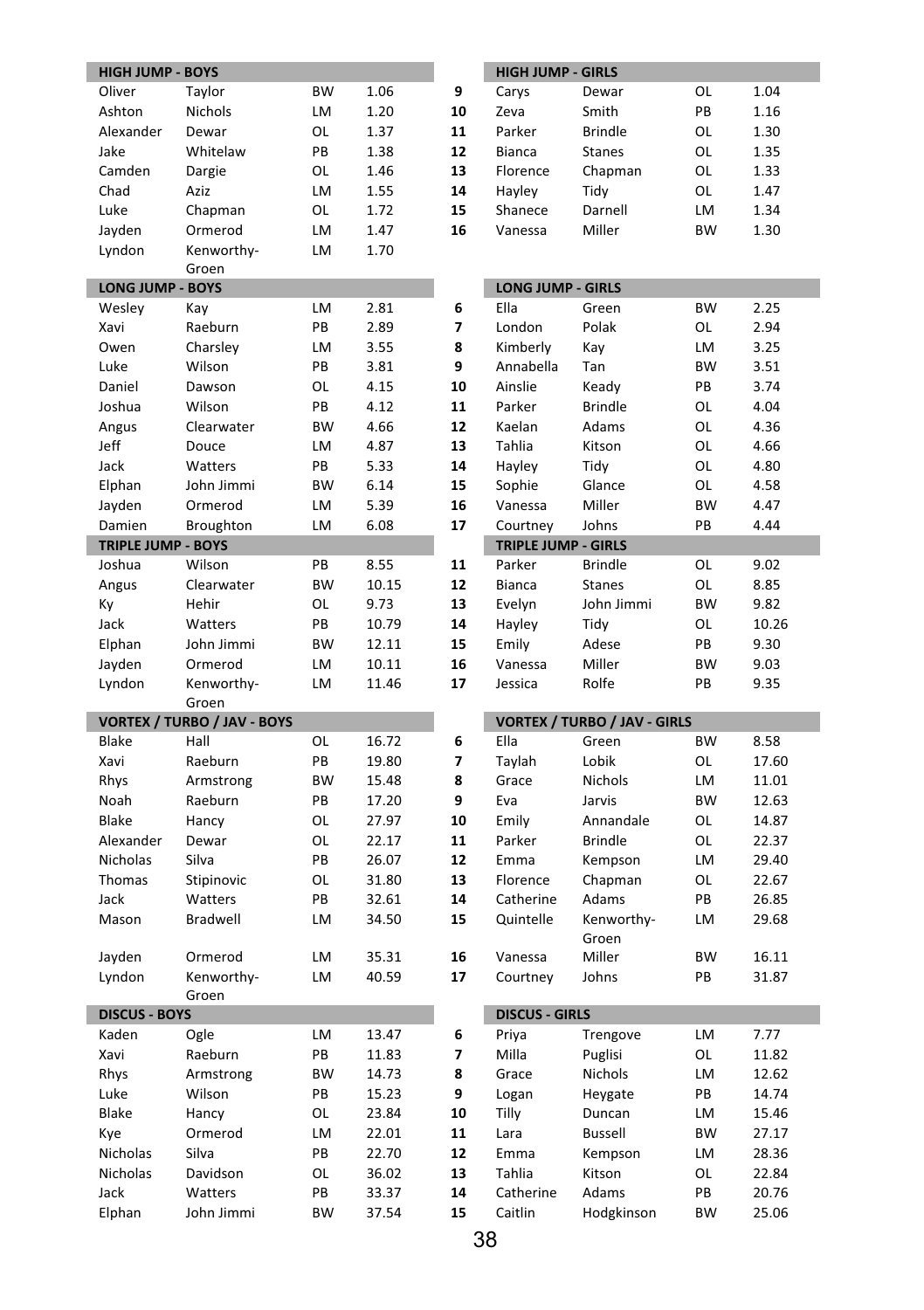| <b>DISCUS - BOYS</b>   |                     |           |       |    | <b>DISCUS - GIRLS</b>   |                |           |       |
|------------------------|---------------------|-----------|-------|----|-------------------------|----------------|-----------|-------|
| Jayden                 | Ormerod             | LM        | 28.76 | 16 | Vanessa                 | Miller         | <b>BW</b> | 16.80 |
| Lyndon                 | Kenworthy-Groen     | LM        | 28.21 | 17 | Courtney                | Johns          | PB        | 28.73 |
| <b>SHOT PUT - BOYS</b> |                     |           |       |    | <b>SHOT PUT - GIRLS</b> |                |           |       |
| Xavi                   | Raeburn             | PB        | 4.35  | 7  | London                  | Polak          | OL        | 4.45  |
| Owen                   | Charsley            | LM        | 6.03  | 8  | Grace                   | <b>Nichols</b> | LM        | 6.14  |
| Oliver                 | Taylor              | <b>BW</b> | 6.59  | 9  | Olympia                 | Bacich         | PB        | 4.68  |
| Daniel                 | Dawson              | OL        | 8.55  | 10 | Macey                   | McDougall      | PB        | 6.10  |
| Alexander              | Dewar               | OL        | 7.74  | 11 | Lara                    | Bussell        | <b>BW</b> | 8.92  |
| Kaiden                 | Summerell           | OL        | 10.88 | 12 | Emma                    | Kempson        | LM        | 11.16 |
| <b>Nicholas</b>        | Davidson            | OL        | 10.60 | 13 | Tahlia                  | Kitson         | OL        | 7.34  |
| Jack                   | Watters             | PB        | 12.45 | 14 | Crystal-                | Cowin          | PB        | 8.14  |
|                        |                     |           |       |    | Jane                    |                |           |       |
| Elphan                 | John Jimmi          | <b>BW</b> | 10.41 | 15 | Caitlin                 | Hodgkinson     | <b>BW</b> | 8.39  |
| Jaffar                 | Al Jashammim        | <b>BW</b> | 9.26  | 16 | Tara                    | Aziz           | LM        | 7.11  |
| Lyndon                 | Kenworthy-<br>Groen | LM        | 10.05 | 17 | Courtney                | Johns          | PB        | 10.87 |

Melville Athletics Centre sincerely thanks all athletes who participated during the season ...<br>and their parents / guardians for facilitating their involvement in Little Athletics.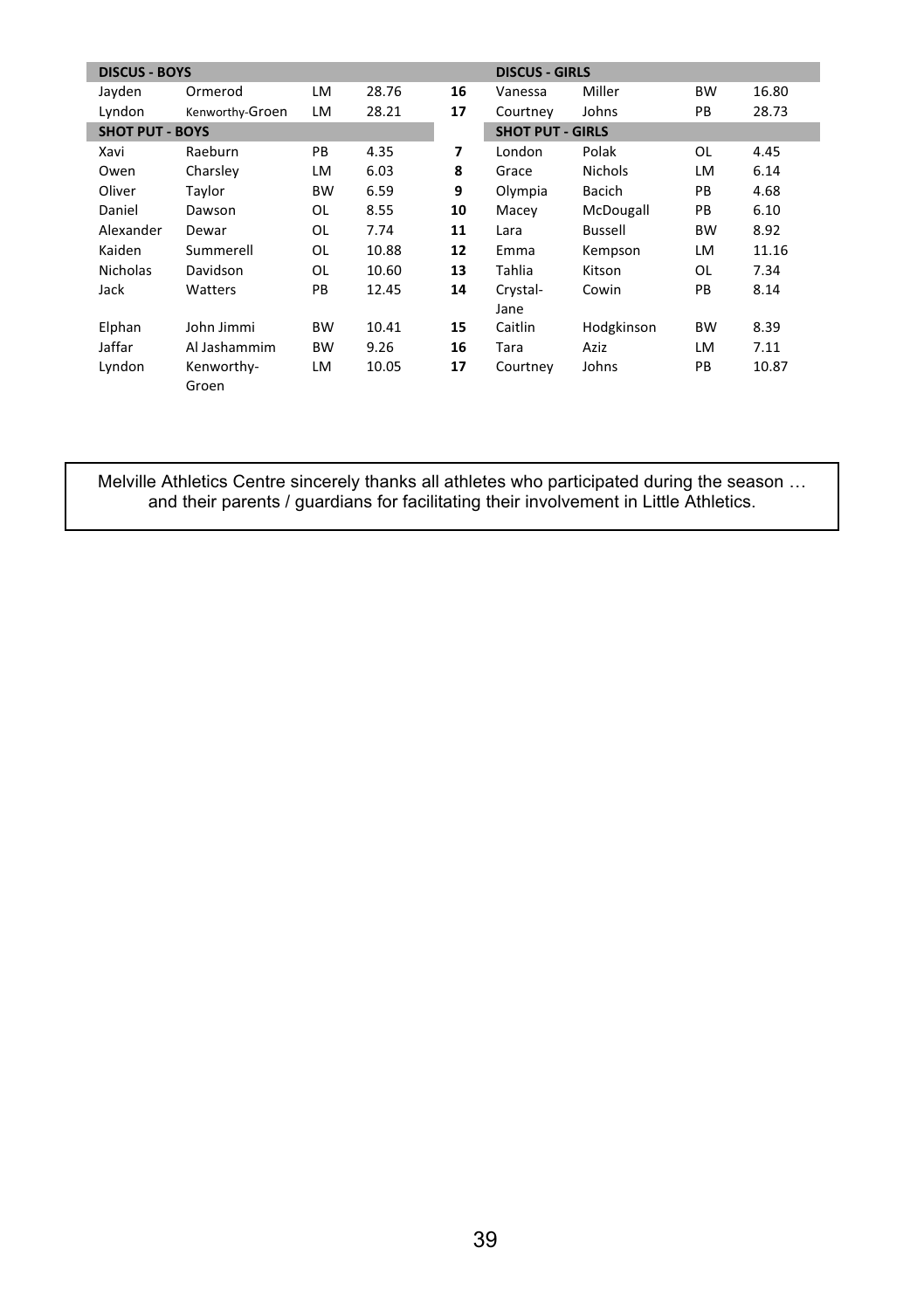# **State Championships Winter Medalists 2019**

Melville had a total of 74 registered athletes for the 2019 Winter Cross Country / Road Walk season - the 3rd largest contingent out of all Little Athletics Centres.

Big congratulations to the six Melville athletes below who competed in EVERY Cross Country run of the season;

| Campbell Baldacchino | Carys Dewar | Dylan Bailey         |
|----------------------|-------------|----------------------|
| Jasmine Rummer       | Noah Bailey | <b>Robert Hughes</b> |

Big congratulations to Xavier Bernard who participated in EVERY Road Walk event of the Winter season.

|     | <b>ROAD WALKING</b>   |               |     |                     |               |
|-----|-----------------------|---------------|-----|---------------------|---------------|
| 9M  | Noah JANES            | <b>BRONZE</b> |     |                     |               |
|     |                       |               | 11F | Jasmine RUMMER      | SILVER        |
| 12M | Xavier BERNARD        | <b>SILVER</b> |     |                     |               |
|     |                       |               |     |                     |               |
|     | <b>CROSS COUNTRY</b>  |               |     |                     |               |
|     | 10M Angus McARTHUR    | <b>SILVER</b> | 10F | Chloe DARTNELL      | <b>SILVER</b> |
|     | 10M Ashton NICHOLS    | <b>BRONZE</b> |     |                     |               |
|     |                       |               | 14F | <b>Tia McARTHUR</b> | <b>BRONZE</b> |
|     | 15M Dylan BAILEY      | GOLD          |     |                     |               |
|     |                       |               | 16F | Vanessa MILLER      | GOL D         |
|     | 17B Lyndon KENWORTHY- | <b>BRONZE</b> |     |                     |               |
|     | GROEN                 |               |     |                     |               |

# **MAC Winter Award Winners 2019**

| <b>Cross Country</b>                                           |                       | <b>Boys</b>                             | Girls                                               |  |  |  |
|----------------------------------------------------------------|-----------------------|-----------------------------------------|-----------------------------------------------------|--|--|--|
| Junior                                                         | Champion<br>Runner Up | Jake Stott<br>Jed Fitzgerald            | Grace Nichols<br>Carys Dewar                        |  |  |  |
| Intermediate                                                   | Champion<br>Runner Up | Angus McArthur<br><b>Ashton Nichols</b> | Jessica Millard<br>Kaelen Adams<br>& Chloe Dartnell |  |  |  |
| <b>Senior</b>                                                  | Champion<br>Runner Up | Dylan Bailey<br>Lyndon Kenworthy-Groen  | Vanessa Miller<br>Tia McArthur                      |  |  |  |
| <b>Walk</b>                                                    |                       |                                         |                                                     |  |  |  |
|                                                                | Champion<br>Runner Up | Xavier Bernard<br>Jasmine Rummer        |                                                     |  |  |  |
| Coach's Winter Award - Junior<br>Coach's Winter Award - Senior |                       | Penny Sharp<br>Siena Campbell-Clause    |                                                     |  |  |  |
| <b>Mitchell Allomes Memorial Award</b>                         |                       | Jasmine Rummer                          |                                                     |  |  |  |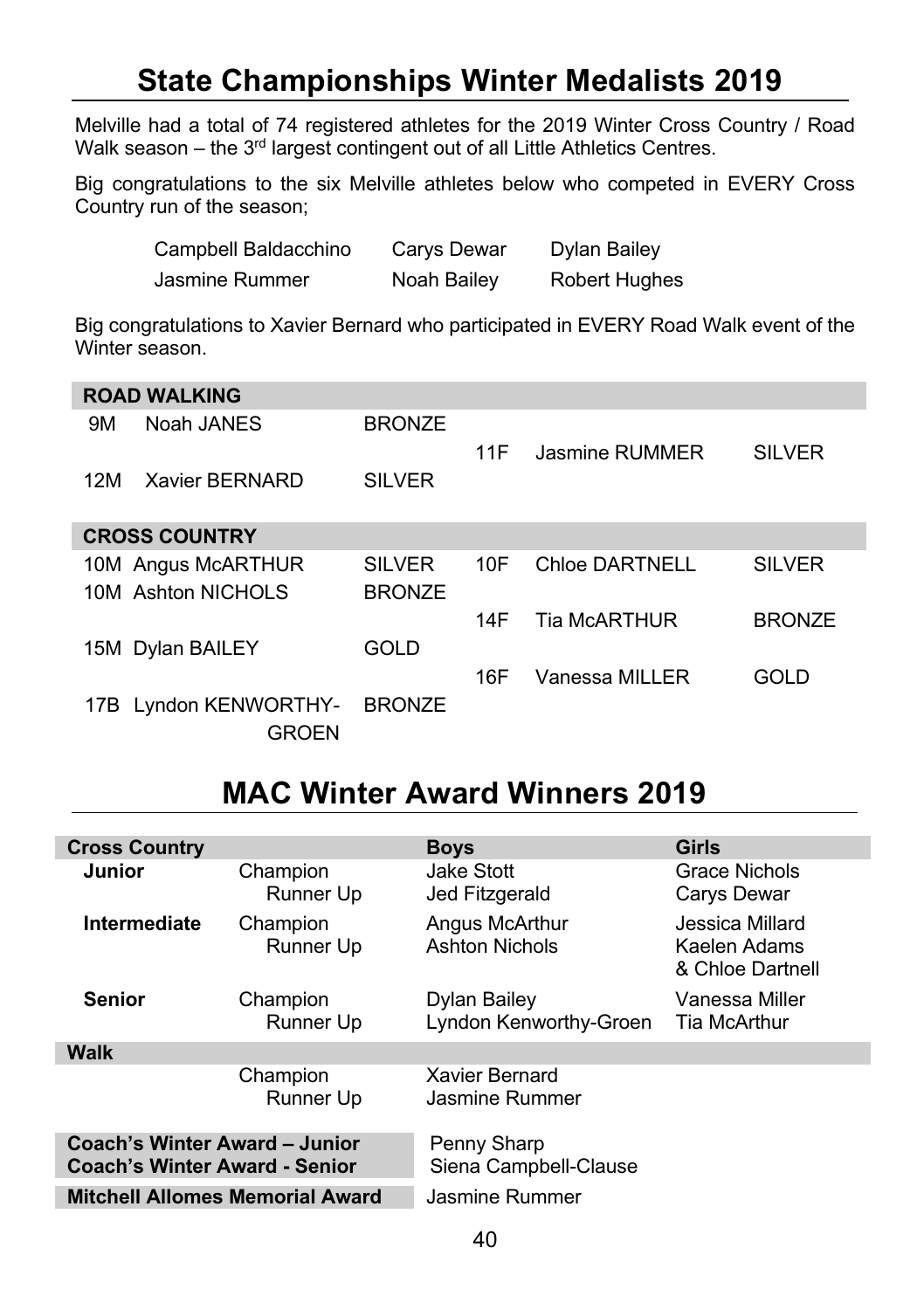# Centre Records... achieved in a MAC competition by a Melville athlete.

| Abbreviations: |  |
|----------------|--|
|                |  |

| AT         | Attadale    | <b>Mount Pleasant</b><br>мт | <b>BB</b> Bateman/Bullcreek |
|------------|-------------|-----------------------------|-----------------------------|
| OL         | Olympia     | Brentwood<br><b>BW</b>      | RM Rossmoyne                |
| LM         | Leeming     | CW Carawatha/Willagee       | MW Melway/Winthrop          |
|            | ARD Ardross | COO Coolbellup              | HL Hilton                   |
| <b>LYN</b> | Lynwood     | Spearwood<br>SP             | KIT Kitchener (split into   |
| KD         | Kardinya    | PB Palmyra/Bicton           | Melway& Olympia)            |
|            | RTM Rateman |                             |                             |

Note: 1. Timing gates were purchased and introduced in 2006/07 season. Centre records that have been broken using electronic timing since are indicated with an (e).

Note: 2. Only records for current events are shown. Manual records are maintained for all events and are held by Centre Recorder.

Note 3. Records achieved in the previous season are in **Bold underlined** 

| <b>Boys</b>     |      |                   |           |          | <b>Girls</b>    |            |            |          |
|-----------------|------|-------------------|-----------|----------|-----------------|------------|------------|----------|
| Age             | Year | Name              | Club      | Result   | Year            | Name       | Club       | Result   |
| 50 <sub>m</sub> |      |                   |           |          | 50 <sub>m</sub> |            |            |          |
| U7              | 1996 | <b>B</b> Abel     | LM        | 8.7      | 2009            | H Sullivan | LM         | 8.78(e)  |
|                 | 2007 | C Reeves          | PB        | 8.94(e)  |                 |            |            |          |
| 70m             |      |                   |           |          | 70 <sub>m</sub> |            |            |          |
| U <sub>6</sub>  | 2019 | K Ogle            | LM        | 13.37(e) | 2017            | M Hall     | <b>OL</b>  | 13.87(e) |
| U7              | 2007 | C Reeves          | PB        | 12.12(e) | 2009            | H Sullivan | LM         | 12.25(e) |
| U8              | 1981 | N Mansfield       | <b>MW</b> | 10.6     | 1992            | J Hofsink  | AT         | 11.2     |
| U9              | 2007 | L McDermott       | PB        | 10.32(e) | 1982            | D Evans    | OL         | 10.7     |
| U10             | 1987 | G Meadowcroft     | <b>OL</b> | 9.90     | 1992            | A Harding  | BB         | 10.10    |
| 100m            |      |                   |           |          | 100m            |            |            |          |
| U <sub>6</sub>  | 2019 | <b>E</b> Hiemstra | PB        | 18.88(e) | 2017            | M Hall     | OL         | 19.94(e) |
| U7              | 2017 | O Charsley        | LM        | 17.21(e) | 2012            | M Kenny    | PB         | 17.47(e) |
| U8              | 1972 | M Bradley         | <b>RM</b> | 14.8     | 1971            | J Richmond | AT         | 15.9     |
|                 |      |                   |           |          | 1974            | C Smith    | <b>PB</b>  | 15.9     |
| U9              | 1972 | K Atkinson        | <b>CW</b> | 14.1     | 1975            | C Smith    | <b>PB</b>  | 14.6     |
| U10             | 1971 | S Kinniment       | <b>BW</b> | 13.0     | 1992            | A Harding  | <b>BB</b>  | 14.3     |
| U11             | 1972 | R McKinnon        | <b>MW</b> | 13.1     | 2013            | N Darwin   | BB         | 13.96(e) |
| U12             | 1978 | F Martin          | PB        | 12.5     | 1975            | M Fowler   | <b>MW</b>  | 12.9     |
| U13             | 2013 | J Gallaugher      | OL        | 12.03(e) | 1976            | M Sands    | <b>ARD</b> | 12.6     |
| U14             | 2014 | J Gallaugher      | OL        | 11.49(e) | 1998            | S Oksuz    | <b>BW</b>  | 12.6     |
| U15             | 2013 | L McDermott       | PB        | 11.47(e) | 1999            | S Oksuz    | <b>BW</b>  | 12.5     |
| U16             | 2001 | M Dawson          | BB        | 11.3     | 2016            | I Reeves   | PB         | 12.86(e) |
| U17             | 2011 | M.Craggs          | BB        | 11.65(e) | 2017            | I Reeves   | PB         | 12.73(e) |
| 200m            |      |                   |           |          | 200m            |            |            |          |
| U <sub>6</sub>  | new  | 2019/2020         |           |          | new             | 2019/2020  |            |          |
| U7              | 1988 | N Hebbard         | LM        | 35.6     | 1991            | J Hofsink  | AT         | 35.6     |
| U8              | 1985 | G Meadowcroft     | OL        | 31.4     | 2014            | M Kenny    | PB         | 33.40(e) |
| U9              | 1996 | A Minchin         | LM        | 30.8     | 1977            | M Eldrid   | <b>MW</b>  | 31.5     |
| U10             | 1977 | F Martin          | PB        | 28.6     | 1977            | M Ashley   | <b>LYN</b> | 29.7     |
| U11             | 1977 | F Martin          | PB        | 26.5     | 1974            | M Fowler   | <b>MW</b>  | 28.4     |
| 200m            |      |                   |           |          | 200m            |            |            |          |
| U12             | 1979 | F Martin          | <b>PB</b> | 25.3     | 1975            | M Fowler   | <b>MW</b>  | 27.3     |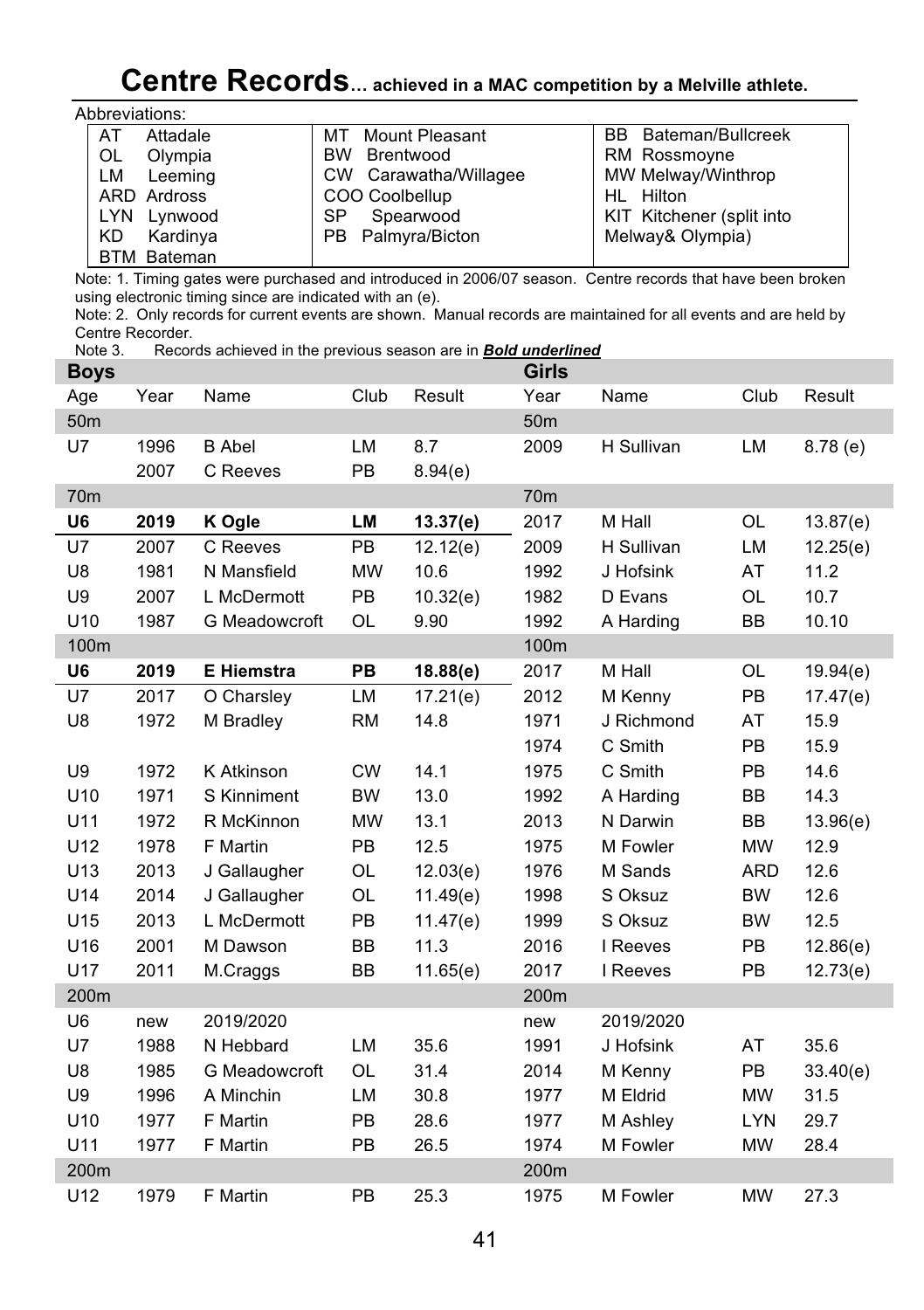| U13             | 2013             | J Gallaugher      | OL        | 24.34(e)         | 1975        | M Fowler                            | <b>MW</b>  | 26.5       |
|-----------------|------------------|-------------------|-----------|------------------|-------------|-------------------------------------|------------|------------|
| U14             | 2013             | N George          | LM        | 24.48(e)         | 2008        | <b>B</b> Pires-                     | PB         | 26.09(e)   |
| U15             | 2013             | L McDermott       | PB        | 23.74(e)         | 1999        | <b>B</b> Wood                       | OL         | 25.3       |
| U16             | 1999             | C Troode          | BB        | 23.5             | 2005        | E Longo                             | OL         | 26.3       |
| U17             | 2001             | M Simon           | OL        | 23.5             | 2017        | K Speechley                         | LM         | 26.13(e)   |
| 300m            |                  |                   |           |                  | 300m        |                                     |            |            |
| U7              | 2017             | O Charsley        | LM        | 58.61            | 2018        | <b>G</b> Nichols                    | LM         | 1:03.97    |
| 400m            |                  |                   |           |                  | 400m        |                                     |            |            |
| U9              | 1972             | K Atkinson        | <b>CW</b> | 1:09.3           | 1971        | L Quail                             | <b>LYN</b> | 1:13.0     |
| U10             | 1975             | D Wright          | <b>MP</b> | 1:05.7           | 1982        | M Miragliotta                       | PB         | 1:08.7     |
| U11             | 1977             | F Martin          | PB        | 1:02.3           | 1974        | M Fowler                            | <b>MW</b>  | 1:04.9     |
| U12             | 2011             | N George          | LM        | 59.16(e)         | 1975        | M Fowler                            | <b>MW</b>  | 1:00.4     |
| U13             | 2013             | N George          | LM        | 54.56(e)         | 1975        | M Fowler                            | <b>MW</b>  | 1:00.4     |
| U14             | 2014             | N George          | LM        | 53.06(e)         | 2002        | R Francisco                         | OL         | 0:59.1     |
| U15             | 1991             | John Watters      | PB        | 52.8             | 2012        | M Hollick                           | OL         | 0:58.6     |
| U16             | 1999             | C Troode          | BB        | 50.9             | 2015        | K Speechley                         | LM         | 1:01.10(e) |
| U17             | 2016             | N George          | LM        | 52.63(e)         | 2015        | Z O'Meara                           | BB         | 1:01.36(e) |
| 500m            |                  |                   |           |                  | 500m        |                                     |            |            |
| U8              | 2018             | O Charsley        |           | LM<br>1:41.00(e) | 2017        | S Bernard                           |            | PB         |
| 800m            |                  |                   |           |                  | 800m        |                                     |            |            |
| U9              | 1994             | K Taylor          | OL        | 2:40.6           | 2013        | C Kenny                             | PB         | 2:53.63    |
| U10             | 1991             | M Colegate        | OL        | 2:35.3           | 2016        | M Kenny                             | PB         | 2:41.11    |
| U11             | 1974             | S Francis         | <b>MP</b> | 2:25.7           | 1974        | M Fowler                            | <b>MW</b>  | 2:33.7     |
| U12             | 1975             | <b>K</b> Davies   | <b>RM</b> | 2:19.6           | 2016        | C Kenny                             | PB         | 2:27.83    |
|                 | 1975             | S Francis         | <b>MP</b> | 2:19.6           |             |                                     |            |            |
| U13             | 2012             | N George          | LM        | 2:13.41          | 2016        | K van der                           | PB         | 2:17.41    |
| U14             | 2016             | L Shaw            | <b>BW</b> | 2:09.80          | 2018        | Linder<br>Kvan der<br><b>Linder</b> | PB         | 2:16.12    |
| U15             | 1990             | S Hair            | KD        | 2:06.8           | 2004        | M Hollick                           | OL         | 2:21.6     |
| U16             | 2011             | A Tharle          | OL        | 2:04.15          | 2006        | M Hollick                           | OL         | 2:25.8     |
| U17             | 2013             | T Kenworthy-Groen | BB        | 2:03.43          | 2012        | <b>K</b> Audsley                    | <b>MW</b>  | 2.27.26    |
| 1500m           |                  |                   |           |                  | 1500m       |                                     |            |            |
| U11             | 1974             | S Francis         | MP        | 5:00.7           | 2014        | C Kenny                             | PB         | 5:21:74    |
| U12             | 1975             | <b>K</b> Davies   | RM        | 4:43.3           | 2016        | C Kenny                             | PB         | 5:11.27    |
|                 | 1975             | S Francis         | <b>MP</b> | 4:43.3           |             |                                     |            |            |
| U <sub>13</sub> | 1976             | <b>K</b> Davies   | <b>RM</b> | 4:38.5           | 2016        | K van der Linden                    | PB         | 4:54.34    |
| U14             | 2015             | L Shaw            | <b>BW</b> | 4:25.29          | 2017        | K van der Linden                    | PB         | 4:51.37    |
| U15             | 1997             | <b>B</b> Johnson  | OL        | 4:30.9           | 2004        | M Hollick                           | OL         | 4:54.5     |
| U16             | 2013             | K Metzner         | BB        | 4:25.06          | 2005        | M Hollick                           | OL         | 5:06.5     |
| U17             | 2013             | T Kenworthy-Groen | BB        | 4:27.69          | 2013        | <b>K</b> Audsley                    | <b>MW</b>  | 5.13.98    |
|                 | 60m Mini Hurdles |                   |           |                  |             | 60m Mini Hurdles                    |            |            |
| U6              | 2019             | K Ogle            | LM        | 12.91(e)         | 2017        | M Hall                              | OL         | 13.37      |
| U7              | 2016             | <b>B</b> Paterson | OL        | 11.87            | 2017        | T Duncan                            | LM         | 12.32      |
| 60m Hurdles     |                  |                   |           |                  | 60m Hurdles |                                     |            |            |
| U8              | 2011             | C Bourne          | BW        | 11.38(e)         | 2009        | I Reeves                            | PB         | 11.74(e)   |
| 60m Hurdles     |                  |                   |           |                  | 60m Hurdles |                                     |            |            |
| U9              | 2012             | <b>T</b> Field    | LM        | 10.69(e)         | 1991        | A Harding                           | ВB         | 10.7       |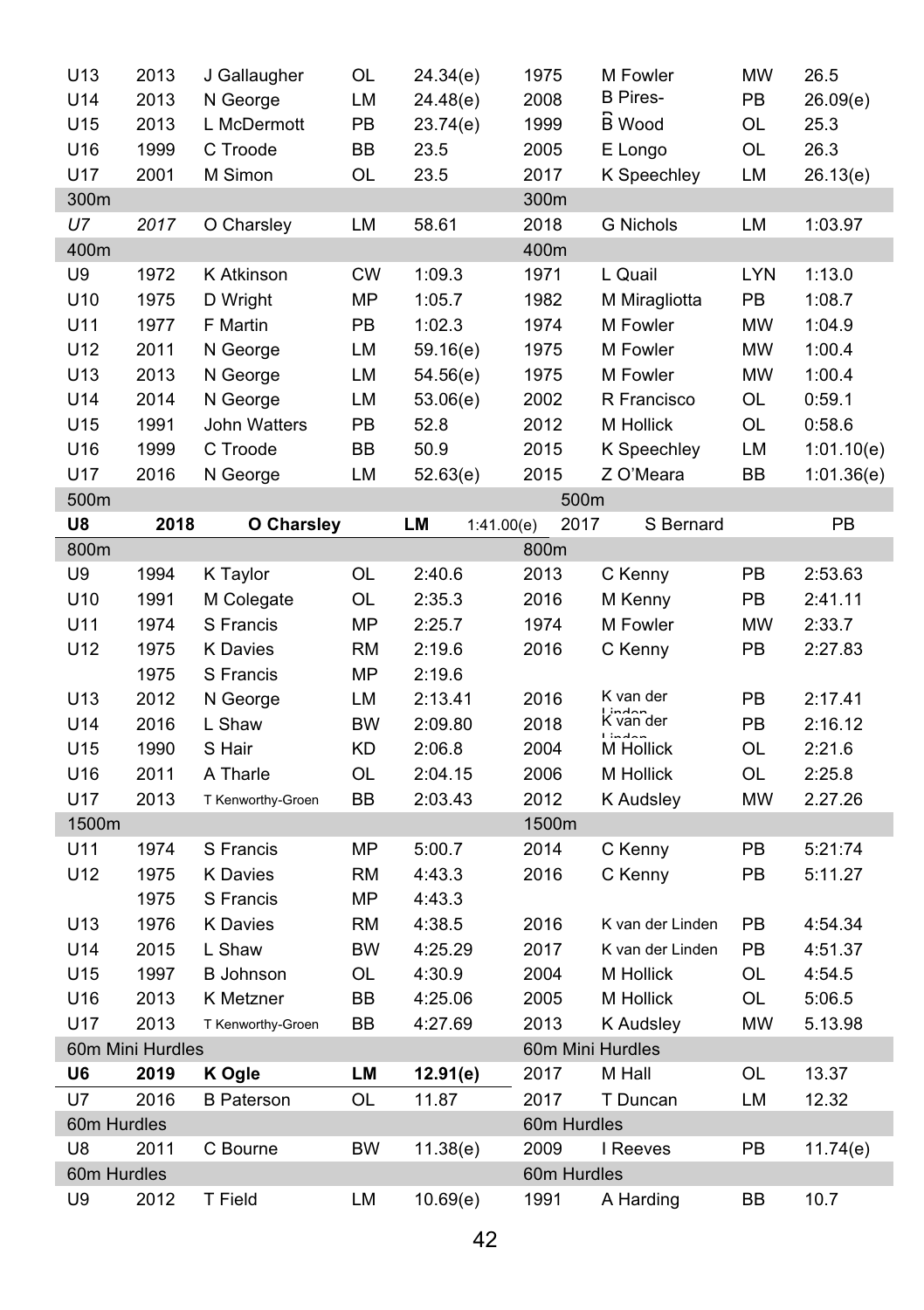| U10                 | 2008           | L McDermott                 | PB              | 10.99(e)     | 2017                 | M Tidy                      | OL        | 11.16(e)     |
|---------------------|----------------|-----------------------------|-----------------|--------------|----------------------|-----------------------------|-----------|--------------|
| U11                 | 2012           | S Zhoya                     | LM              | 9.60(e)      | 2000                 | M Hollick                   | OL        | 10.2         |
|                     |                |                             |                 |              |                      | S Oksuz                     | <b>BW</b> | 10.2         |
| U12                 | 2013           | S Zhoya                     | PB              | 9.80(e)      | 2009                 | R D'Cunha                   | <b>MW</b> | 10.19(e)     |
| 80m Hurdles         |                |                             |                 |              | 80m Hurdles          |                             |           |              |
| U11                 | New            | 2019/2020                   |                 |              | New                  | 2019/2020                   |           |              |
| U12                 | New            | 2019/2020                   |                 |              | New                  | 2019/2020                   |           |              |
| U13                 | 1997           | <b>B</b> Jewell             | PB              | 12.3         | 2010                 | C Gibson                    | PB        | 13.20(e)     |
| U14                 | $\overline{a}$ | ---                         | ---             | ---          | 2014                 | I Reeves                    | PB        | 13.08        |
| 90m Hurdles         |                |                             |                 |              | 90m Hurdles          |                             |           |              |
| U14                 | 1999           | C Jovanovic                 | РB              | 12.8         | ---                  |                             | ---       | $---$        |
| U15                 | ---            | ---                         | ---             | ---          | 2015                 | I Reeves                    | PB        | 13.79(e)     |
| U16<br>100m Hurdles | ---            | ---                         | ---             | ---          | 2016<br>100m Hurdles | I Reeves                    | PB        | 13.88(e)     |
| U15                 | 2000           | J Surjan                    | PB              | 13.6         | ---                  | ---                         | ---       | ---          |
|                     | 2000           | C Jovanovic                 | PB              | 13.6         | ---                  | ---                         | ---       | ---          |
| U16                 | 2010           | M Craggs                    | BB              | 13.84(e)     | ---                  | ---                         | ---       | ---          |
| U17                 | 2000           | <b>G</b> Artemis            | OL              | 13.6         | 2014                 | A Reid                      | PB        | 15.83        |
| 110m Hurdles        |                |                             |                 |              |                      |                             |           |              |
| U17                 | 2011           | M Craggs                    | BB              | 14.88(e)     | ---                  | ---                         | ---       | ---          |
| 200m Hurdles        |                |                             |                 |              | 200m Hurdles         |                             |           |              |
| U13                 | 2015           | S Rajakovic                 | <b>BW</b>       | 27.53        | 2002                 | M Hollick                   | OL        | 29.3         |
| U14                 | 2018           | <b>J</b> Watters            | PB              | 26.98(e)     | 2003                 | M Hollick                   | OL        | 29.1         |
|                     |                |                             |                 |              |                      |                             |           |              |
|                     |                |                             |                 |              |                      |                             |           |              |
| 300m Hurdles<br>U15 | 2019           | A Quinn                     | <b>OL</b>       | 43.84(e)     | 300m Hurdles<br>2018 | I Taylor                    | LМ        | 53.87(e)     |
| U16                 | 2017           | L Bennett                   | BB              | 43.95        | 2016                 | A Cronin                    | BB        | 47.77        |
| U17                 | 2018           | L Kenworthy-Groen           | LM              | 42.06(e)     | 2018                 | A Cronin                    | BB        | 49.09        |
| 700m Walk           |                |                             |                 |              | 700m Walk            |                             |           |              |
| U9                  | 1989           | D                           | LM              | 3:46.8       | 1983                 | H Walsh                     | BВ        | 3:48.8       |
| 1100m Walk          |                |                             |                 |              | <b>1100 Walk</b>     |                             |           |              |
| U10                 | 1996           | T Hellings                  | OL              | 5:34.4       | 2009                 | M Johns                     | PВ        | 5:41.84      |
| U11                 | 1995           | J Klauz                     | OL              | 5:44.4       | 2010                 | M Johns                     | PB        | 5:41.90      |
| 1500m Walk          |                |                             |                 |              | 1500m Walk           |                             |           |              |
| U12                 | 1997           | N Avery                     | BB              | 7:08.4       | 2012                 | M Johns                     | PB        | 7:36.07      |
| U13                 | 1997           | N Avery                     | BB              | 6:51.1       | 2008                 | H Watson                    | <b>BW</b> | 7:12.8       |
| U14                 | 1999           | N Avery                     | BB              | 6:47.1       | 2008                 | H Watson                    | <b>BW</b> | 6:57:70      |
| U15                 | 1995           | J Gawley                    | BB              | 6:28.6       | 2009                 | H Watson                    | <b>BW</b> | 7:05.75      |
| U16                 | 2000           | J Klauz                     | OL              | 6:22.3       | 2010                 | H Watson                    | BW        | 7.05.00      |
| U17                 | 2000           | J Klauz                     | OL              | 6:42.7       | 2012                 | H Watson                    | BW        | 7.08.00      |
| Long Jump           |                |                             |                 |              | Long Jump            |                             |           |              |
| U6                  | 2018           | W Kay                       | LM              | 2.81         | 2017                 | M Hall                      | OL        | 2.71         |
| U7                  | 1996           | D Chan                      | OL              | 3.36         | 2014                 | A Mott                      | LM        | 3.17         |
| U8                  | 1985           | G Meadowcroft               | <b>OL</b>       | 3.90         | 2011                 | H Sullivan                  | LM        | 3.64         |
| U9                  | 2014           | L Burns                     | BB              | 4.36         | 2009                 | Z Walker                    | PB        | 3.99         |
| U10<br>U11          | 1987<br>1981   | G Meadowcroft<br>M Hamilton | OL<br><b>CW</b> | 4.51<br>5.16 | 1993<br>1972         | <b>B</b> Wood<br>L Richmond | OL<br>AT  | 4.41<br>4.84 |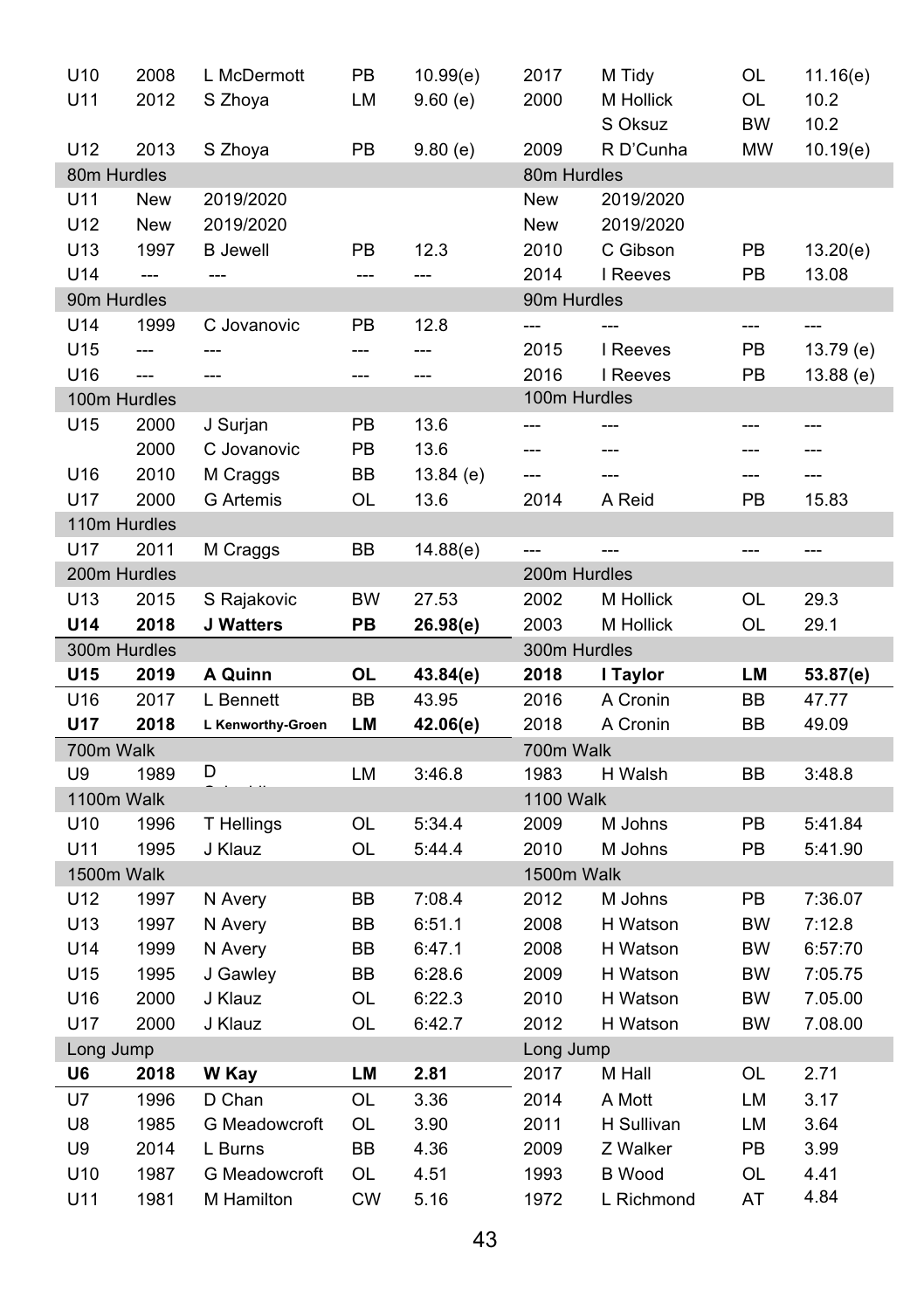| Long Jump          |                |                  |           |       | Long Jump     |                 |           |       |  |
|--------------------|----------------|------------------|-----------|-------|---------------|-----------------|-----------|-------|--|
| U12                | 2014           | T Field          | LM        | 5.43  | 2014          | S White         | PB        | 5.09  |  |
| U13                | 1980           | F Martin         | PB        | 6.26  | 1996          | S Oksuz         | <b>BW</b> | 5.22  |  |
| U14                | 2016           | S Rajakovic      | <b>BW</b> | 5.94  | 2014          | C Blackman      | OL        | 5.52  |  |
| U15                | 2000           | J Surjan         | PB        | 6.28  | 1999          | S Oksuz         | <b>BW</b> | 5.64  |  |
| U16                | 2014           | M Liddelow       | PB        | 6.40  | 2017          | C Blackman      | OL        | 5.56  |  |
| U17                | 2011           | M Craggs         | BB        | 6.60  | 2018          | C Blackman      | OL        | 5.67  |  |
| <b>Triple Jump</b> |                |                  |           |       | Triple Jump   |                 |           |       |  |
| U10                | 1984           | M Cattalini      | OL        | 9.34  | 1993          | <b>B</b> Wood   | OL        | 8.98  |  |
| U11                | 2013           | S Zhoya          | LM        | 9.98  | 1995          | S Oksuz         | <b>BW</b> | 9.52  |  |
| U12                | 2015           | T Field          | LM        | 11.33 | 2013          | C Blackman      | <b>BW</b> | 10.27 |  |
| U13                | 2014           | S Rajakovic      | <b>BW</b> | 12.69 | 2014          | C Blackman      | BW        | 10.83 |  |
| U14                | 2016           | S Rajakovic      | BW        | 13.25 | 2015          | C Blackman      | OL        | 11.11 |  |
| U15                | 1990           | S Hair           | KD        | 13.07 | 2016          | C Blackman      | OL        | 11.56 |  |
| U16                | 2014           | M Liddelow       | PB        | 13.25 | 2017          | C Blackman      | OL        | 11.58 |  |
| U17                | 2000           | <b>G</b> Artemis | OL        | 13.01 | 2018          | C Blackman      | OL        | 12.49 |  |
| High Jump          |                |                  |           |       | High Jump     |                 |           |       |  |
| U8                 | 1980           | J Edlich         | OL        | 1.11  | 2016          | <b>B</b> Stanes | OL        | 1.07  |  |
| U9                 | 2014           | A Harvey         | PB        | 1.21  | 2014          | M Kenny         | PB        | 1.15  |  |
| U10                | 2011           | C Fitzgerald     | <b>BW</b> | 1.23  | 1983          | K Woodward      | <b>KD</b> | 1.25  |  |
|                    | 2016           | J Whitelaw       | PB        | 1.23  |               |                 |           |       |  |
| U11                | 1977           | D Anderson       | <b>MW</b> | 1.47  | 1979          | G Legge         |           | 1.37  |  |
| U12                | 1977           | D Anderson       | <b>MW</b> | 1.60  | 1983          | L Shenstone     | <b>BW</b> | 1.57  |  |
| U13                | 1978           | D Anderson       | <b>MW</b> | 1.73  | 2010          | N Robinson      | PB        | 1.60  |  |
| U14                | 2014           | L Fox            | BB        | 1.76  | 2010          | N Robinson      | PB        | 1.62  |  |
| U15                | 2014           | L Fox            | BB        | 1.85  | 2011          | N Robinson      | PB        | 1.62  |  |
| U16                | 2015           | L Fox            | LM        | 1.88  | 1999          | S Blackney      | BB        | 1.60  |  |
| U17                | 2013           | L Peers          | ВB        | 1.82  | 2015          | L Lowrey        | BW        | 1.51  |  |
| Vortex             |                |                  |           |       | Vortex        |                 |           |       |  |
| U6                 | 2018           | <b>B</b> Hall    | OL        | 16.72 | 2018          | M Hall          | OL        | 9.65  |  |
| U7                 | 2016           | A McArthur       | LM        | 23.26 | 2019          | T Lobik         | OL        | 17.60 |  |
| Turbo Javelin      |                |                  |           |       | Turbo Javelin |                 |           |       |  |
| U8                 | 2001           | D Duplock        | <b>CW</b> | 21.11 | 2004          | A Robinson      | LM        | 18.24 |  |
| U9                 | 2002           | M Craggs         | BB        | 25.76 | 2005          | A Robinson      | LM        | 21.63 |  |
| U10                | 2017           | T Dawson         | OL        | 28.45 | 2017          | P Brindle       | OL        | 23.36 |  |
| Javelin 400g       |                |                  |           |       | Javelin 400g  |                 |           |       |  |
| U11                | 1980           | A Foley          | BB        | 42.78 | 2007          | A Robinson      | LM        | 29.29 |  |
| U12                | 1980           | A Foley          | BB        | 44.96 | 2008          | A Robinson      | PB        | 34.79 |  |
| U13                | ---            | ---              | ---       | ---   | 2009          | A Robinson      | PB        | 39.42 |  |
| U14                | $- - -$        |                  |           |       | 2014          | L Ilievski      | BW        | 38.94 |  |
| Javelin 500g       |                |                  |           |       | Javelin 500g  |                 |           |       |  |
| U15                | ---            | ---              |           | ---   | 2014          | L Ilievski      | OL        | 40.77 |  |
| U16                | ---            | ---              |           |       | 2016          | I Taylor        | PB        | 39.07 |  |
| U17                | $\overline{a}$ | ---              | ---       | ---   | 2013          | A Robinson      | PB        | 36.04 |  |
| Javelin 600g       |                |                  |           |       |               |                 |           |       |  |
| U13                | 1981           | R Giroud         | <b>MW</b> | 45.06 | ---           | ---             | ---       | ---   |  |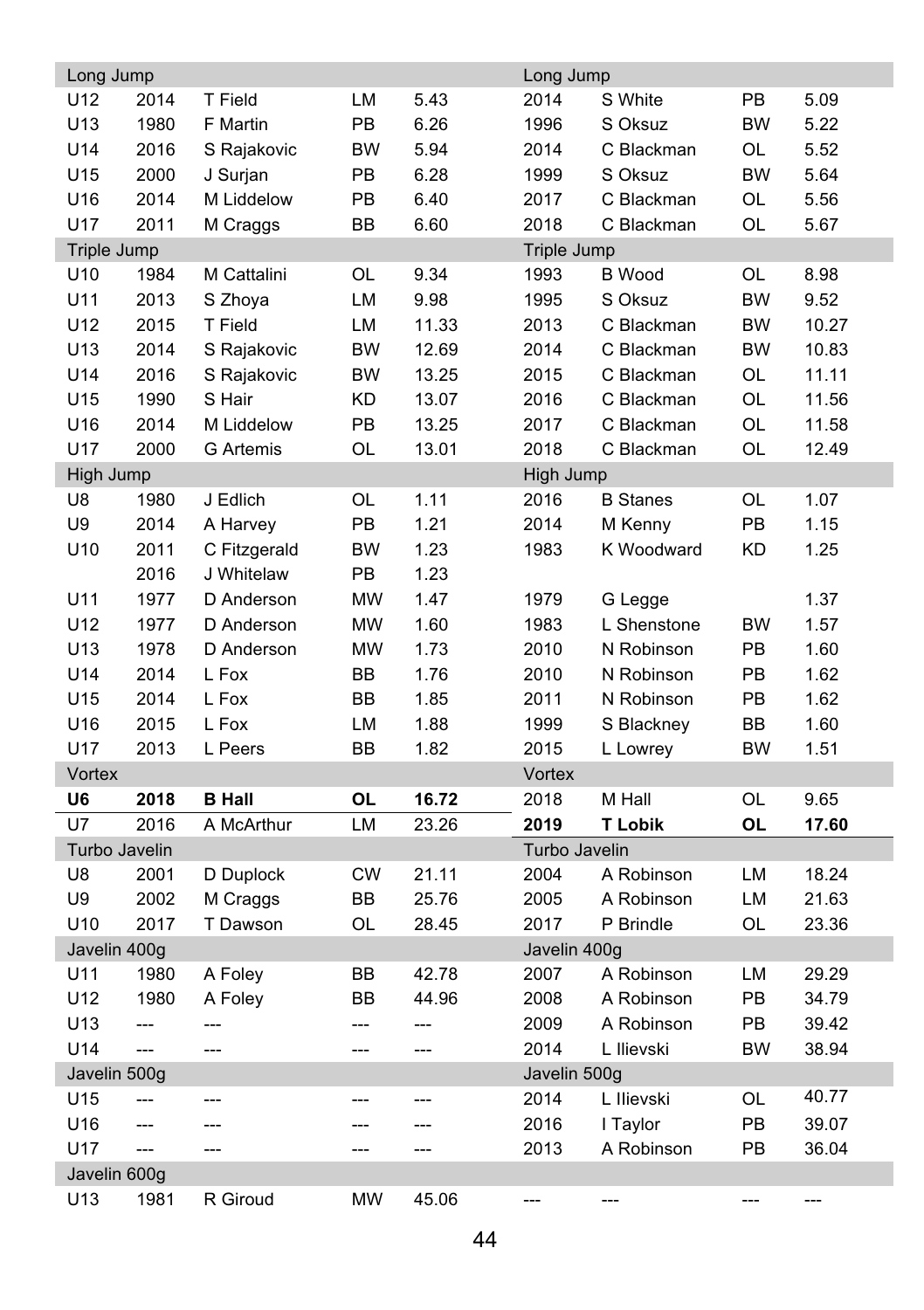| Javelin 600g    |                |                    |            |       |                |                |     |       |
|-----------------|----------------|--------------------|------------|-------|----------------|----------------|-----|-------|
| U14             | 2000           | D Prigmore         | PB         | 51.18 | ---            | ---            |     |       |
| U15             | 1999           | C Jovanovic        | PB         | 56.7  |                |                |     |       |
| Javelin 700g    |                |                    |            |       |                |                |     |       |
| U <sub>16</sub> | 2010           | M Craggs           | BB         | 51.24 | ---            | ---            |     | --    |
| U17             | 2002           | A Hofstee          | <b>CW</b>  | 52.0  | ---            | ---            | --- | ---   |
|                 | Shot Put 1.0kg |                    |            |       | Shot Put 1.0kg |                |     |       |
| U6              | new            | 2019/2020          |            |       | new            | 2019/2020      |     |       |
|                 | Shot Put 1.5kg |                    |            |       | Shot Put 1.5kg |                |     |       |
| U7              | 2008           | O Bodlovich        | BW         | 5.96  | 1987           | A Christian    | PB  | 5.57  |
| U8              | 1989           | N Hebbard          | LM         | 8.29  | 2004           | A Robinson     | LM  | 6.69  |
| Shot Put 2kg    |                |                    |            |       | Shot Put 2kg   |                |     |       |
| U9              | 1989           | N Hebbard          | LM         | 8.81  | 2016           | A Watters      | PB  | 7.43  |
| U10             | 1973           | S Fazey            | OL         | 10.18 | 1989           | A Christian    | PB  | 8.84  |
| U11             | 1998           | H O'Brien          | PB         | 11.16 | 2012           | J Patterson    | OL  | 9.55  |
| U12             | 2019           | <b>K</b> Summerell | OL         | 10.88 | 1981           | P Moore        | BВ  | 12.02 |
| Shot Put 3kg    |                |                    |            |       | Shot Put 3kg   |                |     |       |
| U13             | 1982           | R Giroud           | <b>MW</b>  | 14.64 | 2000           | L Smith        | LM  | 11.47 |
| U14             | 2015           | L Fox              | ВB         | 15.11 | 1992           | <b>B</b> Payze | PB  | 12.81 |
| U15             | ---            | ---                | ---        | ---   | 1993           | <b>B</b> Payze | PB  | 13.57 |
| U16             | ---            |                    |            |       | 2015           | I Taylor       | PB  | 12.84 |
| U17             | $\overline{a}$ | ---                |            | ---   | 2016           | I Taylor       | PB  | 12.37 |
| Shot Put 4kg    |                |                    |            |       | Shot Put 4kg   |                |     |       |
| U15             | 2002           | T Grabe            | OL         | 15.99 | ---            | ---            | --- | ---   |
| U16             | 1998           | J Hofstee          | <b>OL</b>  | 15.86 | ---            | ---            | --- | ---   |
| Shot Put 5kg    |                |                    |            |       |                |                |     |       |
| U17             | 2000           | S Leighton         | <b>CW</b>  | 13.23 | $\overline{a}$ | $\overline{a}$ | --- | ---   |
| Discus 350g     |                |                    |            |       | Discus 350g    |                |     |       |
| U6              | 2018           | K Ogle             | LM         | 13.47 | 2018           | M Hall         | OL  | 9.46  |
| U7              | 2001           | M O'Brien          | <b>BTM</b> | 19.79 | 1993           | S Dunnet       | PB  | 15.09 |
| Discus 500g     |                |                    |            |       | Discus 500g    |                |     |       |
| U8              | 1992           | A Prince           | PB         | 24.7  | 1994           | S Dunnet       | PB  | 19.72 |
| U9              | 1989           | N Hebbard          | LM         | 29.73 | 1988           | A Christian    | PB  | 22.86 |
| U10             | 1979           | N Hancy            | OL         | 32.96 | 1989           | A Christian    | PB  | 27.24 |
| U11             | 2018           | K Ormerod          | LM         | 22.01 | 2019           | L Bussell      | BW  | 27.17 |
| Discus 750g     |                |                    |            |       | Discus 750g    |                |     |       |
| U12             | 1981           | A Foley            | BB         | 40.04 | 1995           | L Smith        | OL  | 32.74 |
| U13             | 1982           | R Giroud           | <b>MW</b>  | 45.50 | 1991           | <b>B</b> Payze | PB  | 37.42 |
| Discus 1kg      |                |                    |            |       | Discus 1kg     |                |     |       |
| U14             | 2000           | D Prigmore         | PB         | 51.18 | 1992           | <b>B</b> Payze | PB  | 37.8  |
| U15             | 1991           | A Casey            | РB         | 47.1  | 1992           | <b>B</b> Payze | PB  | 38.89 |
| U16             | ---            | ---                | ---        | ---   | 2003           | L Smith        | LM  | 40.55 |
| U17             | ---            | ---                | ---        | ---   | 2009           | S Fenwick      | OL  | 38.03 |
| Discus 1.5kg    |                |                    |            |       |                |                |     |       |
| U16             | 2004           | M Malone           | OL         | 46.66 | ---            | ---            |     | ---   |
| U17             | 2010           |                    | BB         |       |                |                |     |       |
|                 |                | M Craggs           |            | 38.00 |                | ---            |     | ---   |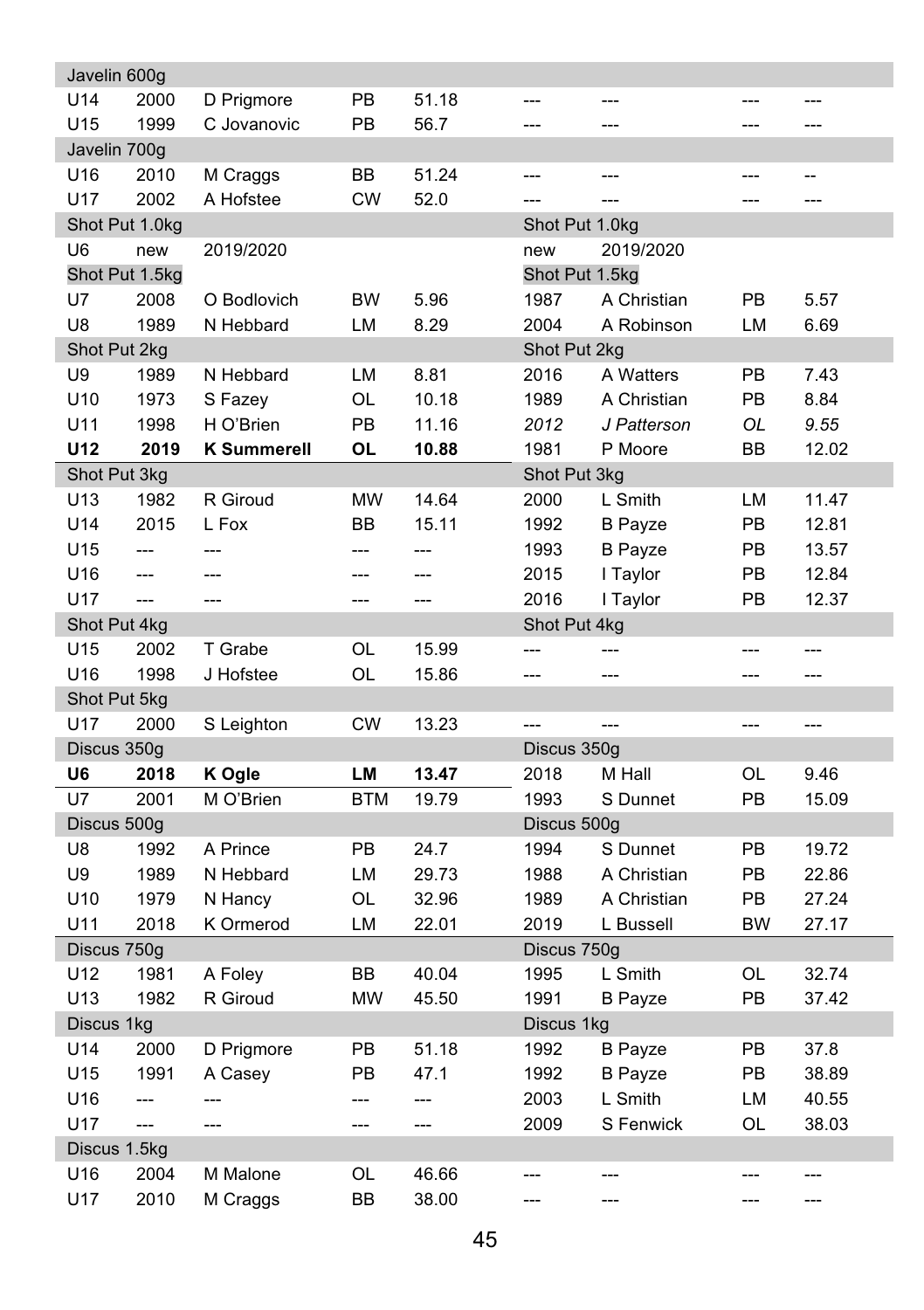# **Open Records**

| AT Attadale                  | LM Leeming         | <b>MP Mount Pleasant</b> |
|------------------------------|--------------------|--------------------------|
| <b>BB Bateman/Bull Creek</b> | MW Melway/Winthrop | OL Olympia               |
| <b>BW Brentwood</b>          | COO Coolbellup     | PB Palmyra/Bicton        |
| KD Kardinya                  | LYN Lynwood        | <b>RM Rossmoyne</b>      |
| CW Carawatha/Willagee        | <b>ARD Ardross</b> | <b>HIL Hilton</b>        |
| SP Spearwood                 | KIT Kitchener      |                          |

#### TO CLAIM A RECORD:

Any Melville Little Athletics Centre athlete who can provide proof of a better performance in any event at any authorized LAWA or Little Athletics National Competition. excluding country meets. The onus of responsibility rests with the athlete or parent contacting the centre recorder by June of each year to be included in the subsequent season's handbook.

| <b>Boys</b>     |      |                   |           |          | <b>Girls</b>    |                 |           |          |
|-----------------|------|-------------------|-----------|----------|-----------------|-----------------|-----------|----------|
|                 |      |                   |           |          |                 |                 |           |          |
| Age             | Year | Name              | Club      | Result   | Year            | Name            | Club      | Result   |
| 50 <sub>m</sub> |      |                   |           |          | 50 <sub>m</sub> |                 |           |          |
| U7              | 1996 | <b>B</b> Abel     | LM        | 8.70     | 1990            | A Harding       | <b>BB</b> | 8.60     |
| <b>70m</b>      |      |                   |           |          | 70m             |                 |           |          |
| U6              | 2019 | K Ogle            | LМ        | 13.37(e) | 2017            | M Hall          | OL        | 13.87(e) |
| U7              | 2011 | J Cleaver         | <b>BW</b> | 11.64    | 2014            | A Mott          | LM        | 11.99    |
| U8              | 1986 | G Meadowcroft     | OL        | 10.40    | 1981            | D Evans         | <b>OL</b> | 11.00    |
|                 |      |                   |           |          | 1997            | <b>K</b> Elliss | PB        | 11.00    |
| U9              | 2007 | L McDermott       | <b>PB</b> | 9.70     | 1977            | M Eldrid        | <b>MW</b> | 10.1     |
| U <sub>10</sub> | 1987 | G Meadowcroft     | OL        | 9.90     | 1992            | A Harding       | BB        | 10.10    |
| 100m            |      |                   |           |          | 100m            |                 |           |          |
|                 |      |                   |           |          |                 |                 |           |          |
| U6              | 2019 | <b>E</b> Hiemstra | PB        | 18.88(e) | 2017            | M Hall          | OL        | 19.94(e) |
| U7              | 1988 | N Hebbard         | LM        | 16.60    | 2014            | A Mott          | LM        | 17.09    |
|                 |      |                   |           |          | 2010            | H Sullivan      | LM        | 17.30    |
| U8              | 1986 | G Meadowcroft     | <b>OL</b> | 14.50    | 1991            | A Harding       | BB        | 15.70    |
| U9              | 1987 | G Meadowcroft     | <b>OL</b> | 13.90    | 1975            | C Smith         | PB        | 14.60    |
| U <sub>10</sub> | 1971 | S Kinniment       | <b>BW</b> | 13.00    | 2010            | Z Walker        | PB        | 13.98    |
| U11             | 1978 | <b>F</b> Martin   | <b>PB</b> | 12.90    | 2013            | N Darwin        | BB        | 13.16    |
| U12             | 1979 | F Martin          | <b>PB</b> | 12.40    | 2011            | G Boxley        | PB        | 12.50    |
| U13             | 2015 | S Rajakovic       | <b>BW</b> | 11.22    | 2012            | G Boxley        | PB        | 12.49    |
| U14             | 2014 | J Gallaugher      | OL.       | 11.09    | 2013            | G Boxley        | PB        | 11.99    |
| U15             | 2013 | L McDermott       | <b>PB</b> | 10.89    | 2016            | I Reeves        | PB        | 12.25    |
| U16             | 2002 | M Dawson          | <b>PB</b> | 10.90    | 2017            | I O'Meara       | BB        | 12.24(e) |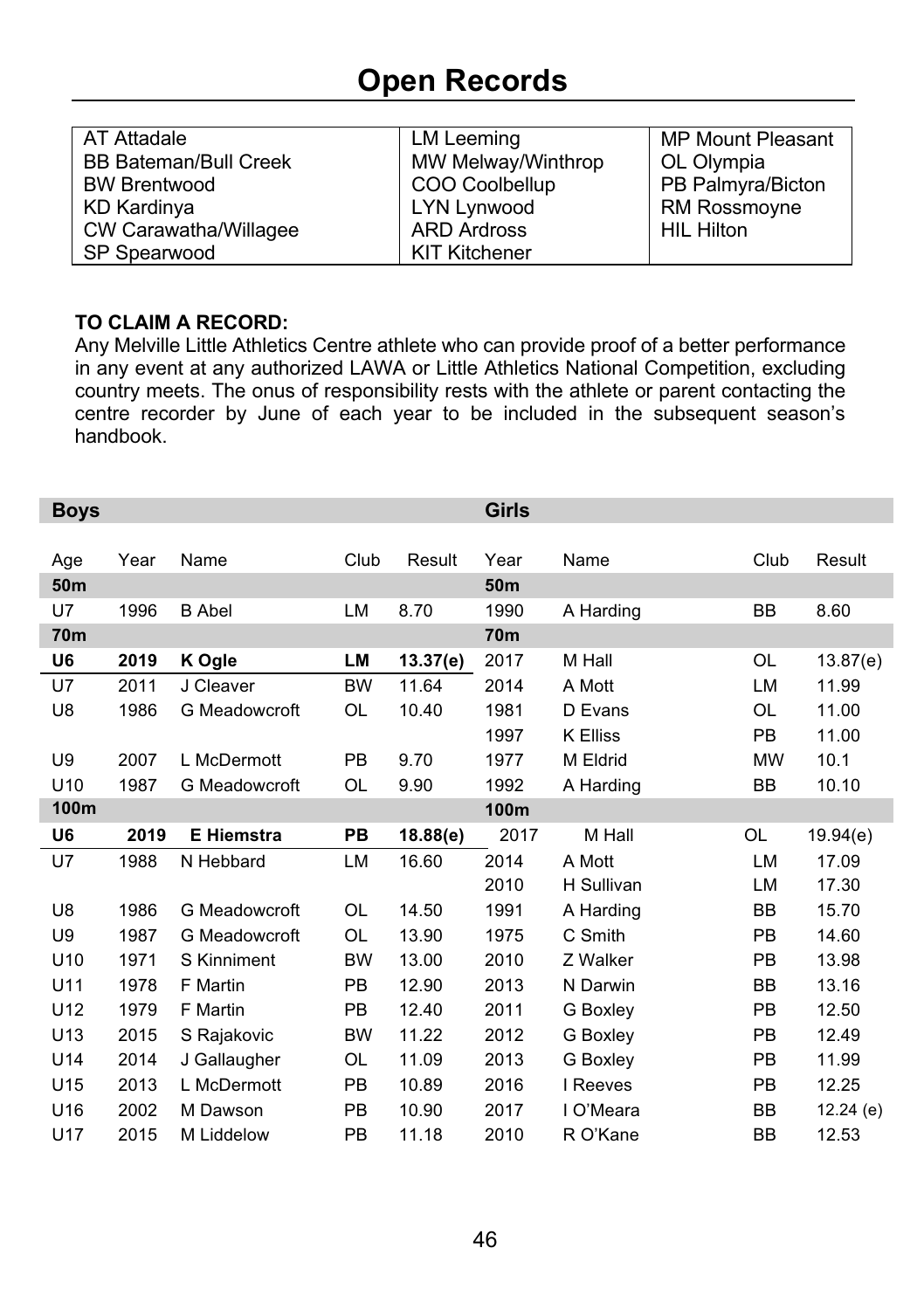| 200m            |      |                   |           |         | 200m  |                  |           |          |
|-----------------|------|-------------------|-----------|---------|-------|------------------|-----------|----------|
| U7              | 1987 | N Hebbard         | LM        | 35.6    | 1991  | J Hofsink        | AT        | 35.6     |
| U8              | 1986 | G Meadowcroft     | OL        | 31      | 1992  | A Chequer        | <b>BW</b> | 32.9     |
| U9              | 1987 | G Meadowcroft     | OL        | 29.4    | 1992  | A Harding        | ВB        | 30.4     |
| U <sub>10</sub> | 1973 | K Atkinson        | <b>CW</b> | 28      | 2000  | M Hollick        | OL        | 29.2     |
| U11             | 1978 | F Martin          | PB        | 26.3    | 2001  | M Hollick        | OL        | 27.2     |
|                 | 2013 | S Zhoya           | LM        | 26.3    |       |                  |           |          |
| U12             | 1979 | F Martin          | РB        | 24.7    | 2002  | M Hollick        | OL        | 26.6     |
| U13             | 1980 | F Martin          | PB        | 23.6    | 2015  | J Bain           | PB        | 25.47    |
| U14             | 2014 | J Gallaugher      | OL        | 22.6    | 1990  | L Miller         | <b>MW</b> | 25.2     |
| U15             | 2013 | L McDermott       | PB        | 22.52   | 2015  | K Speechley      | LM        | 24.86    |
| U16             | 1998 | C Troode          | BB        | 23.1    | 2017  | I O'Meara        | BB        | 25.38(e) |
| U17             | 2002 | M Simon           | OL        | 23.2    | 2018  | I Reeves         | PB        | 25.70    |
| 300m            |      |                   |           |         | 300m  |                  |           |          |
| U7              | 2017 | O Charsley        | LM        | 58.61   | 2018  | <b>G</b> Nichols | LM        | 1:03.97  |
| 400m            |      |                   |           |         | 400m  |                  |           |          |
| U9              | 1972 | K Atkinson        | <b>CW</b> | 1:09.3  | 1984  | L Chadwick       | <b>BB</b> | 1:12.70  |
| U10             | 1986 | J Watters         | PB        | 1:04.4  | 1982  | M Miragliotta    | PB        | 1:05.70  |
| U11             | 1978 | <b>F</b> Martin   | PB        | 1:00.6  | 2015  | C Kenny          | PB        | 1:02:75  |
| U12             | 1979 | <b>F</b> Martin   | PB        | 55.0    | 2016  | K van der Linden | PB        | 59.06    |
| U13             | 1980 | <b>F</b> Martin   | PB        | 51.9    | 1995  | C Cochrane       | <b>MW</b> | 59.4     |
|                 |      |                   |           |         | 2003  | M Hollick        | OL        | 59.4     |
| U14             | 2014 | N George          | LM        | 50.83   | 2002  | M Wheatley       | PB        | 57.8     |
| U15             | 2015 | N George          | LM        | 51.0    | 2015  | K Speechley      | OL        | 57.48    |
| U16             | 2015 | L Moore           | ВB        | 49.52   | 2006  | E Longo          | OL        | 1:00.1   |
| U17             | 2017 | N George          | LM        | 49.32   | 2014  | N Clark          | LM        | 59.52    |
| 500m            |      |                   |           |         | 500m  |                  |           |          |
| U8              | 2018 | O Charsley        | LM        | 1:41.00 | 2017  | S Bernard        | PB        | 1:52.55  |
| 800m            |      |                   |           |         | 800m  |                  |           |          |
| U9              | 1994 | K Taylor          | OL        | 2:38.9  | 2006  | N Clark          | LM        | 2:50.10  |
| U10             | 2004 | J Mapstone        | LM        | 2:31.1  | 2016  | M Kenny          | PB        | 2:37.19  |
| U11             | 1986 | O Dartnall        | MP        | 2:21.9  | 2008  | N Clark          | LM        | 2:29.40  |
| U12             | 2012 | N George          | LM        | 2:14.55 | 2016  | K van der Linden | PB        | 2:23.19  |
| U13             | 2015 | L Shaw            | <b>BW</b> | 2:06:25 | 2003  | M Hollick        | OL        | 2:15.60  |
| U14             | 2016 | L Shaw            | <b>BW</b> | 1:59.01 | 2017  | K van der Linden | PB        | 2:16.12  |
| U15             | 1998 | M McNally         | <b>BB</b> | 2:03.5  | 2005  | M Hollick        | OL        | 2:15.90  |
| U16             | 2013 | T Kenworthy-Groen | ВB        | 2:02.58 | 2012  | K Audsley        | <b>MW</b> | 2:21.22  |
| U17             | 2014 | T Kenworthy-Groen | <b>BB</b> | 1:59.29 | 2013  | K Audsley        | <b>MW</b> | 2:22.01  |
| 1500m           |      |                   |           |         | 1500m |                  |           |          |
| U11             | 1986 | O Dartnall        | MP        | 4:47.20 | 2008  | N Clark          | LM        | 5:10.80  |
| U12             | 1987 | O Dartnall        | MP        | 4:41.10 | 2016  | C Kenny          | PB        | 4:54.92  |
| U13             | 2015 | L Shaw            | <b>BW</b> | 4:18:17 | 2016  | K van der Linden | PB        | 4:54.34  |
| U14             | 2016 | L Shaw            | BW        | 4:08.83 | 2000  | A Anderson       | LM        | 4:51.10  |
| U15             | 1992 | <b>B</b> Prosser  | <b>MP</b> | 4:17.80 | 2001  | A Anderson       | LM        | 4:48.80  |
| U16             | 2014 | K Metzner         | <b>BB</b> | 4:15.93 | 2012  | <b>K</b> Audsley | <b>MW</b> | 5:04.55  |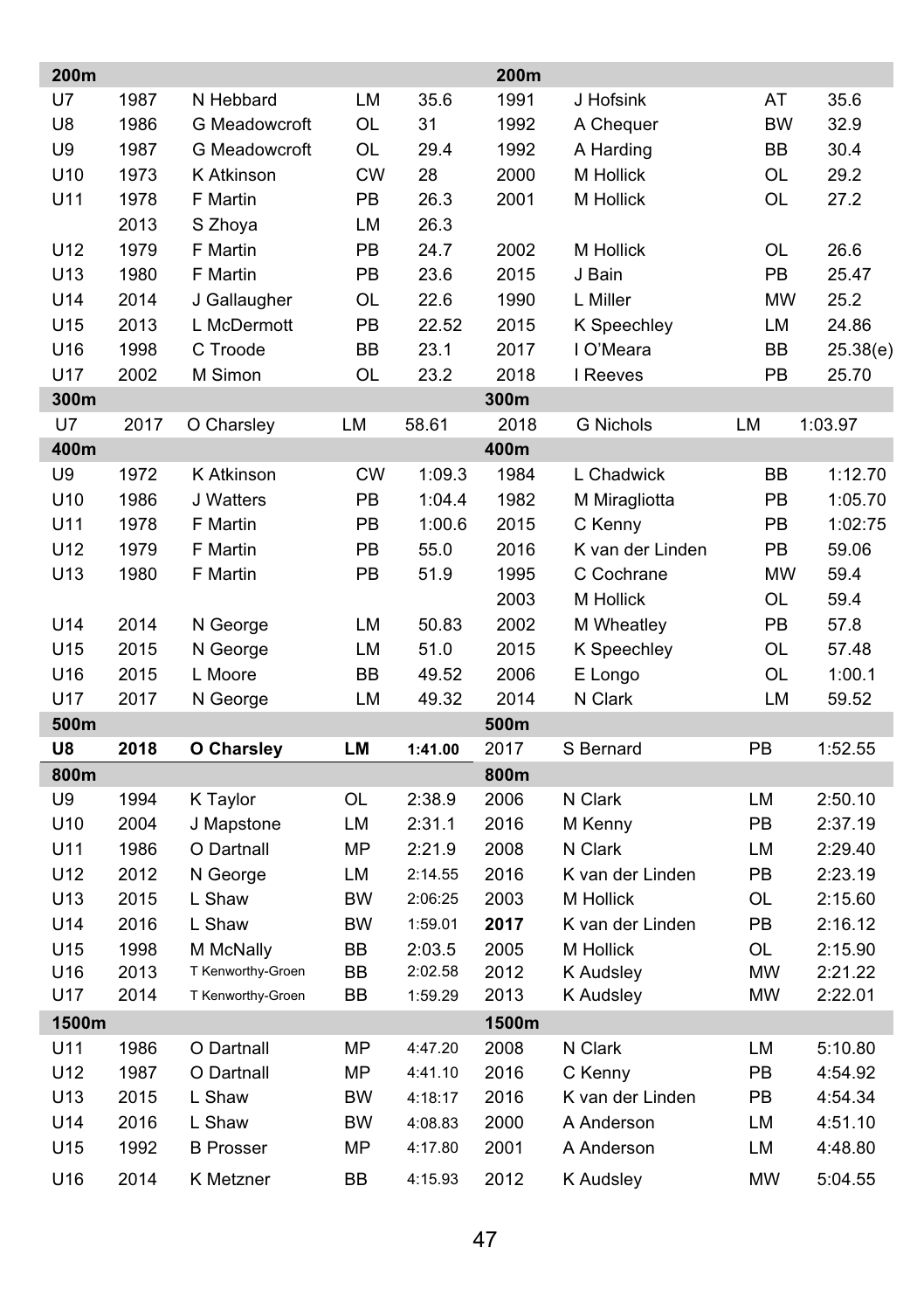| U17              | 2014             | T Kenworthy-Groen | BВ        | 4.22.13  | 2013              | K Audsley            | <b>MW</b> | 5:01.37        |
|------------------|------------------|-------------------|-----------|----------|-------------------|----------------------|-----------|----------------|
|                  | 60m Mini Hurdles |                   |           |          |                   | 60m Mini Hurdles     |           |                |
| U6               | 2019             | K Ogle            | <b>LM</b> | 12.91(e) | 2017              | M Hall               | OL        | 13.37          |
| U7               | 2017             | <b>B</b> Paterson | OL        | 11.87    | 2017              | T Duncan             | LM        | 12.32          |
|                  | 60m Hurdles      |                   |           |          | 60m Hurdles       |                      |           |                |
| U8               | 2012             | C Bourne          | BW        | 10.56    | 2014              | M Kenny              | PB        | 11.13          |
| U9               | 2012             | T Field           | LM        | 9.97     | 1995              | T Brown              | <b>MW</b> | 10.60          |
| U10              | 1997             | M Schrader        | LM        | 10.1     | 1997              | C Douglas            | OL        | 10.30          |
|                  | 2012             | S Zhoya           | LM        | 10.1     |                   |                      |           |                |
| U11              | 2013             | S Zhoya           | LM        | 9.13     | 2001              | M Hollick            | OL        | 9.50           |
| U12              | 2014             | S Zhoya           | PB        | 9.10     | 2014              | S White              | PB        | 9.60           |
|                  | 80m Hurdles      |                   |           |          | 80m Hurdles       |                      |           |                |
| U11              | new              | 2019/2020         |           |          | new               | 2019/2020            |           |                |
| U12              | new              | 2019/2020         |           |          | new               | 2019/2020            |           |                |
| U13              | 2015             | S Zhoya           | PB        | 11.61    | 1997              | A Chequer            | BW        | 12.60          |
| U14              | ---              | ---               | ---       | ---      | 2015              | I Reeves             | PB        | 12.20          |
|                  |                  |                   |           |          | 2000              | <b>T</b> Pollard     | PB        | 12.70          |
|                  | 90m Hurdles      |                   |           |          | 90m Hurdles       |                      |           |                |
| U14              | 2012             | L McDermott       | PB        | 12.74    | ---               | $\overline{a}$       | ---       | $\overline{a}$ |
| U15              | $---$            | $\overline{a}$    | ---       | ---      | 2014              | S Williams           | BВ        | 12.99          |
| U16              | $\overline{a}$   | ---               | ---       | ---      | 2017              | I Reeves             | PB        | 13.38(e)       |
|                  | 100m Hurdles     |                   |           |          |                   | 100m Hurdles         |           |                |
| U15              | 2000             | J Surian          | PB        | 13.2     | ---               |                      | ---       | ---            |
|                  | 2000             | C Jovanovic       | PB        | 13.2     |                   |                      |           |                |
| U16              | 2003             | C Artemis         | CW        | 13.4     | ---               |                      | ---       | ---            |
| U17              | ---              | ---               | ---       | ---      | 2018              | I Reeves             | PB        | 13.77          |
|                  | 110m Hurdles     |                   |           |          |                   |                      |           |                |
| U17              | 2011             | M Craggs          | ВB        | 14.00    | $---$             | ---                  | ---       | ---            |
|                  | 200m Hurdles     |                   |           |          |                   | 200m Hurdles         |           |                |
| U13              | 2015             | S Rajakovic       | BW        | 25.39    | 2016              | M Hebiton            | OL        | 28.61          |
| U14              | 2016             | S Rajakovic       | BW        | 25.22    | 2015              | I Reeves             | PB        | 28.26          |
|                  | 300m Hurdles     |                   |           |          | 300m Hurdles      |                      |           |                |
| U15              | 2019             | A Quinn           | OL        | 43.84(e) | 2018              | I Taylor             | BВ        | 53.87(e)       |
| U16              | 2017             | L Bennett         | BВ        | 43.95    | 2017              | A Cronin<br>A Cronin | ВB        | 45.85(e)       |
| U17<br>700m Walk | 2018             | L Kenworthy-Groen | LM        | 42.06(e) | 2018<br>700m Walk |                      | ВB        | 46.26(e)       |
| U <sub>9</sub>   | 1983             | A Fitzgerald      | <b>MW</b> | 3:36.3   | 1992              | A Thevenau           | BВ        | 3:41.3         |
|                  | 1100m Walk       |                   |           |          | 1100m Walk        |                      |           |                |
| U10              | 1996             | <b>T</b> Hellings | OL        | 5:34.4   | 2009              | M Johns              | PB        | 5:41.84        |
| U11              | 1995             | J Klauz           | OL        | 5:37.3   | 2008              | K Holt               | OL        | 5:34.1         |
|                  | 1500m Walk       |                   |           |          | 1500m Walk        |                      |           |                |
| U12              | 1997             | N Avery           | BB        | 7:08.4   | 1999              | S Avery              | BB        | 7:13.8         |
| U13              | 1997             | N Avery           | BB        | 6:51.1   | 2008              | H Watson             | BW        | 7:00.5         |
| U14              | 1999             | N Avery           | BB        | 6:47.1   | 2009              | H Watson             | BW        | 6:48.2         |
| U15              | 1995             | J Gawley          | BB        | 6:28.4   | 2009              | H Watson             | BW        | 6:54.30        |
| U16              | 2000             | J Klauz           | OL        | 6:21.9   | 2011              | H Watson             | BW        | 7.05.00        |
|                  |                  |                   |           |          |                   |                      |           |                |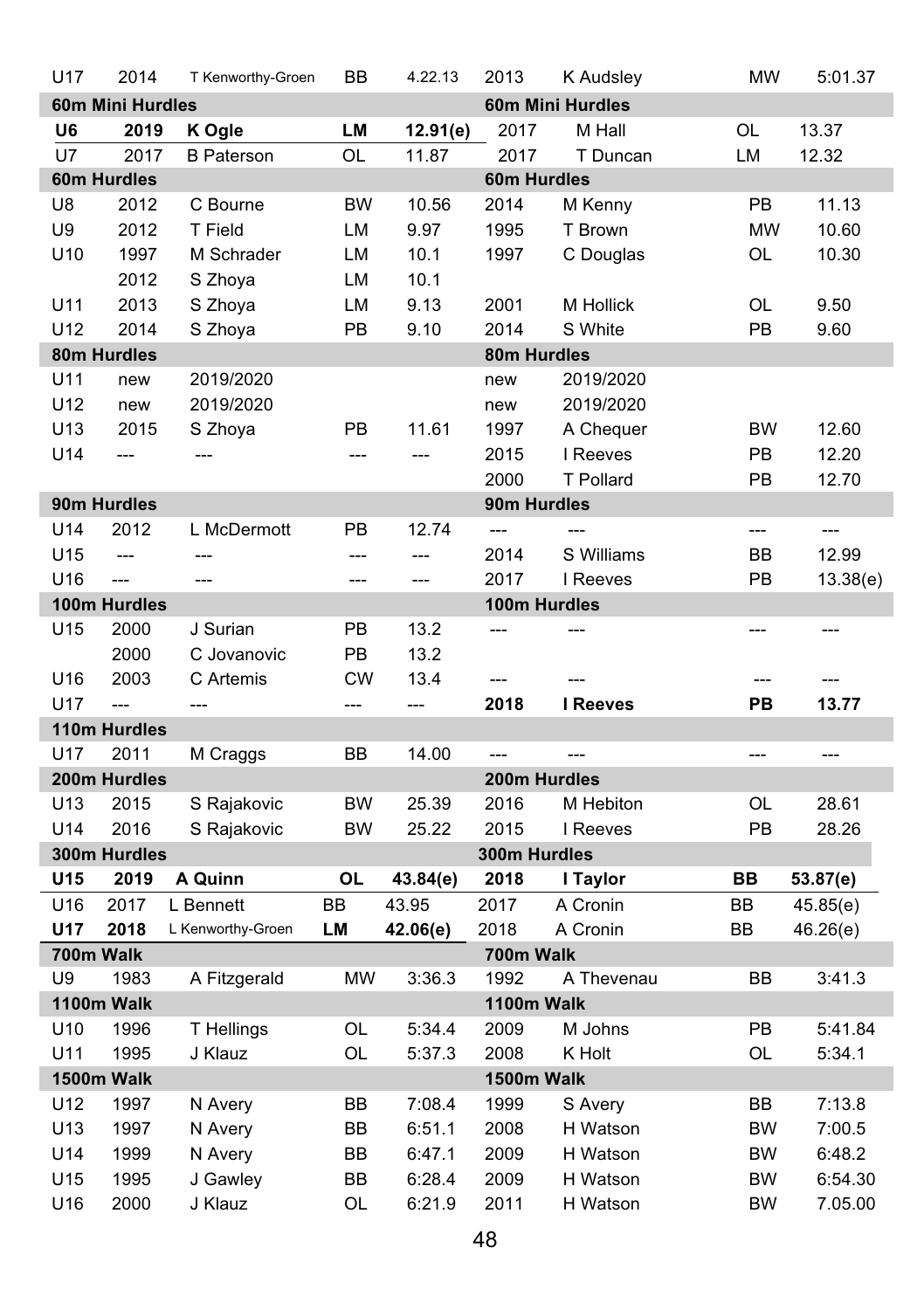| U17                | 2001                 | J Klauz             | OL        | 6:42.7 | 2012                 | H Watson        | <b>BW</b> | 6:59.85 |
|--------------------|----------------------|---------------------|-----------|--------|----------------------|-----------------|-----------|---------|
| <b>Long Jump</b>   |                      |                     |           |        | <b>Long Jump</b>     |                 |           |         |
| U6                 | 2018                 | W Kay               | LМ        | 2.81   | 2017                 | M Hall          | OL        | 2.71    |
| U7                 | 1996                 | D Chan              | OL        | 3.36   | 1990                 | L Smith         | OL        | 3.2     |
| U8                 | 1986                 | G Meadowcroft       | OL        | 4.09   | 1983                 | L Miller        | <b>CW</b> | 3.7     |
| U9                 | 1987                 | G Meadowcroft       | OL        | 4.37   | 2009                 | Z Walker        | PB        | 3.99    |
| U10                | 1987                 | M Chequer           | <b>BW</b> | 4.67   | 1993                 | <b>B</b> Wood   | OL        | 4.41    |
| U11                | 1981                 | M Hamilton          | <b>CW</b> | 5.16   | 1972                 | L Richmond      | AT        | 4.84    |
| U12                | 2014                 | S Zhoya             | PB        | 5.48   | 2014                 | S White         | PB        | 5.09    |
| U13                | 2015                 | S Rajakovic         | BW        | 6.56   | 2002                 | J McKinnon      | BB        | 5.34    |
| U14                | 2016                 | S Rajakovic         | <b>BW</b> | 6.43   | 1998                 | S Oksuz         | <b>BW</b> | 5.59    |
| U15                | 1998                 | W Surjan            | PB        | 6.32   | 1999                 | S Oksuz         | BW        | 6.19    |
| U16                | 1999                 | <b>G</b> Artemis    | OL        | 6.40   | 2017                 | C Blackman      | OL        | 5.76    |
|                    | 2014                 | M Liddelow          | PB        | 6.40   |                      |                 |           |         |
| U17                | 2011                 | M Craggs            | ВB        | 6.69   | 2018                 | C Blackman      | OL        | 5.67    |
| <b>Triple Jump</b> |                      |                     |           |        | <b>Triple Jump</b>   |                 |           |         |
| U10                | 1988                 | G Meadowcroft       | OL        | 9.82   | 2011                 | C Blackman      | BW        | 9.53    |
| U11                | 2013                 | S Zhoya             | LM        | 10.89  | 1998                 | C Douglas       | OL        | 10.12   |
| U12                | 1988                 | S Hair              | KD        | 11.46  | 2001                 | J McKinnon      | BB        | 11.04   |
| U13                | 2014                 | S Rajakovic         | <b>BW</b> | 13.09  | 2014                 | C Blackman      | <b>BW</b> | 10.83   |
| U14                | 2016                 | S Rajakovic         | <b>BW</b> | 13.25  | 1994                 | <b>B</b> Payze  | PB        | 11.11   |
| U15                | 1991                 | S Hair              | KD        | 13.19  | 2016                 | C Blackman      | OL        | 11.80   |
| U16                | 2013                 | J Konle             | OL        | 13.90  | 2017                 | C Blackman      | OL        | 11.58   |
| U17                | 2000                 | <b>G</b> Artemis    | OL        | 13.01  | 2018                 | C Blackman      | OL        | 12.49   |
| <b>High Jump</b>   |                      |                     |           |        | <b>High Jump</b>     |                 |           |         |
| U8                 | 1980                 | J Edlich            | OL        | 1.11   | 2015                 | <b>B</b> Stanes | OL        | 1.07    |
| U9                 | 1975                 | D Anderson          | MW        | 1.28   | 1982                 | J Mullings      | KD        | 1.18    |
| U10                | 1980                 | J Cook              | <b>MW</b> | 1.42   | 1983                 | K Woodward      | <b>KD</b> | 1.25    |
| U11                | 1977                 | D Anderson          | <b>MW</b> | 1.58   | 1982                 | K. Bailey       | <b>MW</b> | 1.43    |
| U12                | 1978                 | D Anderson          | MW        | 1.6    | 1983                 | L Shenstone     | BW        | 1.57    |
| U13                | 1979                 | D Anderson          | MW        | 1.82   | 2008                 | K Sexton        | OL        | 1.65    |
| U14                | 1997                 | D Singe             | BВ        | 1.76   | 2011                 | N Robinson      | PB        | 1.68    |
|                    | 2014                 | L Fox               | BB        | 1.76   |                      |                 |           |         |
| U15                | 1990                 | J Pozzi             | ΜP        | 1.93   | 2012                 | N Robinson      | PB        | 1.65    |
| U16                | 2013                 | J Konle             | OL        | 1.90   | 1999                 | S Blackney      | BB        | 1.6     |
|                    | 2016                 | L Fox               | LM        | 1.90   |                      |                 |           |         |
| U17                | 2013                 | L Peers             | LM        | 1.82   | 2015                 | L Lowrey        | <b>BW</b> | 1.51    |
| <b>Vortex</b>      |                      |                     |           |        | <b>Vortex</b>        |                 |           |         |
| U6                 | 2018                 | <b>B</b> Hall       | <b>OL</b> | 16.72  | 2018                 | M Hall          | OL        | 9.65    |
| U7                 | 2016                 | A McArthur          | LM        | 23.26  | 2019                 | <b>T</b> Lobik  | OL        | 17.60   |
|                    | <b>Turbo Javelin</b> |                     |           |        | <b>Turbo Javelin</b> |                 |           |         |
| U8                 | 2002                 | D Duplock           | CW        | 24.04  | 2004                 | A Robinson      | LM        | 18.3    |
| U9                 | 2001                 | <b>G</b> Derrington | BW        | 28.07  | 2005                 | A Robinson      | LM        | 22.26   |
| U10                | 2017                 | T Dawson            | OL        | 28.45  | 2017                 | P Brindle       | OL        | 23.36   |
|                    | Javelin 400g         |                     |           |        | Javelin 400g         |                 |           |         |
| U11                | 1980                 | A Foley             | BB        | 42.78  | 2001                 | J O'Donovan     | BW        | 30.74   |
|                    |                      |                     |           |        |                      |                 |           |         |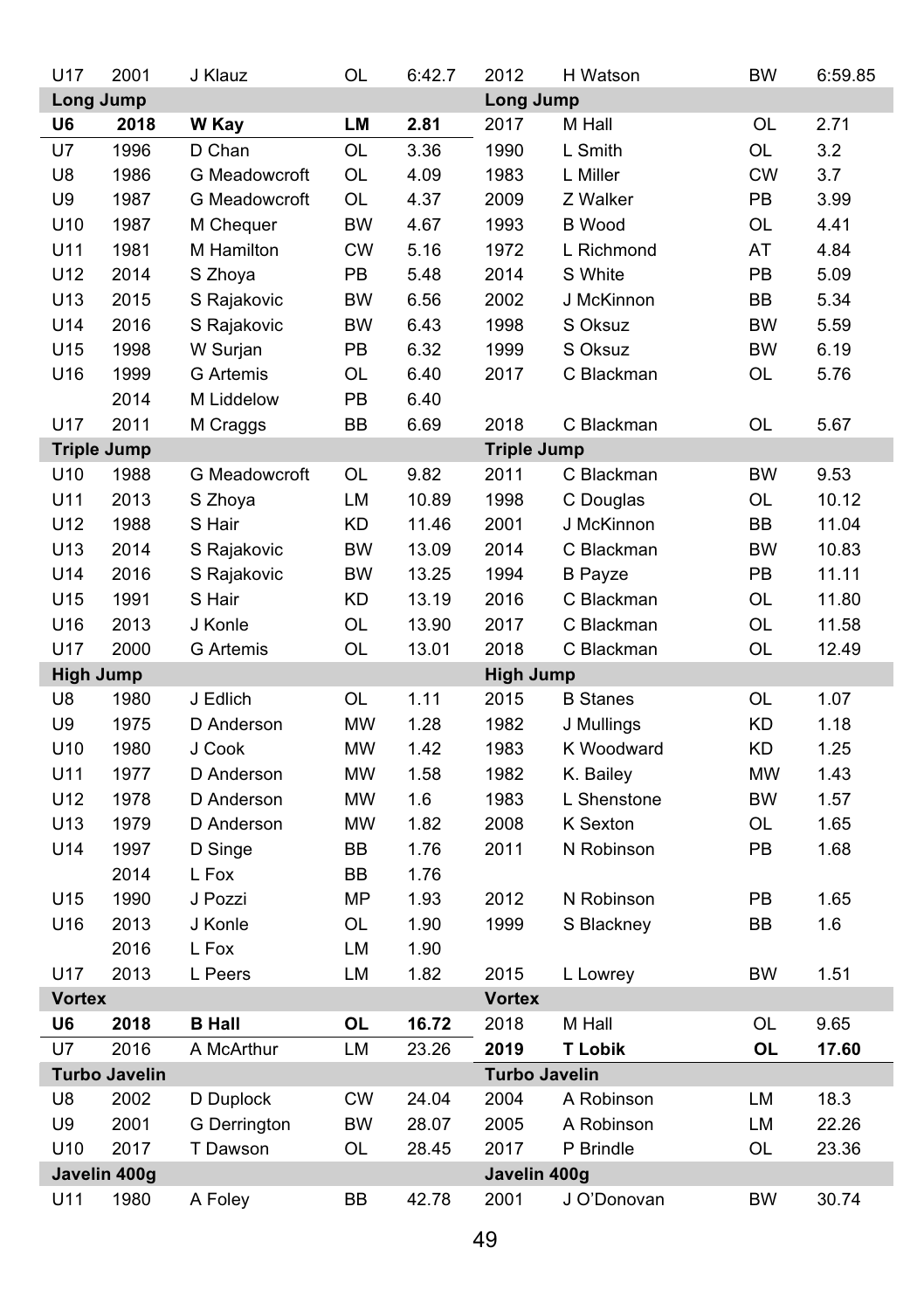| U12                | 1980                | A Foley            | ВB         | 47.7  | 2008                | A Robinson     | PB        | 34.79 |
|--------------------|---------------------|--------------------|------------|-------|---------------------|----------------|-----------|-------|
| U13                | $\overline{a}$      |                    | ---        | ---   | 1996                | L Smith        | OL        | 40.96 |
| U14                | $\overline{a}$      |                    |            | ---   | 2014                | L Ilievski     | <b>BW</b> | 38.94 |
| Javelin 500g       |                     |                    |            |       | Javelin 500g        |                |           |       |
| U15                | ---                 | ---                | ---        | ---   | 2015                | L Ilievski     | BW        | 45.96 |
| U16                | $---$               | ---                |            |       | 2016                | I Taylor       | PB        | 39.07 |
| U17                | $\overline{a}$      | ---                | ---        | ---   | 2013                | A Robinson     | PB        | 37.45 |
| Javelin 600g       |                     |                    |            |       | Javelin 600g        |                |           |       |
| U <sub>13</sub>    | 1998                | C Jovanovic        | РB         | 46.46 | ---                 | ---            | ---       | ---   |
| U14                | 1990                | C Roebuck          | <b>MW</b>  | 54.56 | ---                 | ---            | ---       | ---   |
| Javelin 700g       |                     |                    |            |       | Javelin 700g        |                |           |       |
| U15                | 1991                | C Roebuck          | <b>MW</b>  | 59.84 | ---                 |                |           | ---   |
| U <sub>16</sub>    | 2010                | M Craggs           | BB         | 51.24 | ---                 |                |           |       |
| U17                | 2002                | A Hoftsee          | <b>CW</b>  | 52.0  | ---                 | $---$          |           |       |
|                    | Shot Put 1.0kg      |                    |            |       | Shot Put 1.0kg      |                |           |       |
| U/6                | new                 | 2019/2020          |            |       | new                 | 2019/2020      |           |       |
|                    | Shot Put 1.5kg      |                    |            |       | Shot Put 1.5kg      |                |           |       |
| U7                 | 1988                | N Hebbard          | LM         | 6.4   | 1987                | A Christian    | PB        | 5.57  |
| U8                 | 1989                | N Hebbard          | LM         | 9.41  | 1988                | A Christian    | PB        | 7.46  |
|                    | <b>Shot Put 2kg</b> |                    |            |       | <b>Shot Put 2kg</b> |                |           |       |
| U9                 | 1975                | A Reeves           | AT         | 9.31  | 1989                | A Christian    | PB        | 7.59  |
| U <sub>10</sub>    | 1973                | S Fazey            | OL         | 10.45 | 1989                | A Christian    | PB        | 8.84  |
| U11                | 1998                | H O'Brien          | PB         | 11.16 | 1995                | H Lawson       | <b>MW</b> | 10.09 |
|                    |                     |                    |            |       |                     |                |           |       |
|                    | 2005                | M Craggs           | BB         | 11.16 |                     |                |           |       |
| U12                | 2019                | <b>K Summerell</b> | <b>OL</b>  | 10.88 | 1986                | C Finucane     | PB        | 12.42 |
|                    | Shot Put 3kg        |                    |            |       | <b>Shot Put 3kg</b> |                |           |       |
| U13                | 1982                | R Giroud           | MW         | 14.64 | 2000                | L Smith        | LМ        | 11.47 |
| U14                | 2015                | L Fox              | ВB         | 15.11 | 1992                | <b>B</b> Payze | PB        | 12.88 |
| U15                | $---$               |                    | ---        | ---   | 1995                | L Wai          | PB        | 13.96 |
| U16                | ---                 | ---                | ---        | ---   | 2016                | I Taylor       | PB        | 13.36 |
| U17                | $\overline{a}$      | ---                |            | ---   | 2016                | I Taylor       | PB        | 12.37 |
|                    | <b>Shot Put 4kg</b> |                    |            |       | <b>Shot Put 4kg</b> |                |           |       |
| U15                | 2003                | T Grabe            | OL         | 16.2  |                     |                |           |       |
| U16                | 1998                | J Hoftsee          | OL         | 15.86 | ---                 | ---            | ---       | ---   |
|                    | <b>Shot Put 5kg</b> |                    |            |       |                     |                |           |       |
| U17                | 2000                | J Hoftsee          | OL         | 13.41 | $\overline{a}$      | $---$          | ---       | ---   |
| Discus 350g        |                     |                    |            |       | Discus 350g         |                |           |       |
| U6                 | 2018                | K Ogle             | LM         | 13.47 | 2018                | M Hall         | OL        | 9.46  |
| U7                 | 2001                | M O'Brien          | <b>BTM</b> | 19.79 | 2010                | K Yates        | <b>BW</b> | 16.81 |
| Discus 500g        |                     |                    |            |       | Discus 500g         |                |           |       |
| U8                 | 1992                | A Prince           | PB         | 24.7  | 1987                | A Christian    | РB        | 20.2  |
| U9                 | 1983                | J Foley            | BB         | 30.8  | 1989                | A Christian    | PB        | 25.14 |
| U10                | 1978                | A Foley            | BB         | 34.28 | 1990                | A Christian    | PB        | 30.68 |
| U11                |                     |                    |            |       |                     |                |           |       |
| Discus 750g<br>U12 | 1980                | A Foley            | BB         | 42.5  | Discus 750g<br>1992 | A Christian    | PB        | 34.34 |

 $\overline{\phantom{a}}$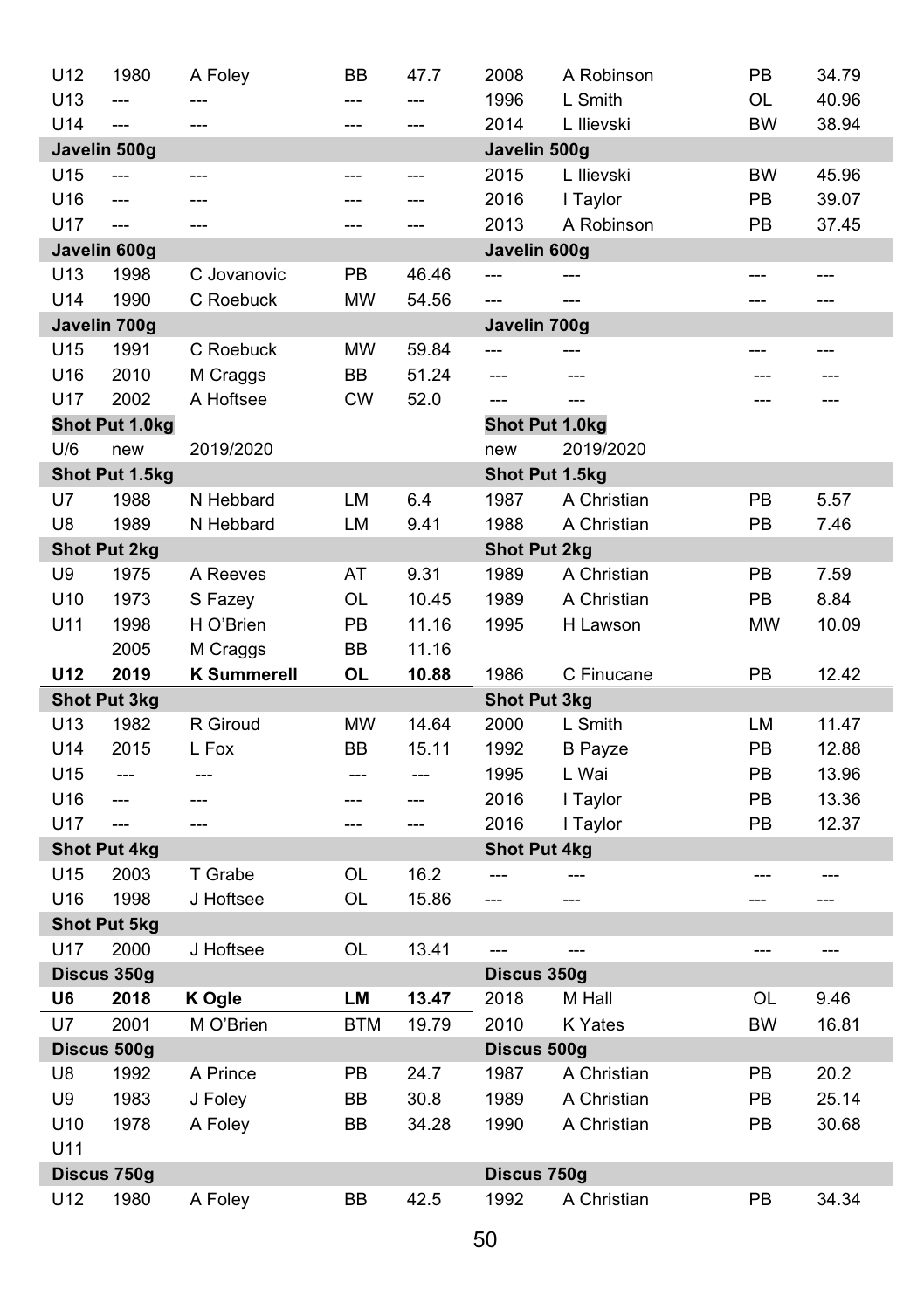| U13             | 1982         | R Giroud  | <b>MW</b> | 45.50 | 1991        | <b>B</b> Payze | РB | 37.8  |
|-----------------|--------------|-----------|-----------|-------|-------------|----------------|----|-------|
|                 | Discus 1 kg  |           |           |       | Discus 1 kg |                |    |       |
| U14             | 1985         | R Vogel   | MP        | 49.08 | 1992        | <b>B</b> Payze | PB | 38.1  |
| U15             | 1991         | C Roebuck | <b>MW</b> | 47.28 | 1993        | <b>B</b> Payze | PB | 39.68 |
| U <sub>16</sub> | 1999         | J Hoftsee | OL        | 49.22 | 2004        | L Smith        | LM | 42.34 |
| U <sub>17</sub> | $---$        | ---       | $---$     | ---   | 2009        | S Fenwick      | OL | 38.03 |
|                 | Discus 1.5kg |           |           |       |             |                |    |       |
| U17             | 2000         | J Hoftsee | OL        | 40.75 |             |                |    |       |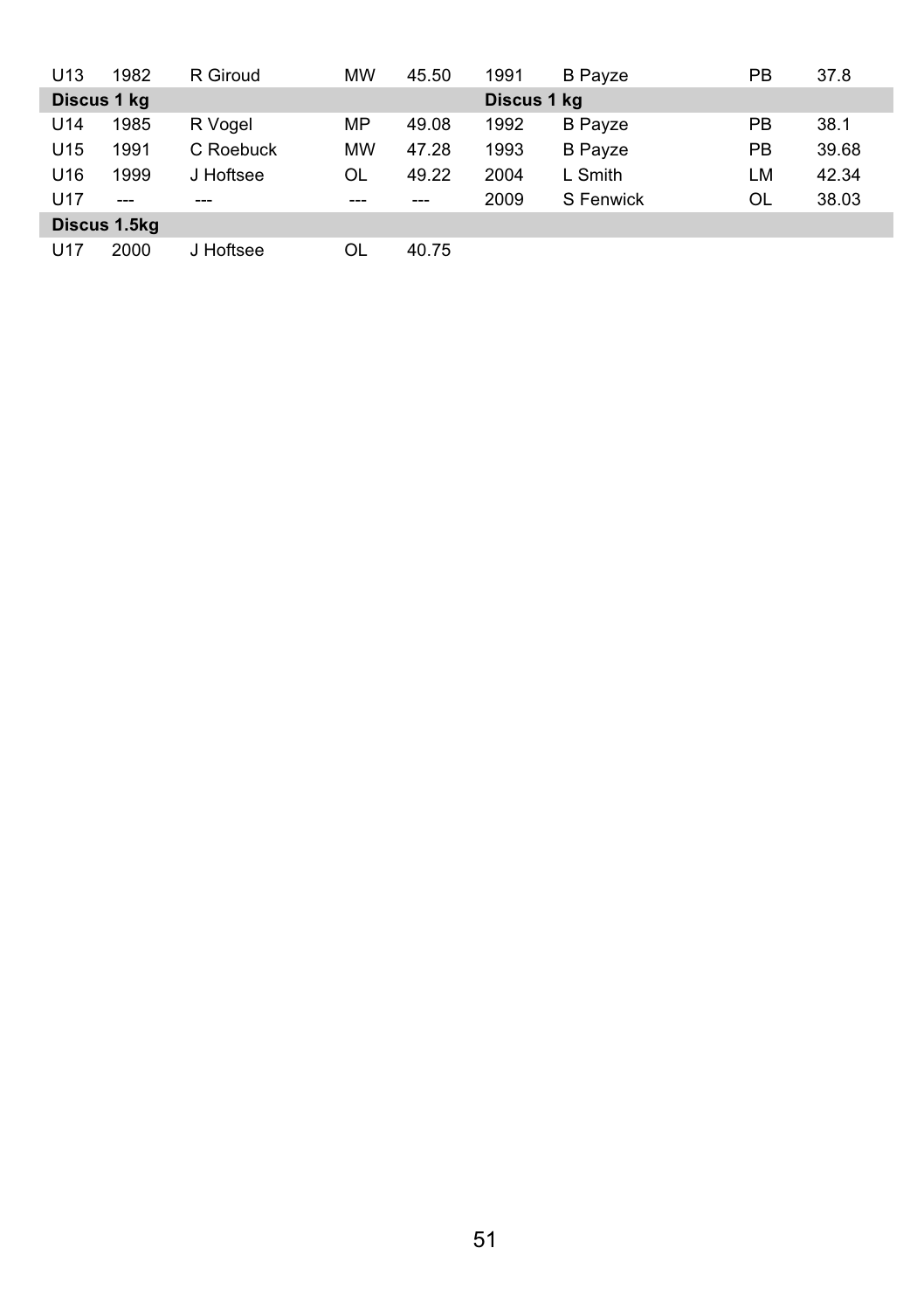#### **High Jump**

Competition at MAC commences with the bar at the heights listed in the table below:

|      | U9                                                                         | $ U10\rangle$ | U11   U12   U13   U14   U15   U16 |  |  | U17 |
|------|----------------------------------------------------------------------------|---------------|-----------------------------------|--|--|-----|
| BOYS | 90cm 95cm 1.00m 1.10m 1.15m 1.20m 1.25m 1.30m 1.35m                        |               |                                   |  |  |     |
|      | GIRLS   85cm   90cm   95cm   1.05m   1.10m   1.15m   1.20m   1.25m   1.30m |               |                                   |  |  |     |

Note: the starting height of state events differs from MAC competition. Please refer to the LAWA website for State starting heights prior to nominating to participate in this event at state events.

Each athlete is allowed three attempts at each height. The bar is raised in 5cm increments until all but the final six (6) athletes<sup>1</sup> have been eliminated. The bar is then raised a minimum of 2cm intervals. U9 and U10 athletes to use 'scissors' style only.

#### **Long Jump**

U6 - U17 athletes can have a practice jump (if athlete desires) then each athlete is allowed three (3) individual measured jumps (total 4 trials in 4 rounds).

The front of mat for U6 to U9 will be 20 cm from the pit. For U10 to U12 the front of the mat will be 1m from the pit and for U13-17 front of the strip will be 1m from the pit. A 1m mat is used for U6 to U8, a 0.5m mat for U9 to U10, and a 0.2m mat/board/strip for U11 to U17.

#### **Triple Jump**

Each athlete can have a practice jump (if athlete desires) then each is allowed three (3) jumps. Take-off board/mat same size as for long jump. The board settings are listed below:

| <b>BOYS &amp;</b><br><b>GIRLS</b> | U <sub>11</sub> | U12                                         | U13   | U14   | U15   | U16   | U17   |
|-----------------------------------|-----------------|---------------------------------------------|-------|-------|-------|-------|-------|
| Board (m)                         | Strip           | Strip                                       | Strip | Strip | Strip | Strip | Strip |
| Mat $(m)$                         |                 | In full metre increments commencing from 5m |       |       |       |       |       |

Competitors can request to move the mat/board in metre increments up or down from the recommended distance. Distance measured from edge of mat closest to pit.

<sup>&</sup>lt;sup>1</sup> Final 6 athletes refers to the highest jumping athletes in an age group, regardless of the number of sites operating. The exception is the first two weeks when PB's are still being determined.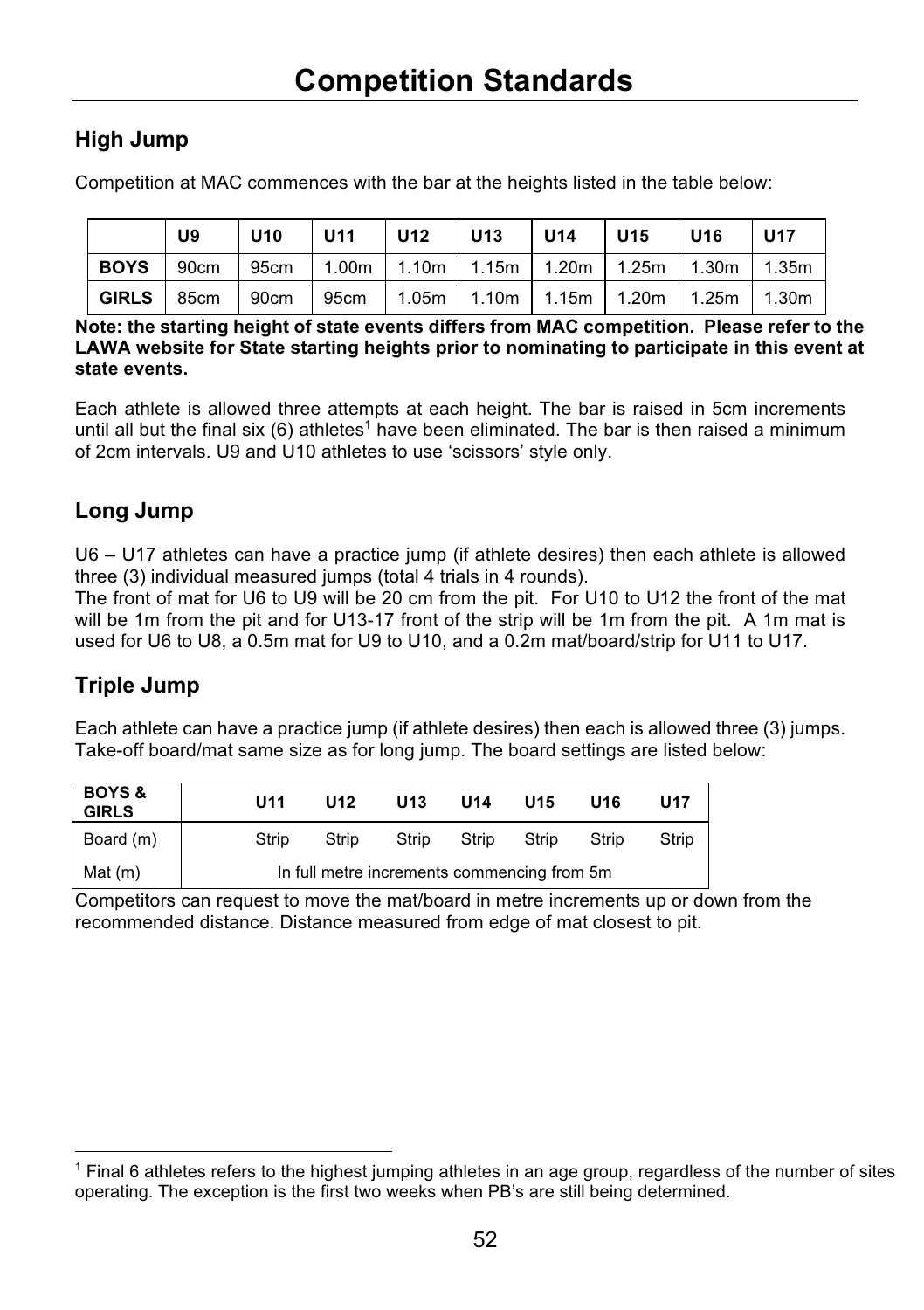#### **Shot Put**

U6 – U12 athletes have 1 practice and 1 measured throw in round 1 then 2 measured throws in round 2 (total 4 trails in 2 rounds)

U13+ athletes are allowed 1 practice (if athlete desires) then three (3) individual measured throws (total 4 trials in 4 rounds).

Listed below are the weights (in kilograms  $-$  kg) of implements for each age group:

|              | U6 | $U7*$ | U8  | U9 | U10 | U11 | <b>U12</b> | U13 | U14 | U15 | U16 | <b>U17</b> |
|--------------|----|-------|-----|----|-----|-----|------------|-----|-----|-----|-----|------------|
| <b>BOYS</b>  |    | 1.5   | 1.5 |    | ⌒   | -   | ⌒          |     | u   |     |     |            |
| <b>GIRLS</b> |    | 1.5   | 1.5 |    | ⌒   |     | ◠          |     |     | ີ   | ັ   |            |

\*1.0kg for LAWA events

#### **Discus**

U6 - U12 athletes have 1 practice and 1 measured throw in round 1 then 2 measured throws in round 2 (total 4 trails in 2 rounds)

U13+ athletes are allowed 1 practice (if athlete desires) then three (3) individual measured throws (total 4 trials in 4 rounds).

Listed below are the weights of implements for each age group:

|              | U6        |           | U8               | U9   | U <sub>10</sub> | U11              | <b>U12</b> | U13  |     | U14   U15   U16 |     | <b>U17</b> |
|--------------|-----------|-----------|------------------|------|-----------------|------------------|------------|------|-----|-----------------|-----|------------|
| I BOYS       |           | 350g 350g | 500 <sub>g</sub> | 500g | 500g            | 500 <sub>g</sub> | 750g       | 750g | 1kg | 1kg             | 1kg | 1.5kg      |
| <b>GIRLS</b> | 350g 350g |           | 500g             | 500g | 500g            | 500g             | 750g       | 750g | 1kg | 1kg             | 1kg | 1kg        |

#### Javelin

U6 - U12 athletes have 1 practice and 1 measured throw in round 1 then 2 measured throws in round 2 (total 4 trails in 2 rounds)

U13+ athletes are allowed 1 practice (if athlete desires) then three (3) individual measured throws (total 4 trials in 4 rounds).

Listed below are the weights of implements for each age group:

|                                                                                       | U6 | U7 | U8 | U9 |                                         |  | U10   U11   U12   U13   U14   U15/U16/U17 |
|---------------------------------------------------------------------------------------|----|----|----|----|-----------------------------------------|--|-------------------------------------------|
| <b>BOYS</b>   Vortex   Vortex   Tjav   Tjav   Tjav   400g   400g   600g   600g   700g |    |    |    |    |                                         |  |                                           |
| <b>GIRLS</b>   Vortex   Vortex   Tjav   Tjav                                          |    |    |    |    | Tjav   400g   400g   400g   400g   500g |  |                                           |

**Note:** Tiav = Turbo Javelin for  $U8 - U10$ .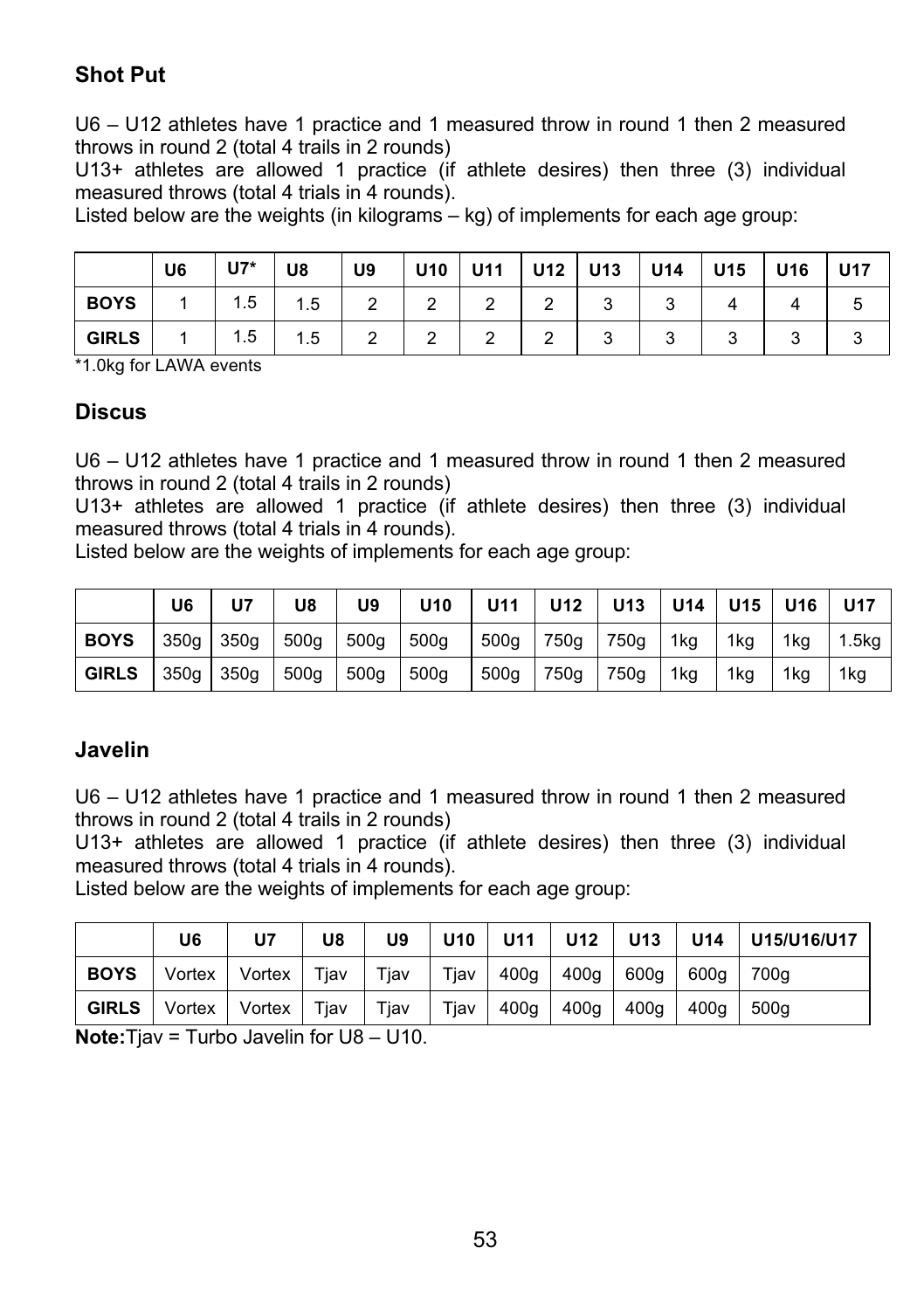Hurdles

Colour coding for Hurdles Spacing: Hurdles Colour coding for Hurdles Spacing:

|           | l0m<br>Blue | <b>Boys U17</b>             |                               |
|-----------|-------------|-----------------------------|-------------------------------|
|           | 00m Yellow  | Boys U15-U16                | Girls U17                     |
| מער.<br>ה | White       | Boys U14                    | Girls U15-U16                 |
| mo.<br>C  | Red<br>C    | Boys U11-U13<br>Boys U6-U10 | Girls U11-U13<br>Girls U6-U10 |
|           | Black       |                             |                               |
|           |             |                             |                               |

U17 300

| <b>BOYS</b>       | ဖ                                  | 5J  | U8/9 | $\frac{10}{2}$ | <b>J11</b> | <b>U12</b>  | U13        | <b>J14</b> | U15            | U16       | <b>11D</b>       | <b>U13</b> | <b>U14</b>     | U15            | U16            | 5        |
|-------------------|------------------------------------|-----|------|----------------|------------|-------------|------------|------------|----------------|-----------|------------------|------------|----------------|----------------|----------------|----------|
| Distance (m)      | 60                                 | 8   | 8    | 8              | ౚ          | ౚ           | 80         | ဓ          | $\overline{5}$ | <u>င္</u> | $\frac{1}{1}$    | 200        | 200            | వ్ల            | ခ္တ            | వ్ల      |
| Height (cm)       | 30                                 | వి  | 45   | 8              | 8          | 89          | 76         | 76         | 97             | 76        | 87               | 8          | 97             | 76             | 76             | 76       |
| Run in (m)        | $\tilde{c}$                        | 51  | 2    | 51             | 51         | 51          | 51         | చ          | చ              | 5         | 3.72             | ຊ          | 20             | 50             | 50             | ន        |
| Dist between (m)  |                                    | r   | r    | r              | N          | r           | N          | ∞          | 8.5            | 8.5       | 9.14             | 35         | 35             | 35             | 35             | 35       |
| Run Out (m)       | ო                                  | స   | చ    | స              | 51         | 51          | 51         | స          | 10.5           | 10.5      | 14.02            | 9          | ੩              | $\overline{6}$ | $\overline{a}$ | 9        |
| Number of flights | G                                  | ဖ   | ဖ    | ဖ              | თ          | တ           | တ          | თ          | ő              | S         | $\overline{0}$   | 5          | 5              | r              | r              | N        |
|                   |                                    |     |      |                |            |             |            |            |                |           |                  |            |                |                |                |          |
| GIRLS             | ဖ                                  | 5   | U8/9 | $\frac{1}{2}$  | ミコ         | <b>U12</b>  | <b>U13</b> | <b>U14</b> | U15            | <u>ទី</u> | <b>117</b>       | U13        | <b>5L</b>      | <b>J15</b>     | <b>SLN</b>     | <u>ד</u> |
| Distance (m)      | $\circ$<br>ō                       | 8   | 8    | 8              | 80         | 8           | 8          | 8          | ဓ              | ဓ         | $\overline{100}$ | 200        | 200            | ន្ល            | 300            | వ్ల      |
| Height (cm)       | n/a                                | n/a | 45   | 8              | 8          | 89          | 76         | 87         | 87             | 76        | 87               | 89         | 87             | 76             | 87             | 76       |
| Run in (m)        | $\sim$<br>$\overline{\phantom{0}}$ | 2   | 2    | 2              | 51         | $\tilde{c}$ | 2          | 2          | చ              | <u>ლ</u>  | చ                | 20         | 20             | 50             | 8              | ន        |
| Dist between (m)  |                                    | Ľ   | Ľ    | Ľ              | Ľ          | Ń           | N          | Ľ          | ∞              | ∞         | ŗö<br>∞          | 35         | 35             | 35             | 35             | 35       |
| Run Out (m)       | ო<br>↽                             | స   | 3    | έò             | 2          | 2           | 5          | 2          | చ              | ĉ         | 10.5             | 9          | $\overline{6}$ | $\frac{4}{1}$  | $\overline{6}$ | 9        |
| Number of flights | <u>ဖ</u>                           | ဖ   | ဖ    | ဖ              | ω          | ω           | ω          | ω          | ω              | ω         | Ş                | 5          | 5              | Ņ              |                | Ľ        |

U17 300

97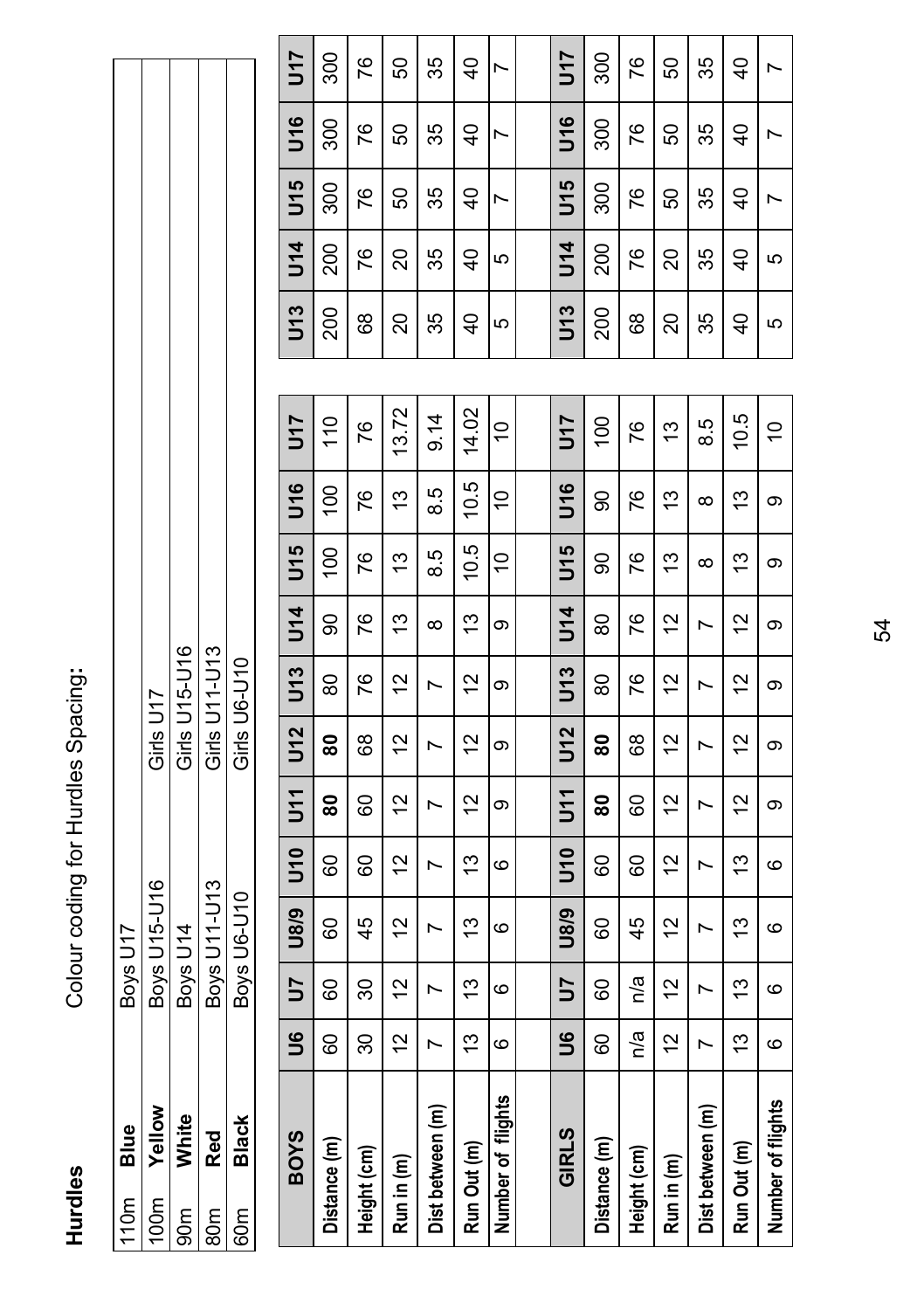2019-2020 Achievement Ribbon Performance Level  $S - G$ irls

| ga<br>G                                                                      |                 |                                                           | $\frac{3}{2}$                             |        |                                                             | $\frac{3}{2}$           |                            |                                                                                         | $\frac{3}{2}$                                |                |                                                                                                                                                                                                                                                                                      | 13                                                                        |                                                                                                                                                                                                                                                                                                     | $\overline{\tau}$       |                            |                               |                     |                                                                                                                                                                                                                                                                                       |                            |                |          | ≓                                                                                                                                                                                                                                                                          |       |                                    | ග |                            |       |                                    | $\sigma$ |                            |                                                      |                                                                          | $\circ$ |                  |  |
|------------------------------------------------------------------------------|-----------------|-----------------------------------------------------------|-------------------------------------------|--------|-------------------------------------------------------------|-------------------------|----------------------------|-----------------------------------------------------------------------------------------|----------------------------------------------|----------------|--------------------------------------------------------------------------------------------------------------------------------------------------------------------------------------------------------------------------------------------------------------------------------------|---------------------------------------------------------------------------|-----------------------------------------------------------------------------------------------------------------------------------------------------------------------------------------------------------------------------------------------------------------------------------------------------|-------------------------|----------------------------|-------------------------------|---------------------|---------------------------------------------------------------------------------------------------------------------------------------------------------------------------------------------------------------------------------------------------------------------------------------|----------------------------|----------------|----------|----------------------------------------------------------------------------------------------------------------------------------------------------------------------------------------------------------------------------------------------------------------------------|-------|------------------------------------|---|----------------------------|-------|------------------------------------|----------|----------------------------|------------------------------------------------------|--------------------------------------------------------------------------|---------|------------------|--|
|                                                                              | #               |                                                           | $\sigma \in \mathfrak{D}$                 |        |                                                             | တ ထ                     | $\overline{r}$             |                                                                                         | <b>ာ</b> ထ                                   | $\overline{ }$ |                                                                                                                                                                                                                                                                                      | $\sigma$ $\infty$ $\sim$                                                  |                                                                                                                                                                                                                                                                                                     | $\circ$ $\circ$ $\circ$ |                            |                               | $\sigma$ $\infty$ r |                                                                                                                                                                                                                                                                                       | တ ထ                        | $\overline{r}$ | $\infty$ |                                                                                                                                                                                                                                                                            | G     |                                    |   | 6 In                       |       |                                    |          | 6 10 4                     |                                                      |                                                                          |         | თ ი              |  |
|                                                                              | Walk            | 9:38.1<br>11:36.9<br>12:51.7                              |                                           |        |                                                             |                         |                            | 9:38.1<br>11:36.9<br>12:51.7<br>8:58.2<br>10:34.4<br>11:27.1                            |                                              |                |                                                                                                                                                                                                                                                                                      |                                                                           |                                                                                                                                                                                                                                                                                                     |                         |                            |                               |                     | $\begin{array}{l} 9.02.2 \\ 9.056.4 \\ 11.45.7 \\ 11.45.7 \\ 11.45.7 \\ 11.17.4 \\ 11.17.4 \\ 11.17.4 \\ 11.17.4 \\ 11.17.4 \\ 11.17.4 \\ 11.17.4 \\ 11.17.4 \\ 11.17.4 \\ 11.17.4 \\ 11.17.4 \\ 11.17.4 \\ 11.17.4 \\ 11.17.4 \\ 11.17.4 \\ 11.17.4 \\ 11.17.4 \\ 11.17.4 \\ 11.17.$ |                            |                |          | $4:54.7$<br>5:28.1<br>5:56.8                                                                                                                                                                                                                                               |       |                                    |   |                            |       |                                    |          |                            |                                                      |                                                                          |         |                  |  |
| Triple<br>Jump                                                               |                 | $10.12$<br>$9.22$<br>$8.58$                               |                                           |        |                                                             |                         | 9.22<br>8.36<br>7.73       |                                                                                         |                                              |                | $3.68$ $\frac{2.8}{2.3}$<br>$\frac{2.8}{2.3}$<br>$\frac{2.8}{2.3}$<br>$\frac{2.8}{2.3}$<br>$\frac{2.4}{2.3}$<br>$\frac{2.4}{2.3}$<br>$\frac{2.8}{2.3}$<br>$\frac{2.4}{2.3}$<br>$\frac{2.8}{2.3}$<br>$\frac{2.8}{2.3}$<br>$\frac{2.8}{2.3}$<br>$\frac{2.8}{2.3}$<br>$\frac{2.8}{2.3}$ |                                                                           |                                                                                                                                                                                                                                                                                                     |                         |                            |                               |                     |                                                                                                                                                                                                                                                                                       |                            |                |          |                                                                                                                                                                                                                                                                            |       |                                    |   |                            |       |                                    |          |                            |                                                      |                                                                          |         |                  |  |
| <b>Quunr</b>                                                                 |                 |                                                           |                                           |        |                                                             |                         |                            |                                                                                         |                                              |                |                                                                                                                                                                                                                                                                                      |                                                                           |                                                                                                                                                                                                                                                                                                     |                         |                            |                               |                     |                                                                                                                                                                                                                                                                                       |                            |                |          |                                                                                                                                                                                                                                                                            |       |                                    |   | 2.34<br>2.49<br>2.25       |       |                                    |          |                            | 2.58<br>2.21<br>2.45                                 | 2.15                                                                     |         | $1.83$<br>$1.61$ |  |
| 들 트 미                                                                        |                 |                                                           | $\frac{4}{1}$ $\frac{5}{1}$ $\frac{8}{1}$ |        |                                                             |                         | $7.80$<br>$7.80$           |                                                                                         |                                              |                | $1.26$<br>$1.20$<br>$1.35$<br>$1.5$<br>$1.1$                                                                                                                                                                                                                                         |                                                                           | $1.32$<br>$1.3$<br>$1.05$                                                                                                                                                                                                                                                                           |                         |                            |                               |                     |                                                                                                                                                                                                                                                                                       |                            |                |          | $\begin{array}{c c} 1.68 & 0.81 & 0.81 & 0.81 & 0.81 & 0.81 & 0.81 & 0.81 & 0.81 & 0.81 & 0.81 & 0.81 & 0.81 & 0.81 & 0.81 & 0.81 & 0.81 & 0.81 & 0.81 & 0.81 & 0.81 & 0.81 & 0.81 & 0.81 & 0.81 & 0.81 & 0.81 & 0.81 & 0.81 & 0.81 & 0.81 & 0.81 & 0.81 & 0.81 & 0.81 & $ |       |                                    |   |                            |       |                                    |          |                            |                                                      |                                                                          |         |                  |  |
| Javeli<br>n                                                                  |                 | 23.76<br>19.36                                            |                                           | 15.72  |                                                             |                         |                            | 23.40<br>16.49<br>12.34<br>17.94<br>13.40                                               |                                              |                |                                                                                                                                                                                                                                                                                      |                                                                           |                                                                                                                                                                                                                                                                                                     |                         |                            |                               |                     | $71480$ $7150$<br>$7150$<br>$7150$<br>$7150$<br>$7150$<br>$7150$<br>$7150$<br>$7150$<br>$7150$<br>$7150$<br>$7150$                                                                                                                                                                    |                            |                |          | $7.83$<br>$7.83$<br>$7.83$                                                                                                                                                                                                                                                 |       |                                    |   | $9.72$<br>7.41<br>6.01     |       | Vortex                             |          |                            | $\begin{array}{c} 13.23 \\ 8.91 \\ 6.70 \end{array}$ | 8.27                                                                     |         | 6.03<br>4.42     |  |
| Discu<br>s                                                                   |                 |                                                           |                                           |        | 26.38<br>26.58<br>26.58<br>26.57<br>26.57<br>26.57<br>26.57 |                         |                            |                                                                                         |                                              |                |                                                                                                                                                                                                                                                                                      |                                                                           |                                                                                                                                                                                                                                                                                                     |                         |                            |                               |                     |                                                                                                                                                                                                                                                                                       |                            |                |          |                                                                                                                                                                                                                                                                            |       |                                    |   | $7.52$<br>$7.52$<br>$5.85$ |       |                                    |          |                            |                                                      | $9.35$<br>7.11<br>5.47                                                   |         | 5.47<br>4.34     |  |
| Shot<br>Put                                                                  |                 |                                                           | 8<br>8<br>8<br>8<br>8<br>8<br>8           |        |                                                             |                         |                            |                                                                                         |                                              |                |                                                                                                                                                                                                                                                                                      |                                                                           |                                                                                                                                                                                                                                                                                                     |                         |                            |                               |                     |                                                                                                                                                                                                                                                                                       |                            |                |          |                                                                                                                                                                                                                                                                            |       |                                    |   | 4.76<br>3.71<br>3.04       |       |                                    |          |                            |                                                      |                                                                          |         |                  |  |
| $\begin{array}{c}\n\text{Long} \\ \text{Hurde} \\ \text{Hurde}\n\end{array}$ |                 | 52.90<br>60.64                                            |                                           | 68.26  |                                                             |                         | 56.07<br>62.78<br>66.72    | 33.79<br>36.84<br>38.86                                                                 |                                              |                | $33.51$<br>$37.83$<br>$40.72$                                                                                                                                                                                                                                                        |                                                                           |                                                                                                                                                                                                                                                                                                     |                         |                            |                               |                     |                                                                                                                                                                                                                                                                                       |                            |                |          |                                                                                                                                                                                                                                                                            |       |                                    |   |                            |       |                                    |          |                            |                                                      |                                                                          |         |                  |  |
| Short<br>Hurdle<br>s                                                         |                 | $15.34$<br>$19.67$<br>$19.97$                             |                                           |        | $\frac{17.29}{19.26}$                                       |                         |                            | 14.90<br>17.14<br>18.67                                                                 |                                              |                | 15.76<br>18.76<br>20.65<br>NEW<br>EVENT                                                                                                                                                                                                                                              |                                                                           |                                                                                                                                                                                                                                                                                                     |                         |                            |                               | NEW<br>EVENT        | $\begin{array}{c} 12.86 \\ 14.17 \\ 15.07 \end{array}$                                                                                                                                                                                                                                |                            |                |          | $\begin{array}{c} 12.45 \\ 14.00 \\ 14.79 \end{array}$                                                                                                                                                                                                                     |       |                                    |   | $\frac{13.56}{14.72}$      |       |                                    |          |                            | $13.16$<br>$14.46$<br>$15.67$                        | 14.93                                                                    |         | 16.32<br>17.74   |  |
|                                                                              | 1500m           | 6:06.5<br>6:47.5                                          |                                           | 7:32.4 |                                                             |                         |                            | $6.07.9$<br>7:12.4<br>8:24.9<br>6:52.1<br>6:52.1<br>7:56.8                              |                                              |                | 5:42.8<br>6:51<br>6:57.5<br>5:57.5 7:36.8<br>6:09.8<br>7:43.1                                                                                                                                                                                                                        |                                                                           |                                                                                                                                                                                                                                                                                                     |                         |                            |                               |                     |                                                                                                                                                                                                                                                                                       |                            |                |          |                                                                                                                                                                                                                                                                            |       |                                    |   |                            |       |                                    |          |                            |                                                      |                                                                          |         |                  |  |
|                                                                              | 800m            | 2:42.9<br>3:00.7                                          |                                           | 3:14.7 |                                                             |                         |                            | $2:48.9$<br>$3:28.7$<br>$3:57.2$<br>$2:38.8$<br>$3:44.7$<br>$3:41.0$                    |                                              |                | 2:41.8<br>3:11.9<br>3:34.2                                                                                                                                                                                                                                                           |                                                                           |                                                                                                                                                                                                                                                                                                     |                         | 2:53.8<br>3:19.6<br>3:37.3 |                               |                     |                                                                                                                                                                                                                                                                                       |                            |                |          | 3:01.2<br>3:26.2<br>3:42.6<br>3:31.9<br>3:45.2<br>3:45.2<br>3:34.5.2                                                                                                                                                                                                       |       | 500m<br>1:58.7<br>2:17.7<br>2:31.2 |   |                            |       | 300m<br>1:07.3<br>1:17.5<br>1:24.4 |          |                            |                                                      |                                                                          |         |                  |  |
|                                                                              | 400m            | $\begin{array}{c} 1.05.4 \\ 1.20.3 \\ 1.40.8 \end{array}$ |                                           |        |                                                             |                         |                            | $\begin{array}{c} 1:08.1 \\ 1:20.2 \\ 1:29.0 \\ 1:06.7 \\ 1:17.2 \\ 1:24.3 \end{array}$ |                                              |                |                                                                                                                                                                                                                                                                                      |                                                                           | $\begin{array}{l} 197.0 \\ 199.0 \\ 191.0 \\ 191.0 \\ 191.0 \\ 191.0 \\ 191.0 \\ 191.0 \\ 191.0 \\ 191.0 \\ 191.0 \\ 191.0 \\ 191.0 \\ 191.0 \\ 191.0 \\ 191.0 \\ 191.0 \\ 191.0 \\ 191.0 \\ 191.0 \\ 191.0 \\ 191.0 \\ 191.0 \\ 191.0 \\ 191.0 \\ 191.0 \\ 191.0 \\ 191.0 \\ 191.0 \\ 191.0 \\ 19$ |                         |                            |                               |                     |                                                                                                                                                                                                                                                                                       |                            |                |          | $\begin{array}{c}\n 1:34.8 \\  1:20.3 \\  1:36.5 \\  1:36.5 \\  1:37.1 \\  1:37.4 \\  1:37.4 \\  1:46.4\n\end{array}$                                                                                                                                                      |       |                                    |   |                            |       |                                    |          |                            |                                                      |                                                                          |         |                  |  |
|                                                                              | 200m            | 28.20<br>31.42<br>33.01                                   |                                           |        |                                                             | 29.85<br>33.08<br>35.08 |                            | 29.12<br>32.16<br>33.84                                                                 |                                              |                | 29.00<br>32.84<br>35.87                                                                                                                                                                                                                                                              |                                                                           | 30.86<br>35.33<br>38.40                                                                                                                                                                                                                                                                             |                         |                            | $32.36$<br>$36.86$<br>$39.74$ |                     | 34.42<br>38.41<br>41.33                                                                                                                                                                                                                                                               |                            |                |          | 36.47<br>41.28<br>44.86                                                                                                                                                                                                                                                    |       |                                    |   | 38.98<br>43.67<br>46.32    |       |                                    |          |                            |                                                      | $42.55$<br>$47.12$<br>$51.15$<br>NEW                                     | EVENT   |                  |  |
|                                                                              | 100m            | $13.39$<br>$14.59$<br>$15.40$                             |                                           |        |                                                             |                         |                            | $\begin{array}{c c}\n 14.71 \\  15.26 \\  19.95 \\  13.21 \\  15.83 \\  \end{array}$    |                                              |                |                                                                                                                                                                                                                                                                                      |                                                                           |                                                                                                                                                                                                                                                                                                     |                         |                            |                               |                     |                                                                                                                                                                                                                                                                                       |                            |                |          |                                                                                                                                                                                                                                                                            |       |                                    |   | 18.30<br>20.06<br>21.02    |       |                                    |          |                            |                                                      | $\begin{array}{r} 19.67 \\ 21.84 \\ 21.7 \\ 20.80 \\ \hline \end{array}$ |         | 24.45<br>27.02   |  |
|                                                                              | 70 <sub>m</sub> |                                                           |                                           |        |                                                             |                         |                            |                                                                                         |                                              |                |                                                                                                                                                                                                                                                                                      |                                                                           |                                                                                                                                                                                                                                                                                                     |                         |                            |                               |                     | $11.49$<br>$12.38$                                                                                                                                                                                                                                                                    |                            | 13.04          | 11.79    | 13.10                                                                                                                                                                                                                                                                      | 13.92 |                                    |   | $12.84$<br>$13.96$         | 14,68 |                                    |          | 13.67<br>14.93             | 15.62                                                | 15.14                                                                    | 17.07   | 17.45            |  |
|                                                                              |                 |                                                           | $\alpha$ $\alpha$ $\alpha$                |        |                                                             |                         | $\alpha$ $\alpha$ $\sigma$ |                                                                                         |                                              |                | <b>KAGGKAGKAG</b>                                                                                                                                                                                                                                                                    |                                                                           |                                                                                                                                                                                                                                                                                                     |                         |                            |                               | $C$ $D$ $C$         |                                                                                                                                                                                                                                                                                       | $\alpha$ $\alpha$ $\sigma$ |                |          | $\alpha$ $\alpha$ $\sigma$                                                                                                                                                                                                                                                 |       |                                    |   | $\alpha$ $\alpha$ $\sigma$ |       |                                    |          | $\alpha$ $\alpha$ $\sigma$ |                                                      | $\simeq$                                                                 |         | മഗ               |  |
|                                                                              |                 |                                                           | <u>ي و و</u>                              |        |                                                             | ក ត ត                   |                            |                                                                                         | $\overline{4}$ $\overline{4}$ $\overline{4}$ |                |                                                                                                                                                                                                                                                                                      | $\widetilde{\mathcal{L}} \widetilde{\mathcal{L}} \widetilde{\mathcal{L}}$ |                                                                                                                                                                                                                                                                                                     |                         |                            |                               | ロロロ                 |                                                                                                                                                                                                                                                                                       | <b>유 유 유</b>               |                |          | _<br>တ တ တ                                                                                                                                                                                                                                                                 |       |                                    |   | ထ ထ ထ                      |       |                                    |          | ファレ                        |                                                      | 6                                                                        |         | $\circ$ $\circ$  |  |

Note: There is insufficient data for U17 ribbon achievements. U16 data can be used noting g some differences in distances and weig Note: There is insufficient data for U17 ribbon achievements. U16 data can be used noting some differences in distances and weights.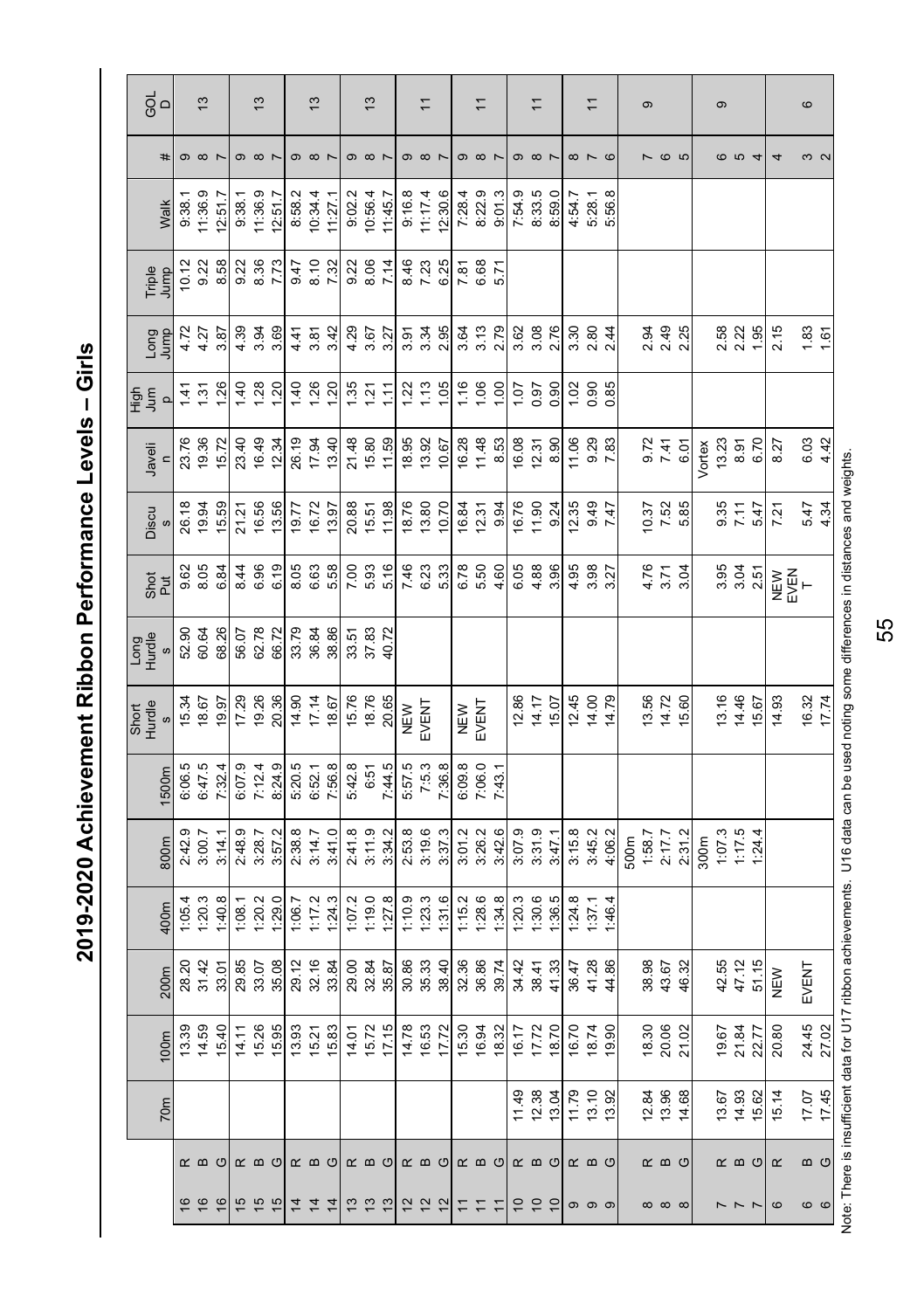2019-2020 Achievement Ribbon Performance Levels - Boys

| GOLD<br>#<br>Walk              | တ ထ<br>9:57.3                                                           | $\frac{3}{2}$<br>10:26.9 |                 | 11:48.7<br>9.67 | σ<br>9:57.3 | $\frac{3}{2}$<br>$\infty$ | 10:26.9<br>11:48.7<br>9.76                               | σ | $\frac{3}{2}$<br>$\infty$ | $0.04.6$<br>$10.28.8$<br>$11.44.5$<br>$70.47$<br>$8.39$<br>$8.77$ | $\frac{3}{2}$<br>$\infty$<br>8:50.8<br>10:21 | 10:51<br>88<br>88<br>7.73<br>7.73                     | ω | $\overline{1}$<br>$\infty$ | 9:25.8<br>10:49<br>11:39<br>9.3<br>7.3<br>7.19                | ၜ                                                      | $\overline{1}$<br>$\infty$ | 6:49.8<br>7:55.4<br>8:38.6<br>$8.78$<br>$6.42$                 | σ | $\overline{1}$<br>$\infty$               | 7:28.3<br>8:35.4<br>9:21.2                             | $\infty$<br>4:39. | $\overline{1}$<br>5:20.4                | $\sim$ $\circ$<br>5:50.7                                         |      | ၜ     |                      |                                                  |        | ၜ | S                    |                         |                                                                                   | $\circ$                                                  |
|--------------------------------|-------------------------------------------------------------------------|--------------------------|-----------------|-----------------|-------------|---------------------------|----------------------------------------------------------|---|---------------------------|-------------------------------------------------------------------|----------------------------------------------|-------------------------------------------------------|---|----------------------------|---------------------------------------------------------------|--------------------------------------------------------|----------------------------|----------------------------------------------------------------|---|------------------------------------------|--------------------------------------------------------|-------------------|-----------------------------------------|------------------------------------------------------------------|------|-------|----------------------|--------------------------------------------------|--------|---|----------------------|-------------------------|-----------------------------------------------------------------------------------|----------------------------------------------------------|
| Triple<br>Jump<br>dum<br>Buo   | $10.47$<br>9.99<br>5.21<br>4.62                                         |                          |                 | 4.34            |             |                           | $11.35$<br>$10.38$<br>8<br>6<br>6<br>4<br>4              |   |                           | $6.43$<br>$4.38$<br>$3.78$                                        | 4.76<br>4.10                                 | 3.73                                                  |   |                            | 33<br>4 3 5<br>4 3 3                                          |                                                        |                            | 88<br>36<br>36<br>36                                           |   |                                          | $3.79$<br>$3.20$<br>$2.91$                             |                   |                                         | 45<br>0.8<br>0.2<br>2.                                           |      |       |                      | 3.12<br>3.43<br>2.43                             |        |   |                      | 2.82<br>2.46<br>2.15    |                                                                                   | 2.50<br>2.17<br>1.75                                     |
| <b>High</b><br>Jump<br>Javelin | 1.54<br>37.12<br>30.62                                                  | 1.49                     | 1.46<br>24.91   |                 |             |                           | $\frac{6}{1}$ 45<br>1.36<br>35.92<br>27.71<br>21.97      |   |                           | $1.55$<br>$1.30$<br>$1.20$<br>31.48<br>22.27<br>17.11             |                                              | 5 3 3<br>5 3 3<br>24.20<br>18.59<br>15.03             |   |                            | $\frac{35}{10}$<br>$\frac{35}{10}$<br>24.34<br>17.34<br>12.88 |                                                        |                            | $\frac{27}{11}$ $\frac{27}{11}$<br>21.56<br>14.88<br>11.37     |   | 22.32<br>15.22                           | 7.58<br>10.87                                          |                   | 16.41<br>12.49                          | 9.76                                                             |      |       | $13.66$<br>10.30     | 7.66                                             | Vortex |   |                      | 19.01<br>12.99          | 9.86                                                                              | $\begin{array}{c} 16.07 \\ 9.29 \\ 6.70 \end{array}$     |
| Discus                         | 33.25<br>28.38<br>24.38<br>$\begin{array}{c} 10.04 \\ 9.26 \end{array}$ |                          | 8.75            |                 |             |                           | 34.97<br>26.82<br>22.50<br>10.82<br>8.99<br>7.87         |   |                           | 26.09<br>21.60<br>17.99<br>$0.78$<br>$0.89$<br>$0.89$             |                                              | 23.95<br>18.82<br>14.92<br>53<br>03<br>05<br>05<br>05 |   |                            | 22.70<br>16.51<br>13.24<br>8.18<br>6.32<br>5.11               |                                                        | 7.43<br>6.17               | $\begin{array}{c} 18.72 \\ 14.51 \\ 11.62 \end{array}$<br>5.25 |   | 19.19<br>14.12                           | 10.82<br>6.5<br>6.28<br>4.42                           |                   | $5.42$<br>4.44                          | $\begin{array}{c} 15.48 \\ 11.92 \\ 9.67 \end{array}$<br>3.81    |      |       |                      | $7.30$<br>$9.65$<br>$7.31$<br>5.3<br>4.53<br>3.3 |        |   |                      |                         | $\begin{array}{c} 1.69 \\ 9.03 \\ 6.92 \end{array}$<br>$4.46$<br>$3.46$<br>$2.99$ | 33<br>8 3 3<br>8 4 5<br>NEW<br>EVENT                     |
| Shot<br>Put<br>Long<br>Hurdles | 44.81<br>47.78                                                          |                          | 50.26           |                 |             |                           | 44.55<br>51.76<br>56.25                                  |   |                           | 29.26<br>33.72<br>37.00                                           |                                              | 31.00<br>35.24<br>38.49                               |   |                            |                                                               |                                                        |                            |                                                                |   |                                          |                                                        |                   |                                         |                                                                  |      |       |                      |                                                  |        |   |                      |                         |                                                                                   |                                                          |
| Short<br>Hurdles<br>1500m      | 15.70<br>4:51.9<br>5:25.1                                               | 16.56                    | 17.51<br>5:55.6 |                 |             |                           | 15.73<br>17.29<br>18.40<br>$4:48.3$<br>5:28.7<br>6:12.1  |   |                           | 14.29<br>17.51<br>19.27<br>4:55.9<br>5:58.7<br>6:15.4             | 13.95<br>17.04                               | 19.15                                                 |   |                            | NEW<br>EVENT                                                  | 5:06.2<br>6:06.2<br>6:05.28.0<br>6:16.05.16<br>6:06.05 |                            | NEW<br>EVENT<br>5:41.8<br>6:32.7<br>7:06.1                     |   |                                          | $\begin{array}{c} 12.26 \\ 14.28 \\ 15.01 \end{array}$ |                   |                                         | 12.06<br>13.29<br>14.08                                          |      |       |                      | $12.71$<br>$14.17$<br>$14.91$                    |        |   |                      |                         | $12.41$<br>$13.56$<br>$14.3$                                                      | $73.39$<br>$15.61$<br>$16.96$                            |
| 800m                           | 2:18.0<br>2:33.4<br>2:45.5<br>0:56.3<br>1:02.3                          |                          | 1,05.1          |                 |             |                           | 2:15.7<br>2:38.0<br>2:54.4<br>0:55.0<br>1:01.4<br>.507.1 |   |                           | 2:24.8<br>2:49.9<br>3:04.8<br>0:57.7<br>1:08.6<br>1:14.8          | 2:32.3<br>2:55.6<br>$1:02.5$<br>$1:14.6$     | 3:11.9<br>1:23.8                                      |   | $1:08.6$<br>1:17.4         | 2:42.0<br>3:04.5<br>3:22.0<br>1:22.6                          |                                                        | 2:49.4<br>3:13.0           | 3:26.6<br>$1:12.1$<br>$1:23.6$<br>1:29.5                       |   | 2:51.3<br>3:23.1<br>$1:16.0$<br>$1:28.0$ | 1:35.9                                                 | 3:39.9            | 3:00.9<br>3:26.4                        | 3:38.8<br>$\begin{array}{c} 119.6 \\ 130.2 \\ 137.3 \end{array}$ | 500m |       | $1:51.2$<br>$2:08.4$ | 2:22.3                                           | 300m   |   | $1:05.5$<br>$1:14.7$ | 1:21.6                  |                                                                                   |                                                          |
| 400m<br>200m                   | 25.45<br>27.26                                                          |                          | 28.10           |                 |             |                           | 25.23<br>27.42<br>29.31                                  |   | 26.59<br>29.74            | 32.02                                                             | 27.63<br>31.58                               | 34.43                                                 |   |                            | 29.53<br>33.25<br>34.65                                       |                                                        |                            | 31.64<br>35.18<br>37.68                                        |   |                                          | 31.96<br>37.98<br>39.80                                |                   | 34.76<br>39.01                          | 41.42                                                            |      |       |                      | $37.16$<br>$41.98$<br>$46.13$                    |        |   |                      | 40.87<br>44.86<br>47.40 |                                                                                   | NEW<br>EVENT                                             |
| 100m                           | 12.52<br>13.06                                                          |                          | 13.47           |                 |             |                           | 12.48<br>13.40<br>14.04                                  |   |                           | 13.05<br>14.03<br>14.86                                           | $13.72$<br>15.15                             | 16.23                                                 |   |                            | 14.42<br>15.79<br>16.66                                       |                                                        |                            | $15.31$<br>$16.91$<br>$17.51$                                  |   | 15.57<br>17.66                           | 18.64<br>$11.02$<br>$12.37$<br>13.01                   |                   | 16.65<br>18.16<br>$\frac{11.63}{12.73}$ | 19.29<br>13.51                                                   |      | 17.36 |                      | 19.33<br>21.03<br>$12.33$<br>$13.50$<br>$14.23$  |        |   |                      |                         |                                                                                   | 14.13<br>16.09<br>$13.32$<br>$14.35$<br>$15.01$<br>17.40 |
| 70 <sub>m</sub>                |                                                                         |                          |                 |                 |             |                           |                                                          |   |                           |                                                                   |                                              |                                                       |   |                            |                                                               |                                                        |                            |                                                                |   |                                          |                                                        |                   |                                         |                                                                  |      |       |                      |                                                  |        |   |                      |                         |                                                                                   |                                                          |

Note: There is insufficient data for U17 ribbon achievements. U16 data can be used noting some differences in distances and weights.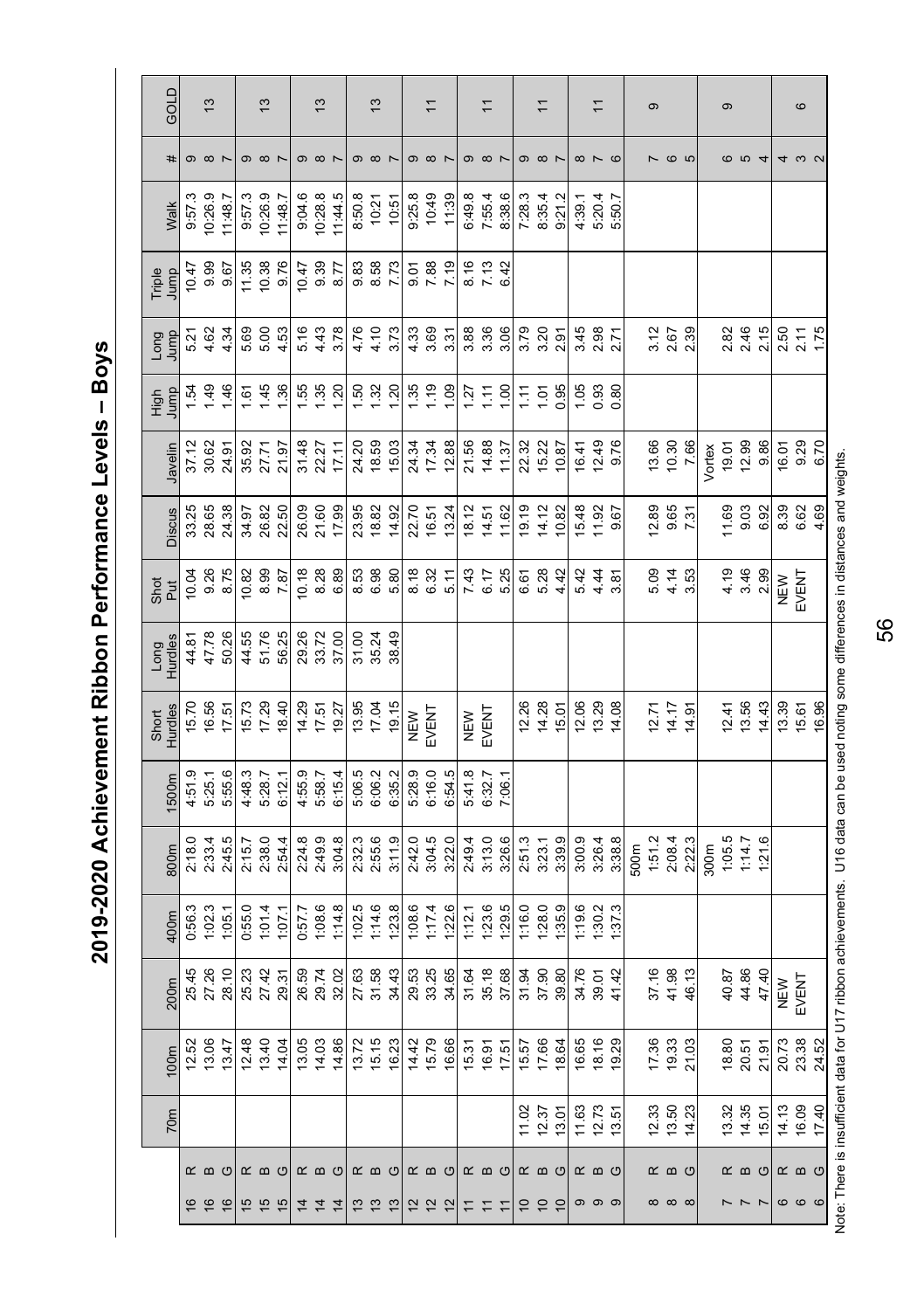Melville ROAR Athletic Club competes under the affiliation of Athletics WA (AWA) who conducts all senior athletic meets at the WA Athletics Stadium. Stephenson Ave. Mt Claremont for any athlete turning 12 and older.

The program of events follows a 4 week cycle (A to D) and covers all the events from sprints, middle distance, throws, jumps and walks. Essentially any event you will see at the Olympics is conducted except for the Marathon.

Melville Athletics Centre registered athletes turning 12 and over in the current year will be able to register with AWA and be eligible to compete at all AWA and AA National competitions for Summer (19/20) and Winter (2020). There are fees associated with nominating for each meet event - see AWA website.

There will be no late entries permitted in season 2019/2020 for weekly registration process, check AWA website for details. Closing time/date will be advised by Athletics WA via the registration portal, but as a general rule will now close at noon two days prior to the competition (for example, if the competition is on the Friday, entries will close at noon on the Wednesday).

Note: hurdle heights and distances, throwing implement weights may vary from Little Athletics specifications.

Athletes are to wear the Melville Athletics uniform worn for states and utilised by Melville Seniors. You are required to wear the AWA assigned competition number as opposed to the LAWA assigned competition number.

For further information about AWA and the competition they co-ordinate, please visit AWA's website – waathletics.org.au, where information regarding competition rules, results, news etc. is located.

A sub-committee for administering and fostering senior athletics meets on a monthly basis during the summer season and members are more than willing to assist, where possible.

The members of the sub-committee are current or former Melville Little Athletics Centre parents or athletes and if more information about Melville Seniors or have anv queries please go to the melvilleroar.com website or email: seniors@melvilleroar.com